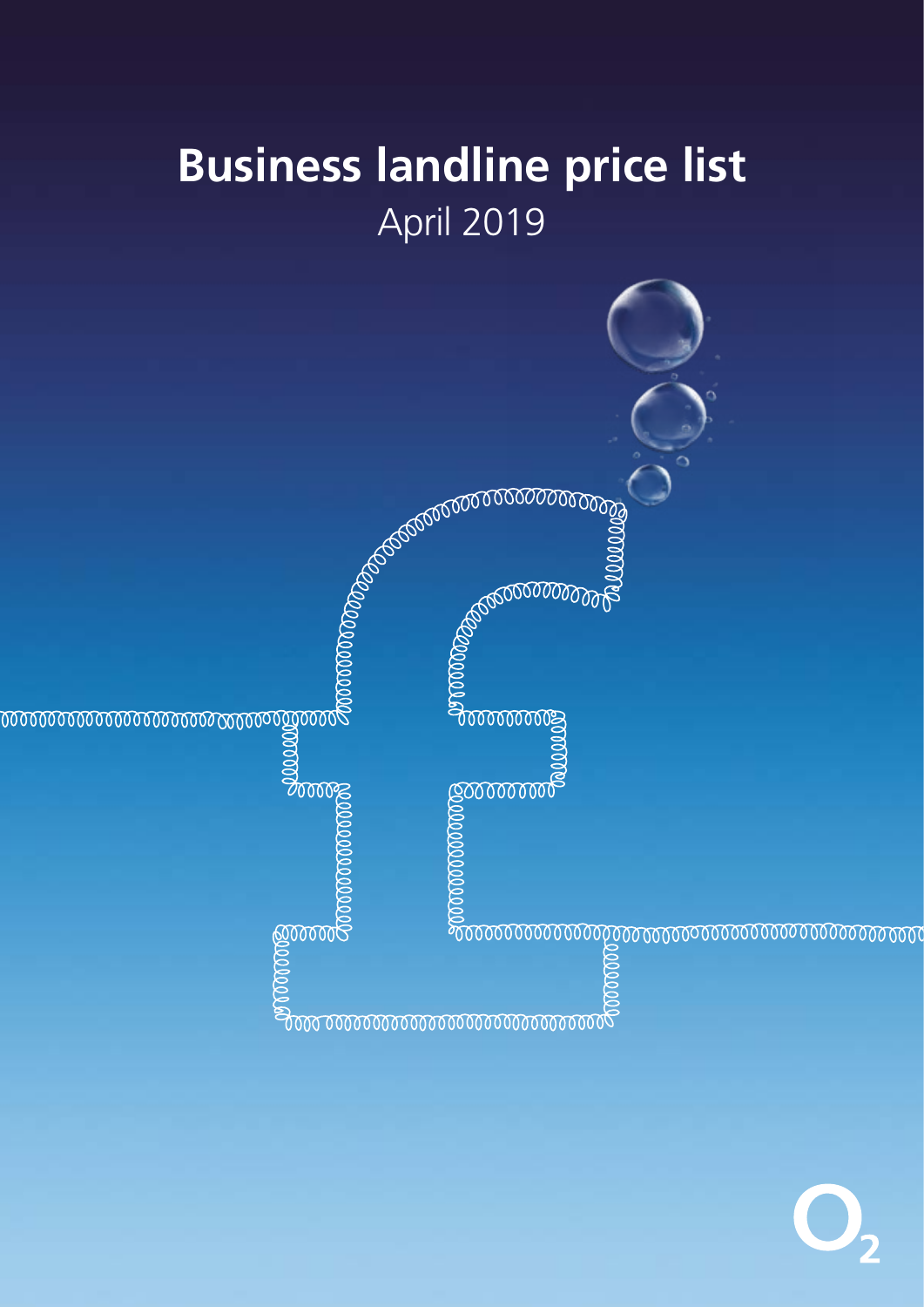# **Contents**

This document contains links to help you move around quickly and easily. Just hover over the text and you'll see them.

| 33 |
|----|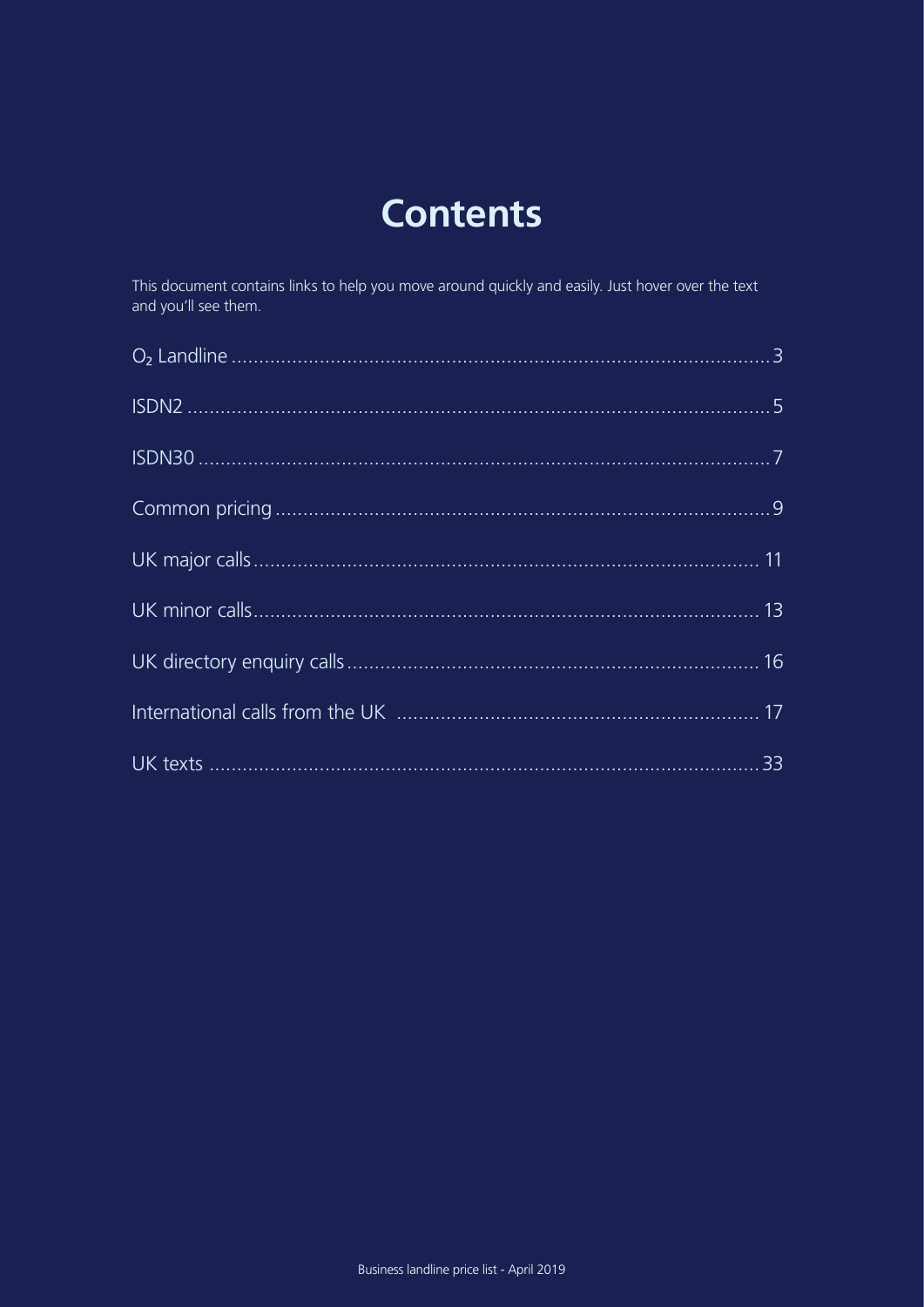## <span id="page-2-0"></span>O<sub>2</sub> Landline

| <b>Single landline (single line</b><br>one number) rental                                  | Price                                       |
|--------------------------------------------------------------------------------------------|---------------------------------------------|
|                                                                                            | £11.50 per line per month                   |
| Multi-line (2+ lines,<br>one number) rental                                                | Price                                       |
|                                                                                            | £11.50 per line per month                   |
| <b>One-off charges</b>                                                                     | <b>Price</b>                                |
| Landline transfer to $O2$<br>(per line)                                                    | Free of charge                              |
| New landline provision                                                                     | £75.00 Single landline<br>£75.00 Multi-line |
| Conversion from ISDN2 to<br>landline                                                       | £70.00                                      |
| Short duration line                                                                        | £200 (additional provision<br>charge)       |
| <b>Cancellation charges</b>                                                                | Price                                       |
| Cancelling a landline transfer<br>order                                                    | £4.00                                       |
| Cancelling a new landline<br>order prior to 4pm on the day<br>before the provision date    | £4.00                                       |
| Cancelling a new landline<br>order after 4pm on the day<br>before the provision date       | £67.00                                      |
| Cancelling a conversion prior<br>to 4pm on the day before the<br>conversion date           | £3.50                                       |
| Cancelling a conversion from<br>LLU line after 4pm on the day<br>before the provision date | £34.86                                      |
|                                                                                            |                                             |

| <b>Bolt Ons</b>                                          | <b>Price</b>                                                                   |  |
|----------------------------------------------------------|--------------------------------------------------------------------------------|--|
| <b>Pre-provisioned features</b>                          |                                                                                |  |
| 1471 and call return                                     | 1471 is free of charge,<br>and return calls are<br>charged at the call rate    |  |
| Reminder call                                            | 6p to use the service                                                          |  |
| Ring back                                                | 6p to use the service,<br>and subsequent calls are<br>charged at the call rate |  |
| Three way calling                                        | 6p to use the service, plus<br>both calls are charged at<br>the call rate      |  |
| Withhold number 141                                      | Free of charge                                                                 |  |
| <b>Optional features</b>                                 |                                                                                |  |
| Caller display                                           | £1 per month                                                                   |  |
| Selective call barring<br>(O <sub>2</sub> controlled)    | £0.50 per month                                                                |  |
| Call diversion<br>(customer controlled)                  | £0.50 per month                                                                |  |
| Call minder - 1571                                       | £0.94 per month                                                                |  |
| Call minder - custom                                     | £2.34 per month                                                                |  |
| Call minder - premium                                    | £3.74 per month                                                                |  |
| Call sign                                                | £0.50 per month                                                                |  |
| Call waiting                                             | £0.50 per month                                                                |  |
| Smart divert                                             | £3.50 setup then<br>£0.50 per month                                            |  |
| <b>Numbering</b>                                         | <b>Price</b>                                                                   |  |
| Change of number (within<br>local exchange number range) | $£15.00$ setup                                                                 |  |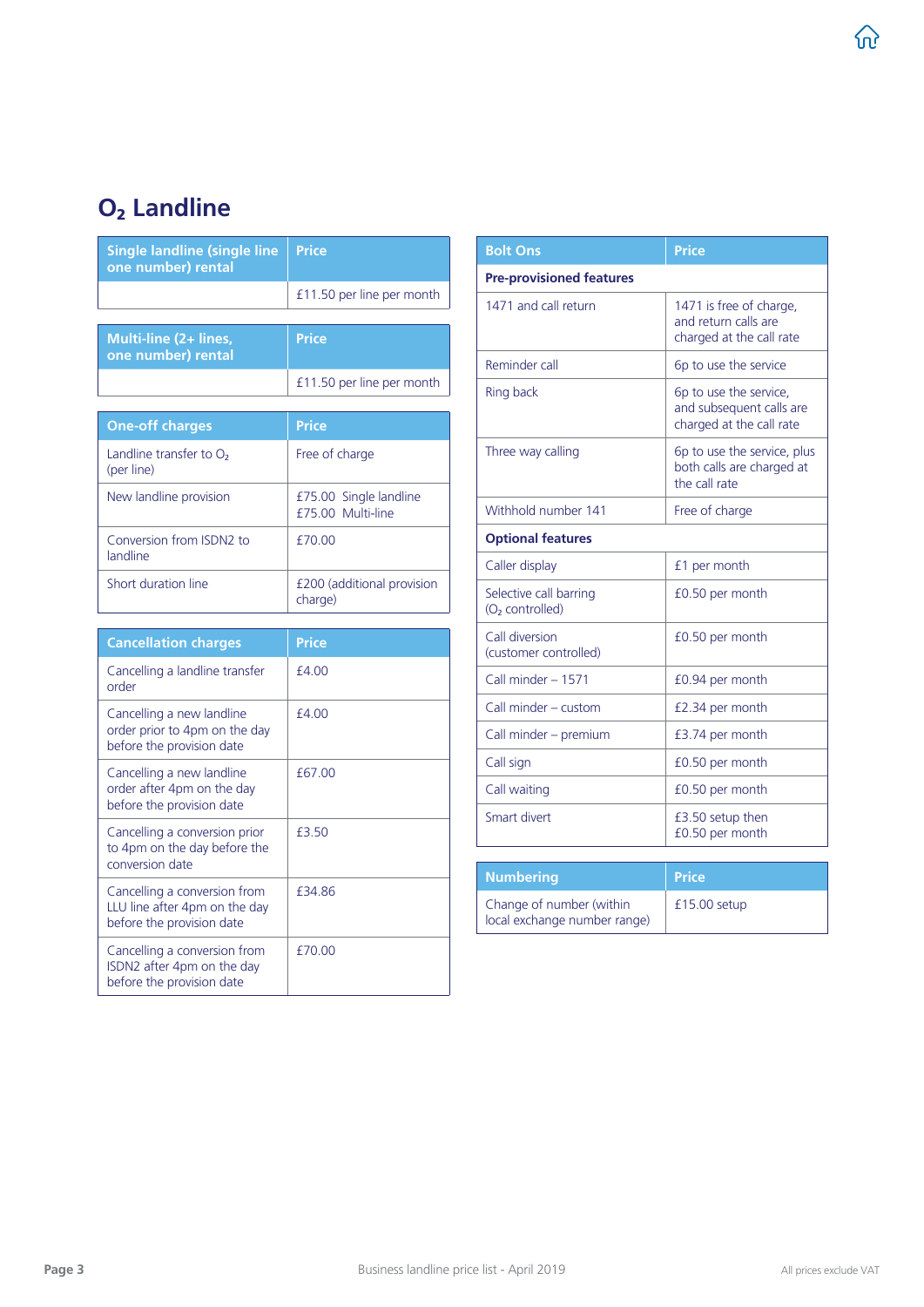### O<sub>2</sub> Landline continued

| <b>Bolt Ons</b>                                         | <b>Price</b>                                      |
|---------------------------------------------------------|---------------------------------------------------|
| <b>Additional optional features</b>                     |                                                   |
| Anonymous call reject                                   | £75 setup (multi-line only)<br>then 50p per month |
| Bar use of 1470 release<br>number                       | Free of charge                                    |
| Bar use of 141 withhold<br>number                       | Free of charge                                    |
| Bar use of call return (1471)                           | Free of charge                                    |
| Call barring<br>(customer controlled)                   | 50p per month                                     |
| Call barring + bypass number<br>(customer controlled)   | £1 per month                                      |
| Call barring - indirect access<br>(customer controlled) | 40p per month per line                            |
| Bypass number                                           | 50p per month                                     |
| Call diversion $(O_2 \text{ controlled})$               | $£3.50$ setup                                     |
| Change of divert number                                 | £3.50                                             |
| Remote call forwarding<br>(O <sub>2</sub> controlled)   | £20 setup then £6 per<br>month                    |
| Called party answer                                     | £1 per month                                      |
| Choose to refuse                                        | £1 per month                                      |
| Direct connect                                          | £2 per month                                      |
| Permanent call barring<br>(O <sub>2</sub> controlled)   | £3.50 setup (per line)                            |
| Presentation number                                     | £20 setup then £1 per<br>month                    |
| Reminder call                                           | 50p per month                                     |
| Ring back                                               | 50p per month                                     |
| Ring back inhibit                                       | Free of charge                                    |
| Smart divert + bypass number                            | $£3.50$ setup then $£1$ per<br>month              |
| Three way calling                                       | 50p per month                                     |

| <b>Caller Redirect Bolt Ons</b> | <b>Price</b>    |
|---------------------------------|-----------------|
| Monthly caller redirect         | £3.50 per month |
| Quarterly caller redirect       | £2 per month    |
|                                 |                 |

| Service package upgrade | <b>Price</b>          |
|-------------------------|-----------------------|
| Upgrade to level 2      | £1.50 per line        |
| Upgrade to level 3      | £4 per month per line |
| Upgrade to level 4      | £5 per month per line |

#### 1.1 Availability

 $O<sub>2</sub>$  Landline is available in the UK, with the exception of Isle of Man and Hull (Kingston).

#### 1.2 Restrictions or incompatibility

Landline is not available on Featureline, out-ofarea, in-contract, light-user, analogue DDI, and BT payphone lines. It is also not available on lines with Redcare.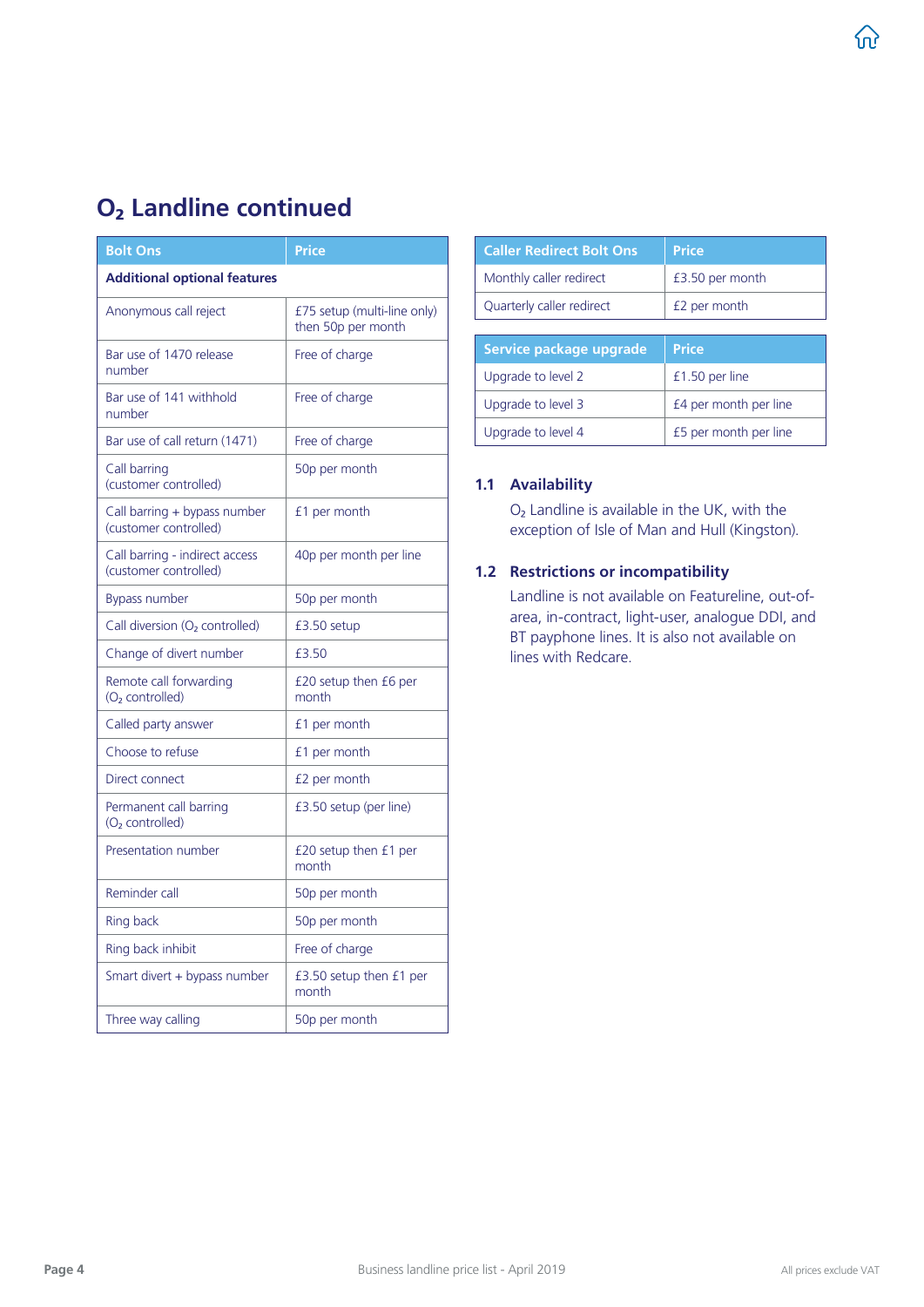### <span id="page-4-0"></span>ISDN2

| Line rental             | <b>Price (minimum of</b><br>two channels) |
|-------------------------|-------------------------------------------|
| <b>ISDN<sub>2</sub></b> | £11 per channel per<br>month              |
| Itemised billing        | Free of charge                            |

| <b>One-off charges</b>                           | <b>Price</b>                         |
|--------------------------------------------------|--------------------------------------|
| ISDN2 transfer to $O2$<br>(per installation)     | f36                                  |
| New ISDN2 provision (per line)                   | £232.98                              |
| Conversion from landline to<br>ISDN <sub>2</sub> | <b>f20274</b>                        |
| Short duration line                              | £75 (additional provision<br>charge) |

| <b>Cancellation charges</b>                                                          | <b>Price</b> |
|--------------------------------------------------------------------------------------|--------------|
| Cancelling an ISDN2 transfer<br>order (anytime)                                      | f15          |
| Cancelling a new ISDN2 order<br>prior to 4pm on the day before<br>the provision date | £15          |
| Cancelling a new ISDN2 order<br>after 4pm on the day before<br>the provision date    | £232.98      |
| Cancelling a conversion prior<br>to 4pm on the day before the<br>provision date      | f15          |
| Cancelling a conversion after<br>4pm on the day before the<br>provision date         | £202.74      |

| <b>Numbering</b>                                                                                                                                                              | <b>Price</b> |
|-------------------------------------------------------------------------------------------------------------------------------------------------------------------------------|--------------|
| Change of number (within<br>local exchange number range)                                                                                                                      | f15          |
| Reconfiguration of MSN<br>when number changes are<br>requested, per occasion per<br>msn group (excludes number<br>changes to installations where<br>DDI or SNDDI is involved) | f15          |

| <b>MSN numbering</b><br>(ISDN2e standard only)        | Price <sup>1</sup>                      |
|-------------------------------------------------------|-----------------------------------------|
| 2-10 Number MSN                                       | £15 setup then 50p per<br>month per MSN |
|                                                       |                                         |
| <b>DDI numbering</b><br>(ISDN2e system only)          | Price <sup>2</sup>                      |
| DDI planning                                          | £100                                    |
| DDI setup and rental                                  | £1 setup then 17p per<br>month per DDI  |
|                                                       |                                         |
| <b>Call routing</b>                                   | Price <sup>3</sup>                      |
| T-Reference call hunting                              | £1 per month                            |
|                                                       |                                         |
| <b>Standard Bolt Ons</b>                              | Price                                   |
| Call forwarding<br>(customer controlled)              | £1 per month                            |
| Call forwarding<br>(O <sub>2</sub> controlled)        | £1 per month                            |
| Calling Line Identity<br>Presentation (CLIP)          | £1 per month                            |
| Calling Line Identity<br><b>Restriction (CLIR)</b>    | £1 per month                            |
| Call deflection                                       | £1 per month                            |
| Call waiting and call hold                            | £1 per month                            |
| Permanent call barring<br>(O <sub>2</sub> controlled) | £1 per month                            |
| Presentation number                                   | £50 setup then<br>£1 per month          |
| Selective call barring<br>(O <sub>2</sub> controlled) | £1 per month                            |
| Sub addressing $-20$ octet                            | £1 per month                            |

1 MSN setup does not apply for transfer from BT or another WLR provider. It would only apply from a cable provider (e.g. Virgin Media) or an LLU (e.g. TalkTalk) where the number range is not currently on the BT network.

2 DDI planning and connection does not apply for transfer from BT or another WLR provider. It would only apply from a cable provider (e.g. Virgin Media) or an LLU (e.g. TalkTalk) where the number range is not currently on the BT network.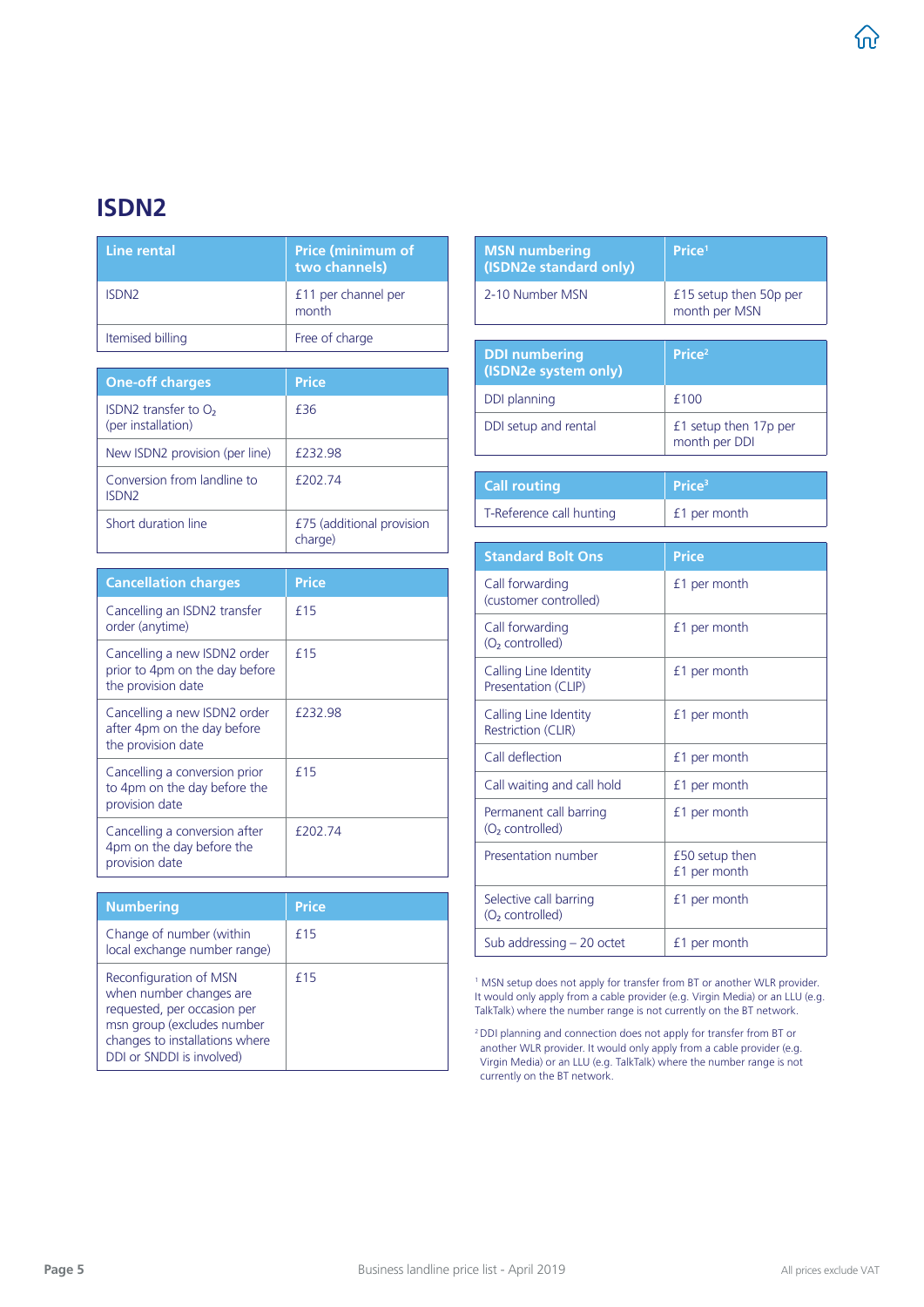### ISDN2 continued

| <b>Additional Bolt Ons</b>                     | <b>Price</b>                    |  |
|------------------------------------------------|---------------------------------|--|
| <b>Additional features</b>                     |                                 |  |
| Anonymous call reject                          | £100 setup then<br>£1 per month |  |
| Digits to Switch                               | Free of charge                  |  |
| Connected Line Identity<br>Presentation (COLP) | £1 per month                    |  |
| Connected Line Identity<br>Restriction (COLR)  | £1 per month                    |  |
| Terminal portability<br>(standard access only) | Free of charge                  |  |

| <b>Caller redirect Bolt Ons</b>              | <b>Price</b>                                   |
|----------------------------------------------|------------------------------------------------|
| Monthly caller redirect<br>(single number)   | £3.50 per month                                |
| Quarterly caller redirect<br>(single number) | £2 per month                                   |
| Caller redirect<br>(consecutive DDI range)   | £200 setup then £2 per<br>month per 10 numbers |

| <b>Admin features</b>                      | <b>Price</b>                               |  |
|--------------------------------------------|--------------------------------------------|--|
| Busy Out Line (BOL)                        | Free of charge during<br>fault repair      |  |
| Temporary Call Diversion (TCD)             | Free of charge during<br>fault repair      |  |
| Caller redirect<br>(consecutive DDI range) | £150 setup then £2<br>month per 10 numbers |  |
|                                            |                                            |  |
| <b>Service package</b>                     | <b>Price</b>                               |  |
| Upgrade to level 3                         | £4 per month per line                      |  |
| Upgrade to level 4                         | £5 per month per line                      |  |

#### 1.3 Availability

ISDN2 is available in the UK, with the exception of Isle of Man and Hull (Kingston).

#### 1.4 Restrictions or incompatibility

ISDN2 is not available on FeatureNet, out-ofarea, in-contract, light-user, analogue DDI, BT basic and BT payphone lines. It is also not available on SMDS products, VPN FeatureNet services and private circuits.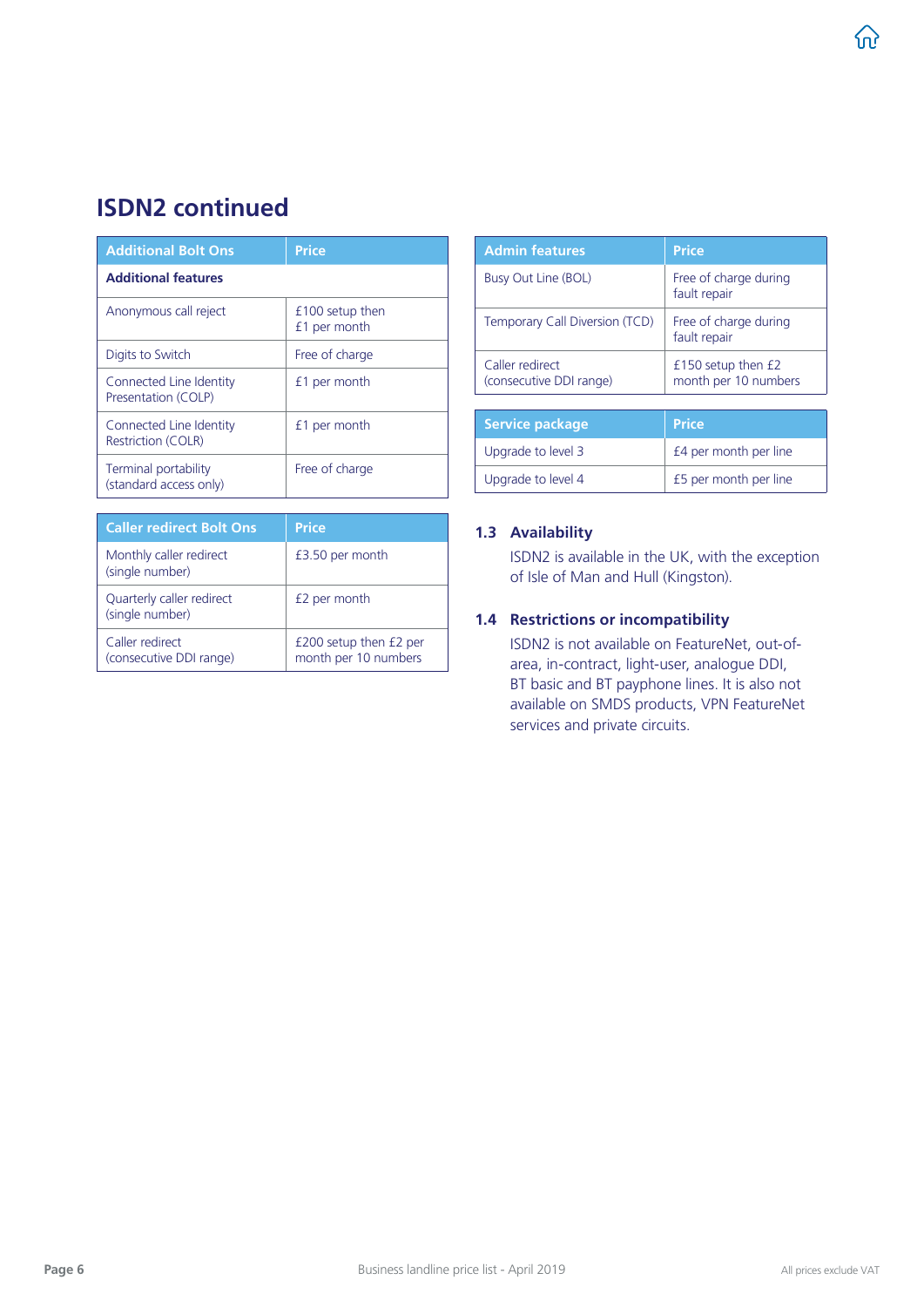### <span id="page-6-0"></span>ISDN30

| Line rental      | <b>Price</b>                                             |
|------------------|----------------------------------------------------------|
| ISDN30           | £14 per channel<br>(minimum eight channels)<br>per month |
| Itemised billing | Free of charge                                           |

| <b>Line provision</b>                     | Price                                                                                    |
|-------------------------------------------|------------------------------------------------------------------------------------------|
| Line transfer (per bearer)                | £100                                                                                     |
| New line provision<br>(per installation)  | $£900$ plus $£10$<br>per channel                                                         |
| Conversion from ISDN30<br>DASS to ISDN30e | £15 per channel up<br>to and including 60<br>channels: £800 for more<br>than 60 channels |
| Short duration Line                       | £440 (additional provision<br>charge)                                                    |

| <b>Cancellation charges</b>                                          | <b>Price</b>                        |  |
|----------------------------------------------------------------------|-------------------------------------|--|
| Cancelling a new ISDN30:<br>1 day or less before provision<br>date   | 90% of new line provision<br>charge |  |
| Cancelling a new ISDN30:                                             | 75% of new line provision           |  |
| 2-4 days before provision date                                       | charge                              |  |
| Cancelling a new ISDN30:                                             | 60% of new line provision           |  |
| 5-6 days before provision date                                       | charge                              |  |
| Cancelling a new ISDN30:                                             | 30% of new line provision           |  |
| 7-14 days before provision date                                      | charge                              |  |
| Cancelling a new ISDN30:<br>15 or more days before<br>provision date | 0% of new line<br>provision charge  |  |

| <b>DDI</b> numbering | <b>Price</b>                           |
|----------------------|----------------------------------------|
| DDI planning         | £100                                   |
| DDI setup and rental | £1 setup then 17p<br>per month per DDI |

| <b>Reconfiguration</b>                                                                                                                                                               | <b>Price</b>                      |  |
|--------------------------------------------------------------------------------------------------------------------------------------------------------------------------------------|-----------------------------------|--|
| Reconfiguring an installation<br>to change the attributes of<br>the channels (e.g. changing<br>to incoming or outgoing only,<br>diverse or alternative routing,<br>digits to switch) | £70 for 0 to 15 channels          |  |
|                                                                                                                                                                                      | £140 for 16 to 30<br>channels     |  |
|                                                                                                                                                                                      | £210 for 31 to 60<br>channels     |  |
|                                                                                                                                                                                      | £280 for more than<br>60 channels |  |
|                                                                                                                                                                                      |                                   |  |
| <b>Standby power</b>                                                                                                                                                                 | <b>Price</b>                      |  |
| Batteries for optical fibre NTE<br>$(1 \times 2)$ and $(4 \times 2)$                                                                                                                 | £100 setup                        |  |
| Batteries for optical fibre NTE<br>$(16 \times 2)$ and SDH                                                                                                                           | £200 setup                        |  |
| Standalone batteries for all<br>types of NTE                                                                                                                                         | £550 setup then<br>£40 per month  |  |

| <b>Business continuity</b>                                                            | <b>Price</b>                                   |
|---------------------------------------------------------------------------------------|------------------------------------------------|
| Site Assurance option 1:<br>route all calls to a prearranged<br>number                | £2 per month per channel                       |
| Site Assurance option 2:<br>out-of-area, diverse routing,<br>DDI dual parenting - DDI | Dependent on specific<br>customer requirements |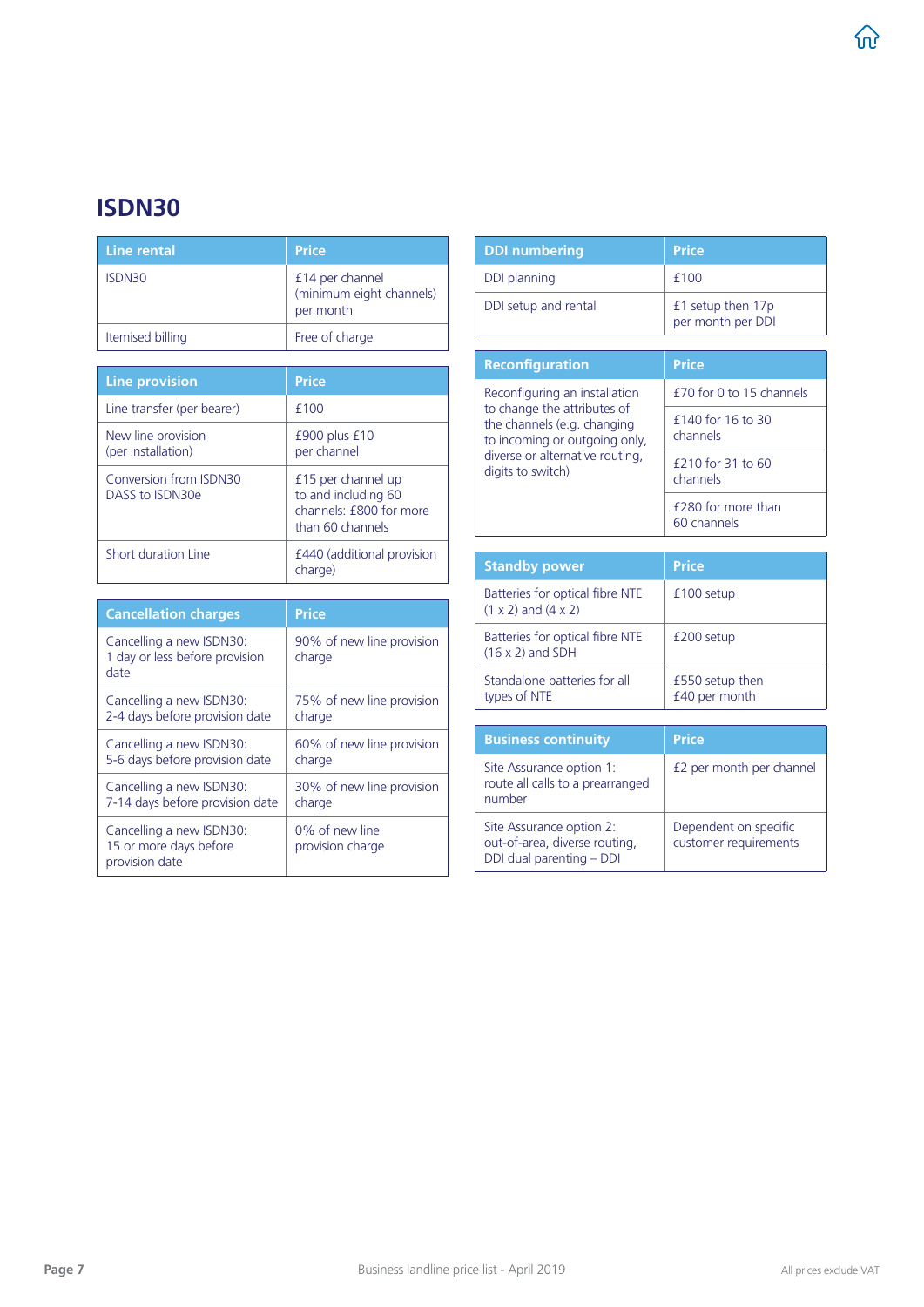### ISDN30 continued

| <b>Bolt Ons</b>                                              | <b>Price</b>                   |  |
|--------------------------------------------------------------|--------------------------------|--|
| Optional features which are applicable per billing<br>number |                                |  |
| Call forwarding<br>(O <sub>2</sub> controlled)               | £3 per month                   |  |
| Call deflection                                              | £3 per month                   |  |
| Calling Line Identity<br>Presentation (CLIP)                 | £3 per month                   |  |
| Calling Line Identity<br><b>Restriction (CLIR)</b>           | £3 per month                   |  |
| Permanent call barring<br>(O <sub>2</sub> controlled)        | £3 per month                   |  |
| Presentation number 1                                        | £20 setup then<br>£1 per month |  |
| Presentation number 3, 4, 5                                  | £20 setup then<br>£1 per month |  |
| Selective call barring<br>(O <sub>2</sub> controlled)        | £3 per month                   |  |
| Sub-addressing $-6$ octet                                    | £3 per month                   |  |
| Sub-addressing $-20$ octet                                   | £3 per month                   |  |

| <b>Bolt Ons</b>                                                | Price                          |  |
|----------------------------------------------------------------|--------------------------------|--|
| Additional features which are applicable per billing<br>number |                                |  |
| Anonymous call reject                                          | £75 setup then<br>£3 per month |  |
| Call barring<br>(customer controlled)                          | £3 per month                   |  |
| Call barring – indirect access<br>(O <sub>2</sub> controlled)  | £3 per month                   |  |
| Call diversion<br>(O <sub>2</sub> controlled)                  | £3 per month                   |  |
| Call diversion<br>(customer controlled)                        | £3 per month                   |  |
| Call forwarding<br>(customer controlled)                       | £3 per month                   |  |
| Channel busy<br>(customer controlled)                          | £3 per month                   |  |
| Connected Line Identity<br>Presentation (COLP)                 | £3 per month                   |  |
| Connected Line Identity<br><b>Restriction (COLR)</b>           | £3 per month                   |  |

| <b>Bolt Ons</b>                              | Price                                 |  |
|----------------------------------------------|---------------------------------------|--|
| <b>Caller Redirect Bolt Ons</b>              |                                       |  |
| Monthly caller redirect<br>(single number)   | £3.50 per month                       |  |
| Quarterly caller redirect<br>(single number) | £2 per month                          |  |
| Caller redirect<br>(consecutive DDI range)   | £150 setup then £2 per<br>month       |  |
|                                              |                                       |  |
| <b>Service package</b>                       | Price                                 |  |
| Upgrade to level 3                           | £4 per month per channel              |  |
| Upgrade to level 4                           | £5 per month per channel              |  |
|                                              |                                       |  |
| <b>Admin features</b>                        | <b>Price</b>                          |  |
| Temporary call diversion                     | Free of charge during<br>fault repair |  |
|                                              |                                       |  |
| <b>Business continuity</b>                   | Price                                 |  |
| Site Assurance option 1                      | £2 per channel per month              |  |
| Site Assurance option 2                      | Subject to requirements               |  |

#### 1.5 Availability

ISDN30 is available in the UK, with the exception of Isle of Man and Hull (Kingston).

### 1.6 Restrictions or incompatibility

ISDN30 is not available on FeatureNet, outof-area, in-contract, light-user, analogue DDI, BT basic and BT payphone lines. It is also not available on SMDS products, VPN FeatureNet services and private circuits.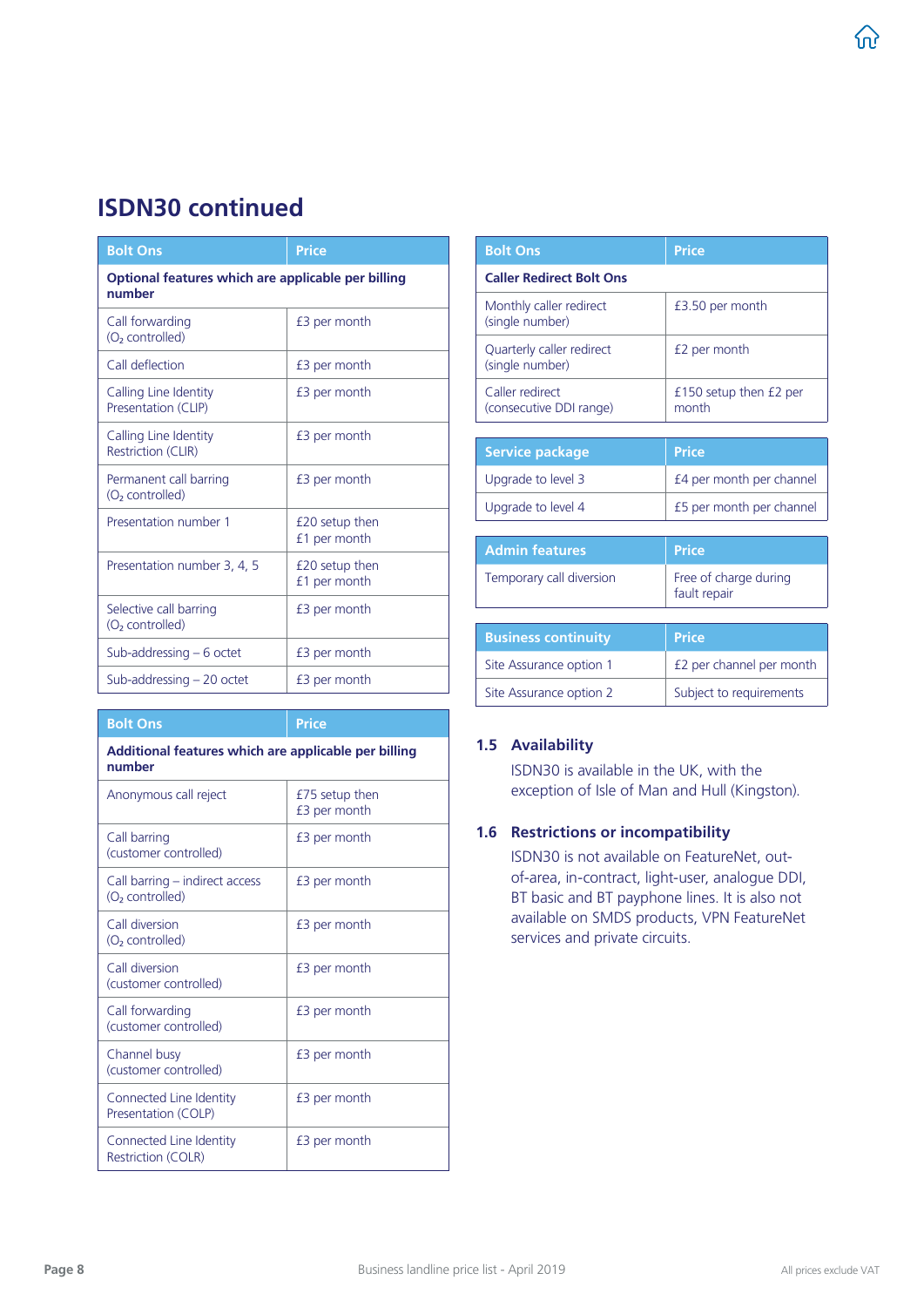# <span id="page-8-0"></span>Common pricing

| <b>Expedited repair charges</b>             | <b>Price</b> |
|---------------------------------------------|--------------|
| Landline - expedite from level 2 to level 3 | £600         |
| Landline - expedite from level 2 to level 4 | £750         |
| Landline - expedite from level 3 to level 4 | £200         |
| ISDN2 - expedite from level 2 to level 3    | £600         |
| ISDN2 - expedite from level 2 to level 4    | £750         |
| ISDN2 - expedite from level 3 to level 4    | f200         |
| ISDN30 - expedite from level 3 to level 4   | £1200        |

| <b>Visit charges</b>                                                                                                                                                                                     | <b>Price</b> |
|----------------------------------------------------------------------------------------------------------------------------------------------------------------------------------------------------------|--------------|
| Visit or abortive charge – applies where an<br>engineer is required onsite to provide<br>a product or service, but the charge for the<br>visit is not included in the price of the<br>product or service | <b>f85</b>   |

| <b>Time related charges</b>                                | <b>Price</b>                                                                   |
|------------------------------------------------------------|--------------------------------------------------------------------------------|
| Repair - per call out plus one<br>hour time-related charge | £150 per visit during<br>normal working day                                    |
|                                                            | £180 per visit at all other<br>times except Sunday and<br>Public/Bank holidays |
|                                                            | £220 per visit during<br>Sunday and Public/Bank<br>holidays                    |
| Repair $-$ per hour thereafter                             | £85 per hour during<br>normal working day                                      |
|                                                            | £130 per hour at all other<br>times except Sunday and<br>Public/Bank holidays  |
|                                                            | £150 per hour during<br>Sunday and Public/Bank<br>holidays                     |

| <b>Standard store items</b> | <b>Price</b> |
|-----------------------------|--------------|
| Internal pack               | f10          |
| External pack               | f20          |
| Data extension pack         | f10          |
| Broadband front plate       | f10          |
| Broadband micro filter      | f750         |
| <b>NTE</b>                  | f20          |
| <b>Block terminal 92A</b>   | f250         |

| <b>Standard store items</b><br>rental /month                        | <b>Price</b> |
|---------------------------------------------------------------------|--------------|
| Line isolation - connection                                         | £100         |
| Line isolation unit 3B, 3C, 3D                                      | f20          |
| Line isolation unit 8A<br>(connection withdrawn from<br>new supply) | f20          |
| Line isolation unit 9A<br>(connection withdrawn from<br>new supply) | f25          |
| Line isolation Unit 10B                                             | f20          |
| Line isolation Unit 12A/B                                           | f 20         |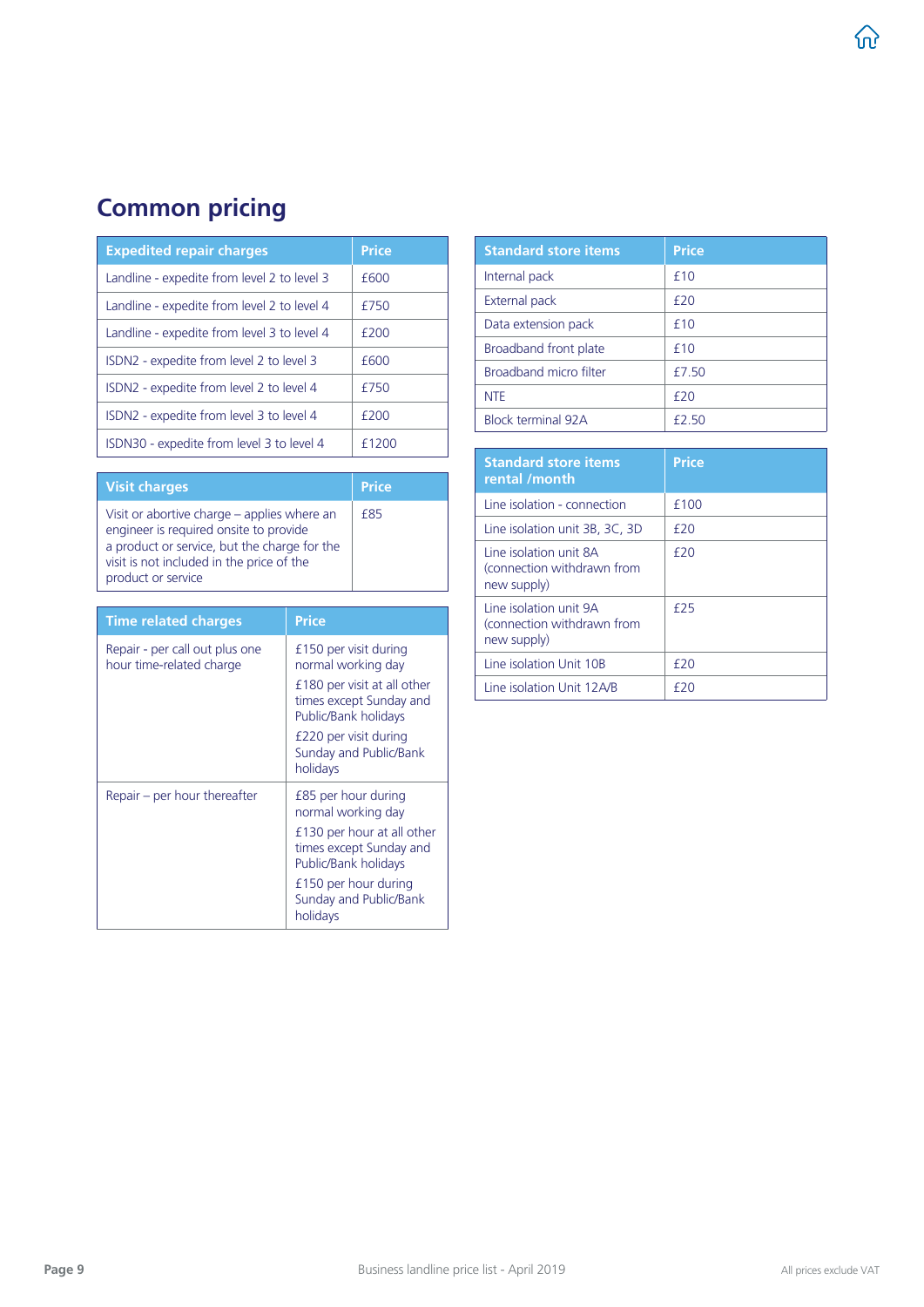# Common pricing continued

| <b>Excess construction charges</b>                                                                                                                                                                                                                                                                                                                        | <b>Price</b> |
|-----------------------------------------------------------------------------------------------------------------------------------------------------------------------------------------------------------------------------------------------------------------------------------------------------------------------------------------------------------|--------------|
| Survey fee/planning charge (previously<br>included in other charges) this item will<br>only be charged if excess construction<br>charges are accepted by a customer. It<br>will be included as an item within the<br>excess charges calculation and each<br>resurvey additional to the first survey<br>will increment the cost by a further £350.         | £350         |
| Breaking/drilling through each external wall                                                                                                                                                                                                                                                                                                              | £330         |
| Breaking/drilling through each internal<br>concrete wall                                                                                                                                                                                                                                                                                                  | £200         |
| Breaking/drilling through each internal non-<br>concrete wall                                                                                                                                                                                                                                                                                             | £60          |
| Provision of a new footway box (surface<br>area up to 0.5 sqm) - customers are advised<br>that the smallest footway box necessary to<br>provide service will be charged for                                                                                                                                                                               | £750         |
| Provision of a new medium size footway<br>box (surface area between 0.5 sqm and<br>$1$ sqm $)$                                                                                                                                                                                                                                                            | £1650        |
| Provision of a new large size footway box<br>(surface area greater than 1 sqm)                                                                                                                                                                                                                                                                            | £2850        |
| Provision of a new small carriageway box<br>(surface area up to 1 sqm) - customers<br>are advised that the smallest carriageway<br>box necessary to provide service will be<br>charged for                                                                                                                                                                | £3150        |
| Provision of a new medium size<br>carriageway box (surface area between<br>1 sqm and 1.25 sqm)                                                                                                                                                                                                                                                            | £3850        |
| Provision of a new large size carriageway<br>box (surface area greater than 1.25 sqm)                                                                                                                                                                                                                                                                     | £4400        |
| Cable (fibre or copper) including any<br>jointing required                                                                                                                                                                                                                                                                                                | £7.50        |
| Copper cable supplied for the customer to<br>lay to agreed entry and termination points.<br>(Minimum 20m supply) this charge includes<br>onsite termination and jointing work by<br>Openreach to connect and terminate the<br>cable. If the order is for less than 40 metres<br>then a visit charge will apply - please see<br>visit charges for details. | £4           |

| <b>Excess construction charges</b>                                                 | <b>Price</b> |
|------------------------------------------------------------------------------------|--------------|
| Directly buried cable (including any cable<br>and wayleave costs)                  | f30          |
| Moleploughing cable or fibre in subduct<br>(includes any cable and wayleave costs) | f25          |
| Blown fibre                                                                        | $f_4$        |
| Blown fibre tubing in duct                                                         | £3.50        |
| Internal cabling (including<br>internal blown fibre tubing)                        | f8           |
| New ductwork - soft surface<br>(includes wayleave costs)                           | f35          |
| New ductwork - footway<br>(includes wayleave costs)                                | f80          |
| New ductwork - carriageway<br>(includes wayleave costs)                            | f140         |
| Trunking and traywork within end user's<br>curtilage                               | f40          |

| Internal shift charges                                               | <b>Price</b> |
|----------------------------------------------------------------------|--------------|
| Visit charge                                                         | <b>f85</b>   |
| Per line shifted                                                     | f49          |
| Standalone shift of network termination<br>point (applicable to LLU) | f95 55       |
| <b>IIU MPF first line shifted</b>                                    | f134         |
| LLU MPF subsequent lines shifted                                     | f49          |
|                                                                      |              |

| <b>External shift charges</b>                                                                                                                                                               | <b>Price</b> |
|---------------------------------------------------------------------------------------------------------------------------------------------------------------------------------------------|--------------|
| Shift or reposition external overhead wires<br>to same building (up to a maximum of<br>90 minutes work on multiple shifts.<br>Additional work will be charged as time-<br>related charges). | f134         |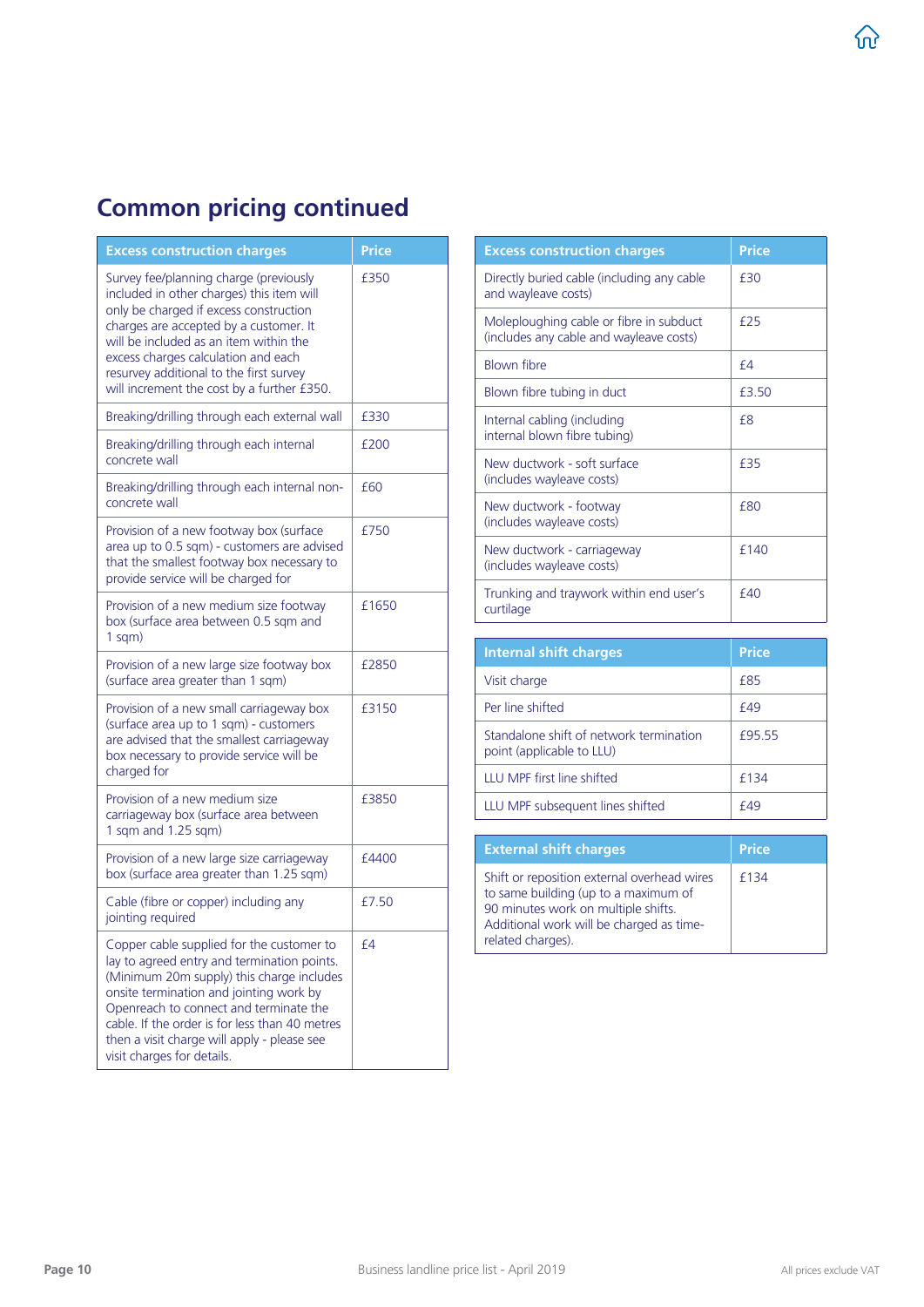# <span id="page-10-0"></span>UK major calls

(Single Analogue Line)

| <b>BTW CDR content</b>                     | <b>Daytime</b><br>Mon - Fri<br><b>7am - 7pm</b>  | <b>Evening and</b><br>night-time<br>Mon - Fri before<br><b>7am after 7pm</b> | <b>Weekend</b><br>all day<br><b>Sat and Sun</b>  |  |
|--------------------------------------------|--------------------------------------------------|------------------------------------------------------------------------------|--------------------------------------------------|--|
|                                            | O <sub>2</sub> RRP pence per minute              |                                                                              |                                                  |  |
| Local geographic                           | 3.00                                             | 3.00                                                                         | 3.00                                             |  |
| National geographic                        | 3.00                                             | 3.00                                                                         | 3.00                                             |  |
| Mobile telephone - $fm1$ (O <sub>2</sub> ) | 6.00                                             | 6.00                                                                         | 6.00                                             |  |
| Mobile telephone - fm3 (T-Mobile)          | 8.00                                             | 8.00                                                                         | 8.00                                             |  |
| Mobile telephone - fm4 (Orange)            | 8.00                                             | 8.00                                                                         | 8.00                                             |  |
| Mobile telephone - fm5 (Vodafone)          | 8.00                                             | 8.00                                                                         | 8.00                                             |  |
| Mobile telephone - fm6 (3 Mobile)          | 13.00                                            | 13.00                                                                        | 13.00                                            |  |
| Local non-geographic (see note 2)          | 5.00<br>(Access charge)<br>+ service charge      | 5.00<br>(Access charge only)<br>+ service charge                             | 5.00<br>(Access charge only)<br>+ service charge |  |
| National non-geographic (see note 2)       | 5.00<br>(Access charge only)<br>+ service charge | 5.00<br>(Access charge only)<br>+ service charge                             | 5.00<br>(Access charge only)<br>+ service charge |  |

### Note 1

Billing for standard calls is per second rounded up to the next 1p.

Call connection charge: 2p (for all calls not included in call minute bundles).

#### Note 2

Calls to local and national non-geographic numbers will also attract a service charge set by the service provider managing the number dialed.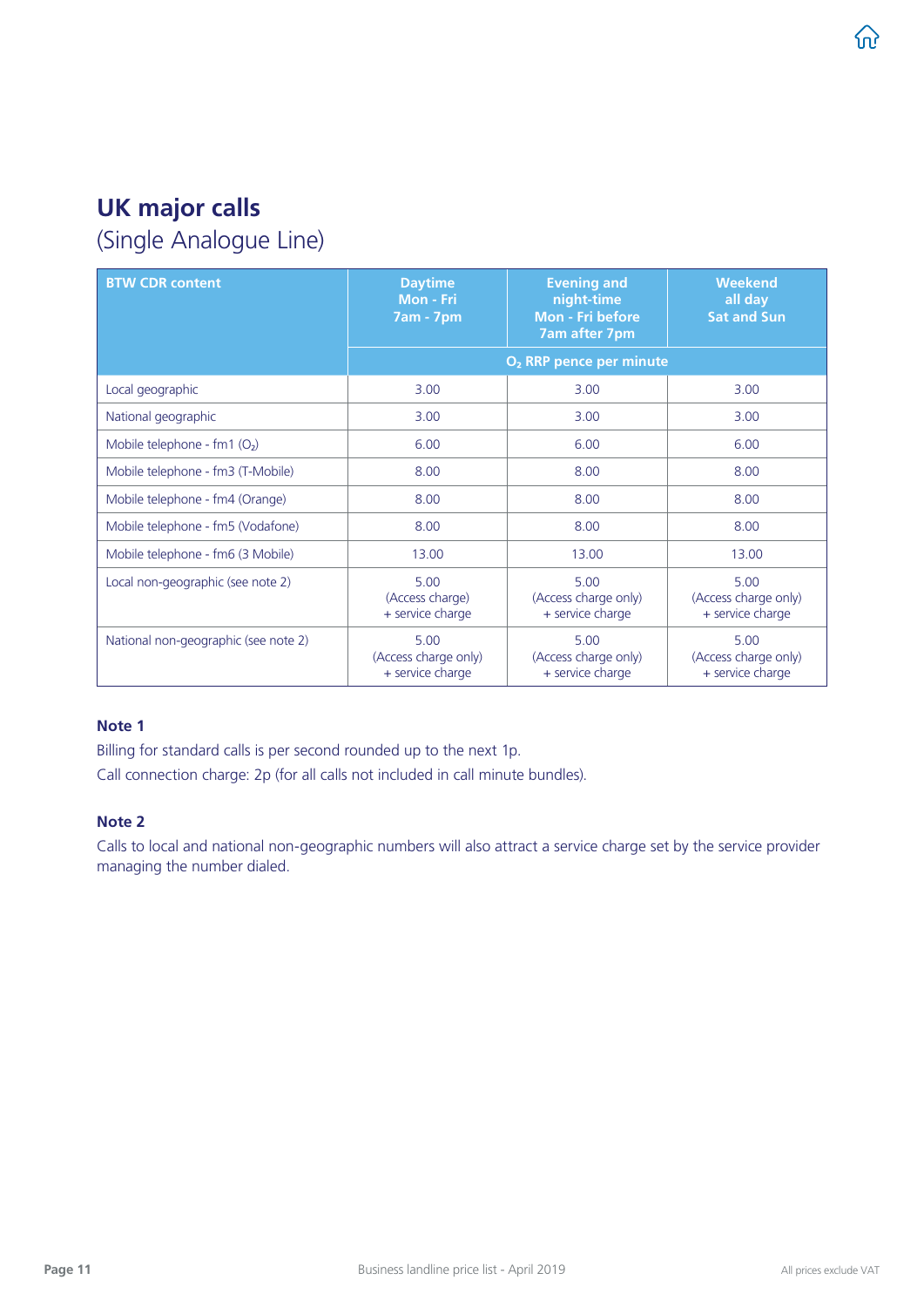### UK major calls continued

(Multiline and ISDN)

| <b>BTW CDR content</b>                     | <b>Daytime</b><br>Mon - Fri<br><b>7am - 7pm</b> | <b>Evening and</b><br>night-time<br>Mon - Fri before<br><b>7am after 7pm</b>               | <b>Weekend</b><br>all day<br><b>Sat and Sun</b> |  |
|--------------------------------------------|-------------------------------------------------|--------------------------------------------------------------------------------------------|-------------------------------------------------|--|
|                                            | O <sub>2</sub> RRP pence per minute             |                                                                                            |                                                 |  |
| Local geographic                           | 0.95                                            | 0.95                                                                                       | 0.95                                            |  |
| National geographic                        | 0.95                                            | 0.95                                                                                       | 0.95                                            |  |
| Mobile telephone - $fm1$ (O <sub>2</sub> ) | 4                                               | 4                                                                                          | 4                                               |  |
| Mobile telephone - fm3 (T-Mobile)          | 6                                               | 6                                                                                          | 6                                               |  |
| Mobile telephone - fm4 (Orange)            | 6                                               | 6                                                                                          | 6                                               |  |
| Mobile telephone - fm5 (Vodafone)          | 6                                               | 6                                                                                          | 6                                               |  |
| Mobile telephone - fm6 (3 Mobile)          | 6                                               | 6                                                                                          | 6                                               |  |
| Local non-geographic (see note 2)          | 5.00<br>(Access charge)<br>+ service charge     | 5.00<br>5.00<br>(Access charge)<br>(Access charge)<br>+ service charge<br>+ service charge |                                                 |  |
| National non-geographic (see note 2)       | 5.00<br>(Access charge)<br>+ service charge     | 5.00<br>(Access charge)<br>+ service charge                                                | 5.00<br>(Access charge)<br>+ service charge     |  |

#### Note 1

Billing for standard calls is per second rounded down to the nearest tenth of a penny. If the cost of a call is less than 0.1p, we will round down to zero pence.

#### Note 2

Calls to local and national non-geographic numbers will also attract a service charge set by the service provider managing the number dialed.

#### General note

Where prices appear in the minimum charge columns as well as the pence per minute columns, then both apply for the call duration.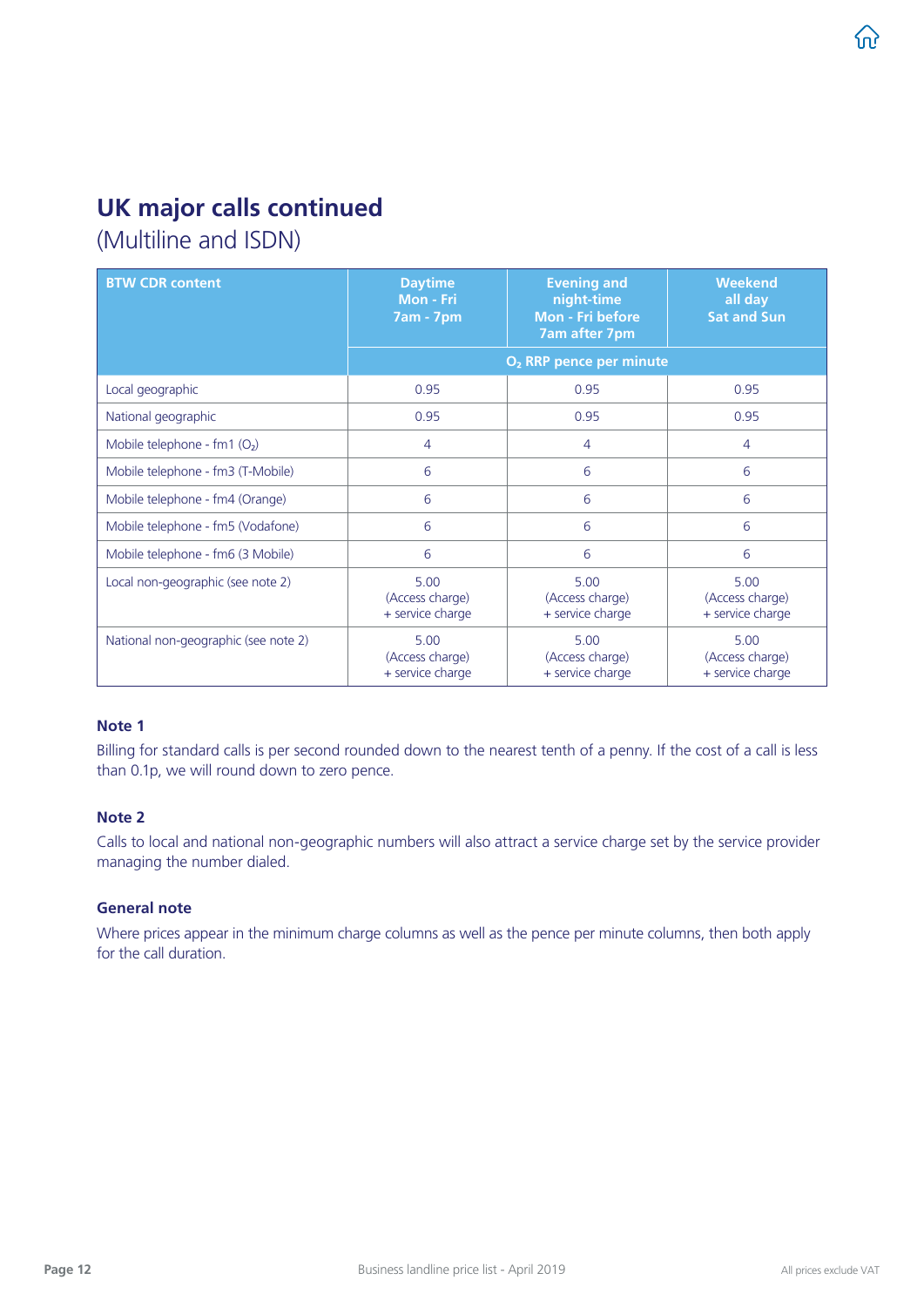### <span id="page-12-0"></span>UK minor calls

|                                       | <b>Calls charged by time duration</b>           |                                                                       |                                                 |                                      |
|---------------------------------------|-------------------------------------------------|-----------------------------------------------------------------------|-------------------------------------------------|--------------------------------------|
| <b>Call type</b>                      | <b>Daytime</b><br>Mon - Fri<br><b>7am - 7pm</b> | <b>Evening and</b><br>night-time<br>Mon - Fri before<br>7am after 7pm | <b>Weekend</b><br>all day<br><b>Sat and Sun</b> | <b>Minimum</b><br>charge in<br>pence |
|                                       |                                                 | O <sub>2</sub> RRP pence per minute                                   |                                                 |                                      |
| Message service - c                   | 15.64                                           | 9.06                                                                  | 4.78                                            | 5.83                                 |
| Personal numbering service - d        | 23.91                                           | 14.09                                                                 | 14.09                                           | 6.71                                 |
| Personal numbering service - e        | 7.06                                            | 7.06                                                                  | 7.06                                            | 6.71                                 |
| Personal numbering service - f        | 42.93                                           | 28.62                                                                 | 14.31                                           | 6.71                                 |
| Mobile telephone - fm2                | 28.37                                           | 20.11                                                                 | 9.03                                            | 5.71                                 |
| Mobile telephone - fm7                | 16.17                                           | 9.95                                                                  | 6.22                                            | 6.72                                 |
| Mobile telephone - fm8                | 16.17                                           | 9.95                                                                  | 6.22                                            | 6.72                                 |
| Mobile telephone - fm9                | 16.17                                           | 9.95                                                                  | 6.22                                            | 6.72                                 |
| Mobile telephone - fm10               | 23.40                                           | 18.28                                                                 | 7.75                                            | 6.72                                 |
| Mobile telephone - fm11               | 20.47                                           | 20.47                                                                 | 20.47                                           | 6.72                                 |
| Mobile telephone - fm12               | 16.42                                           | 16.42                                                                 | 16.42                                           | 6.72                                 |
| Mobile telephone - fm17               | 13.66                                           | 13.66                                                                 | 13.66                                           | 6.75                                 |
| Fm13 - calls to mobile telephones (d) | 20.89                                           | 17.76                                                                 | 9.92                                            | 6.72                                 |
| Fm14 - calls to mobile telephones (d) | 14.04                                           | 14.04                                                                 | 14.04                                           | 6.72                                 |
| Fm15 - calls to mobile telephones (d) | 15.23                                           | 15.23                                                                 | 15.23                                           | 6.72                                 |
| Fm16 - calls to mobile telephones (d) | 12.93                                           | 12.93                                                                 | 12.93                                           | 6.72                                 |
| Wifi services - fw1                   | 19.30                                           | 19.30                                                                 | 9.41                                            | 6.72                                 |
| Wifi services - fw2                   | 18.28                                           | 15.21                                                                 | 7.75                                            | 6.72                                 |
| Wifi services - fw3                   | 20.32                                           | 16.23                                                                 | 8.19                                            | 6.72                                 |
| Wifi services - fw4                   | 19.74                                           | 12.06                                                                 | 6.04                                            | 6.72                                 |
| Wifi services - fw5                   | 18.42                                           | 14.91                                                                 | 8.33                                            | 6.72                                 |
| Wifi services - fw6                   | 16.08                                           | 12.87                                                                 | 7.75                                            | 6.72                                 |
| Wifi services - fw7 (HSD)             | 54.79                                           | 54.79                                                                 | 54.79                                           | 6.72                                 |
| Wifi services - fw7                   | 15.35                                           | 15.35                                                                 | 15.35                                           | 6.72                                 |
| Wifi services - fw8 (HSD)             | 59.00                                           | 59.00                                                                 | 59.00                                           | 6.72                                 |
| Wifi services - fw8                   | 54.79                                           | 54.79                                                                 | 54.79                                           | 6.72                                 |
| Wifi services - fw9                   | 20.47                                           | 20.47                                                                 | 20.47                                           | 6.72                                 |
| Wifi services - fw10                  | 12.24                                           | 12.24                                                                 | 12.24                                           | 6.72                                 |
| Wifi services - fw11                  | 16.08                                           | 16.08                                                                 | 16.08                                           | 6.72                                 |
| Wifi services - fw12                  | 15.82                                           | 15.81                                                                 | 15.81                                           | 6.75                                 |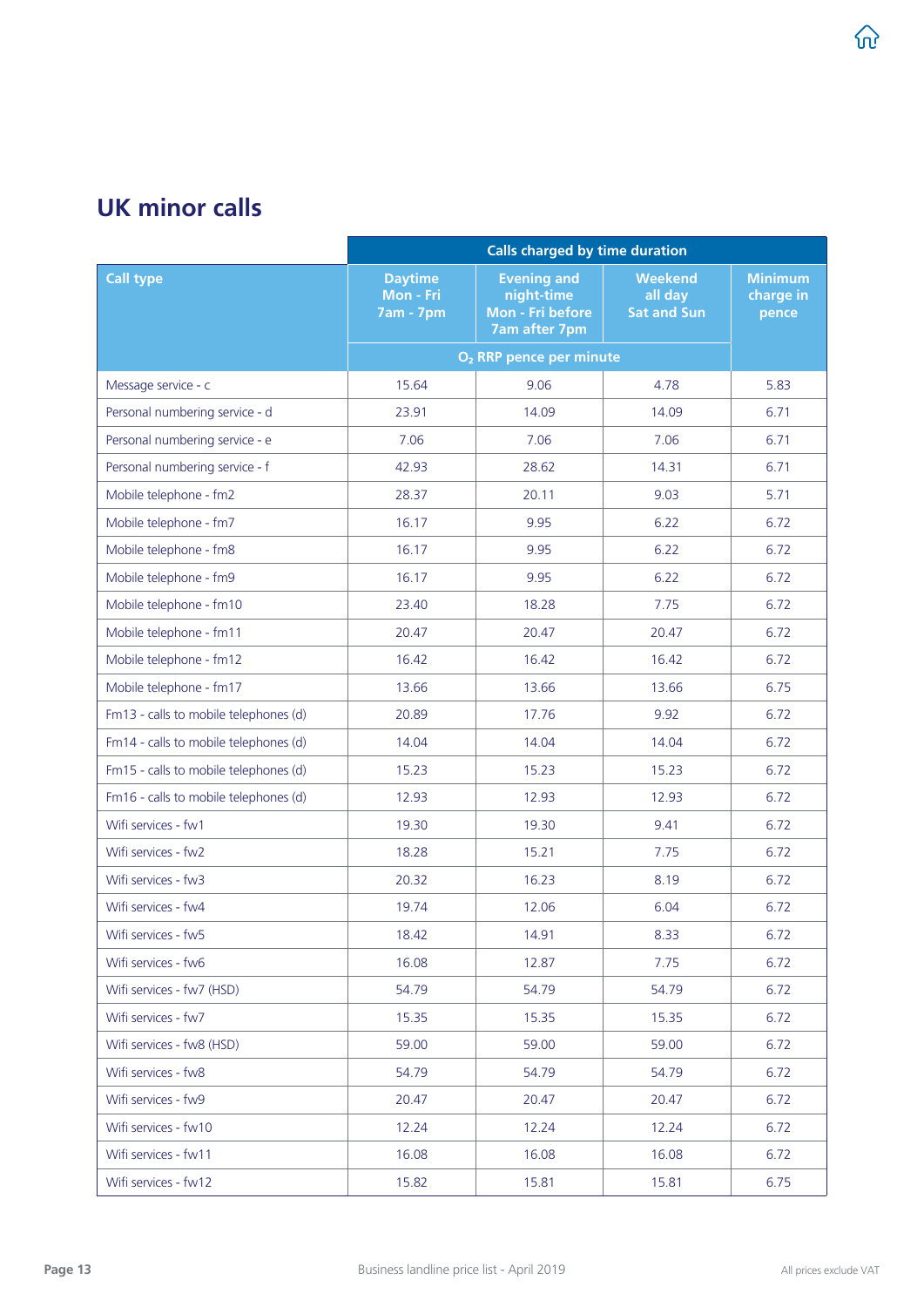### UK minor calls continued

|                                  | Calls charged by time duration                  |                                                                       |                                                 |                                             |
|----------------------------------|-------------------------------------------------|-----------------------------------------------------------------------|-------------------------------------------------|---------------------------------------------|
| Call type                        | <b>Daytime</b><br>Mon - Fri<br><b>7am - 7pm</b> | <b>Evening and</b><br>night-time<br>Mon - Fri before<br>7am after 7pm | <b>Weekend</b><br>all day<br><b>Sat and Sun</b> | <b>Minimum</b><br>charge in<br>pence        |
|                                  | O <sub>2</sub> RRP pence per minute             |                                                                       |                                                 |                                             |
| Internet service<br>(See note 1) | 5.00<br>(Access charge)<br>+ service charge     | 5.00<br>(Access charge)<br>+ service charge                           | 5.00<br>(Access charge)<br>+ service charge     | 5.00<br>(Access charge)<br>+ service charge |

### Note 1

Calls to Internet service numbers will also attract a service charge set by the service provider managing the number dialed.

|                                           | <b>Calls charged by time duration</b>           |                                                                              |                                                 |                                      |  |
|-------------------------------------------|-------------------------------------------------|------------------------------------------------------------------------------|-------------------------------------------------|--------------------------------------|--|
| <b>Call type</b>                          | <b>Daytime</b><br>Mon - Fri<br><b>7am - 7pm</b> | <b>Evening and</b><br>night-time<br>Mon - Fri before<br><b>7am after 7pm</b> | <b>Weekend</b><br>all day<br><b>Sat and Sun</b> | <b>Minimum</b><br>charge in<br>pence |  |
|                                           |                                                 | O <sub>2</sub> RRP pence per minute                                          |                                                 |                                      |  |
| Personal numbering service - j            | 49.50                                           | 33.59                                                                        | 16.20                                           | 7.20                                 |  |
| Personal numbering service - k            | 57.50                                           | 38.50                                                                        | 19.20                                           | 7.20                                 |  |
| Personal numbering service - m            | 63.00                                           | 43.50                                                                        | 43.50                                           | 7.20                                 |  |
| Information service $-$ n<br>(See note 1) | 5.00<br>(Access charge)<br>+ service charge     | 5.00<br>(Access charge)<br>+ service charge                                  | 5.00<br>(Access charge)<br>+ service charge     |                                      |  |
| Personal numbering service - pn1          | 34.35                                           | 22.90                                                                        | 11.45                                           | 6.71                                 |  |
| Personal numbering service - pn2          | 71.56                                           | 71.56                                                                        | 71.56                                           | 6.71                                 |  |
| Personal numbering service - pn3          | 70.13                                           | 55.82                                                                        | 55.82                                           | 6.71                                 |  |
| Personal numbering service - pn4          | 37.21                                           | 37.21                                                                        | 37.21                                           | 6.71                                 |  |
| Personal numbering service - pn5          | 24.33                                           | 24.33                                                                        | 24.33                                           | 6.72                                 |  |
| Personal numbering service - pn6          | 28.62                                           | 28.62                                                                        | 28.62                                           | 6.72                                 |  |
| Personal numbering service - pn7          | 59.81                                           | 4.91                                                                         | 1.24                                            | 1.24                                 |  |
| Personal numbering service - pn8          | 28.59                                           | 28.59                                                                        | 28.59                                           | 6.72                                 |  |
| Personal numbering service - pn9          | 33.63                                           | 33.63                                                                        | 33.63                                           | 6.72                                 |  |
| Personal numbering service - pn10         | 50.09                                           | 50.09                                                                        | 50.09                                           | 6.72                                 |  |
| Personal numbering service - pn11         | 55.82                                           | 41.51                                                                        | 41.51                                           | 6.72                                 |  |
| Personal numbering service - pn12         | 38.64                                           | 38.64                                                                        | 38.64                                           | 6.72                                 |  |
| Personal numbering service - pn13         | 55.82                                           | 55.82                                                                        | 55.82                                           | 6.72                                 |  |
| Personal numbering service - pn14         | 42.22                                           | 42.22                                                                        | 42.22                                           | 6.72                                 |  |
| Personal numbering service - pn15         | 18.60                                           | 18.60                                                                        | 18.60                                           | 7.73                                 |  |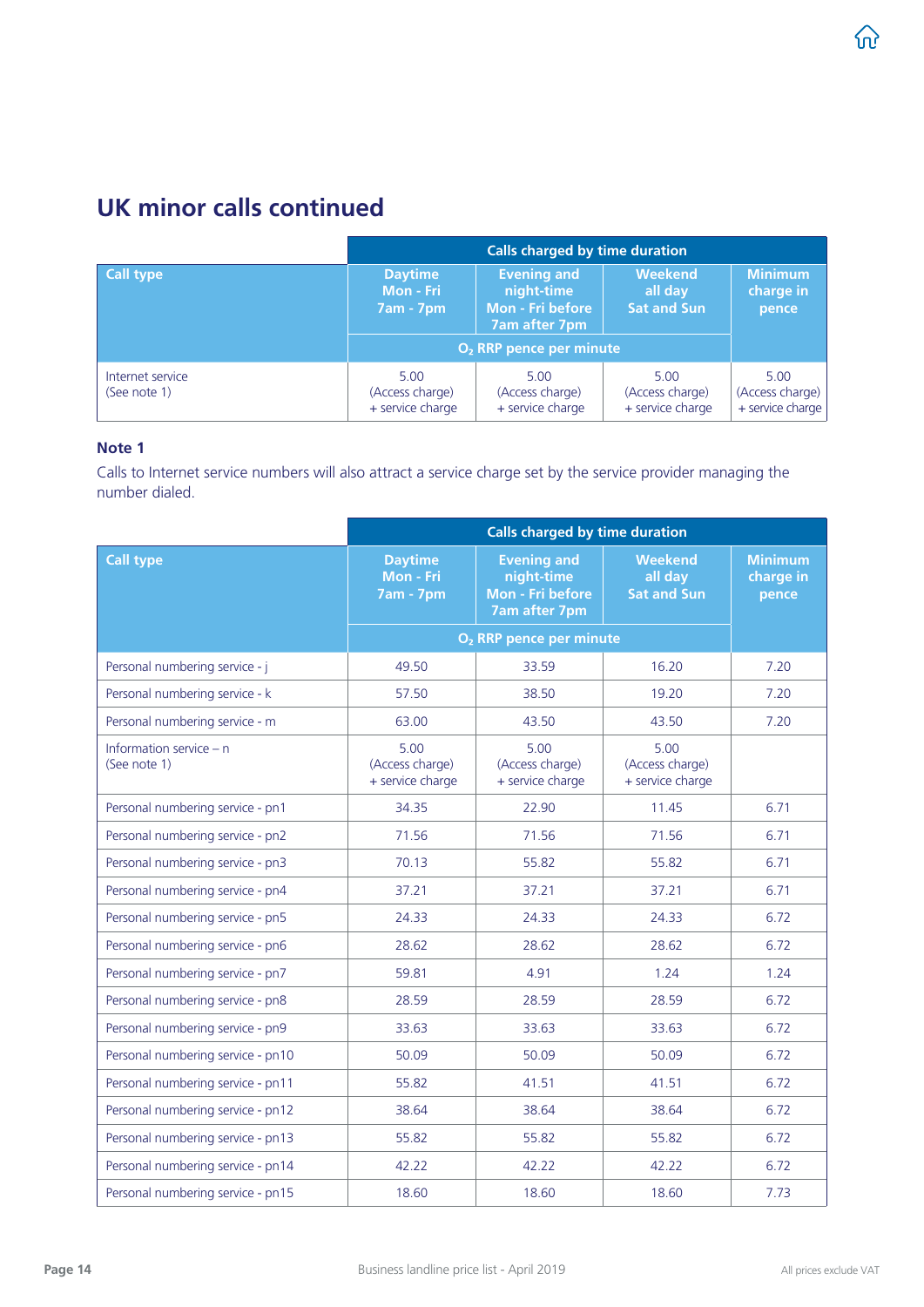### UK minor calls continued

| Personal numbering service - pn16 | 20.03 | 20.03 | 20.03 | 7.73 |
|-----------------------------------|-------|-------|-------|------|
| Personal numbering service - pn17 | 21.47 | 21.47 | 21.47 | 7.73 |
| Personal numbering service - pn18 | 22.90 | 22.90 | 22.90 | 7.73 |
| Personal numbering service - pn19 | 14.31 | 14.31 | 14.31 | 7.73 |
| Personal numbering service - pn20 | 34.35 | 34.35 | 34.35 | 7.73 |
| Personal numbering service - pn21 | 58.86 | 58.86 | 58.86 | 7.73 |
| Personal numbering service - pn22 | 14.77 | 9.50  | 8.04  | 7.73 |

|                                      | <b>Calls charged by time duration</b>           |                                                                                     |                                             |                                      |  |
|--------------------------------------|-------------------------------------------------|-------------------------------------------------------------------------------------|---------------------------------------------|--------------------------------------|--|
| <b>Call type</b>                     | <b>Daytime</b><br>Mon - Fri<br><b>7am - 7pm</b> | <b>Evening and</b><br>night-time<br><b>Mon - Fri before</b><br><b>7am after 7pm</b> |                                             | <b>Minimum</b><br>charge in<br>pence |  |
|                                      | $O2$ RRP pence per minute                       |                                                                                     |                                             |                                      |  |
| Premium rate service<br>(See note 1) | 5.00<br>(Access charge)<br>+ service charge     | 5.00<br>(Access charge)<br>+ service charge                                         | 5.00<br>(Access charge)<br>+ service charge |                                      |  |

#### Note 1

Calls to infomation service & premium rate numbers will also attract a service charge set by the service provider managing the number dialed.

|                                         | <b>Calls charged by time duration</b>           |                                                                              |                                                 |                                      |  |
|-----------------------------------------|-------------------------------------------------|------------------------------------------------------------------------------|-------------------------------------------------|--------------------------------------|--|
| <b>Call type</b>                        | <b>Daytime</b><br>Mon - Fri<br><b>7am - 7pm</b> | <b>Evening and</b><br>night-time<br>Mon - Fri before<br><b>7am after 7pm</b> | <b>Weekend</b><br>all day<br><b>Sat and Sun</b> | <b>Minimum</b><br>charge in<br>pence |  |
|                                         |                                                 | O <sub>2</sub> RRP pence per minute                                          |                                                 |                                      |  |
| Paging service - r                      | 9.84                                            | 4.91                                                                         | 3.67                                            | 3.86                                 |  |
| <b>INMARSAT - B (0087x3)</b>            | 472.38                                          | 472.38                                                                       | 472.38                                          | 219.37                               |  |
| INMARSAT - B HSD duplex (0087x3914)     | 1181.70                                         | 1181.70                                                                      | 1181.70                                         | 219.37                               |  |
| INMARSAT - M (0087x6)                   | 491.40                                          | 491.40                                                                       | 491.40                                          | 219.37                               |  |
| M4 high speed data (0087x60)            | 877.50                                          | 877.50                                                                       | 877.50                                          | 219.37                               |  |
| Mobiq (0087x76)                         | 321.75                                          | 321.75                                                                       | 321.75                                          | 219.37                               |  |
| Skyphone (0087x5)                       | 709.31                                          | 709.31                                                                       | 709.31                                          | 219.37                               |  |
| Emsat (0088213)                         | 270.56                                          | 270.56                                                                       | 270.56                                          | 219.37                               |  |
| Thuraya Iridium (0088167/0088216)       | 438.75                                          | 438.75                                                                       | 438.75                                          | 219.37                               |  |
| Navitas marine satellite system         | 111.88                                          | 111.88                                                                       | 111.88                                          | 219.37                               |  |
| Navitas telecom marine satellite system | 107.41                                          | 107.41                                                                       | 107.41                                          | 210.60                               |  |
| NO Fee                                  | $\overline{0}$                                  | $\overline{0}$                                                               | $\Omega$                                        | $\Omega$                             |  |
| Operator access                         | $\overline{0}$                                  | $\overline{0}$                                                               | $\overline{0}$                                  | 0                                    |  |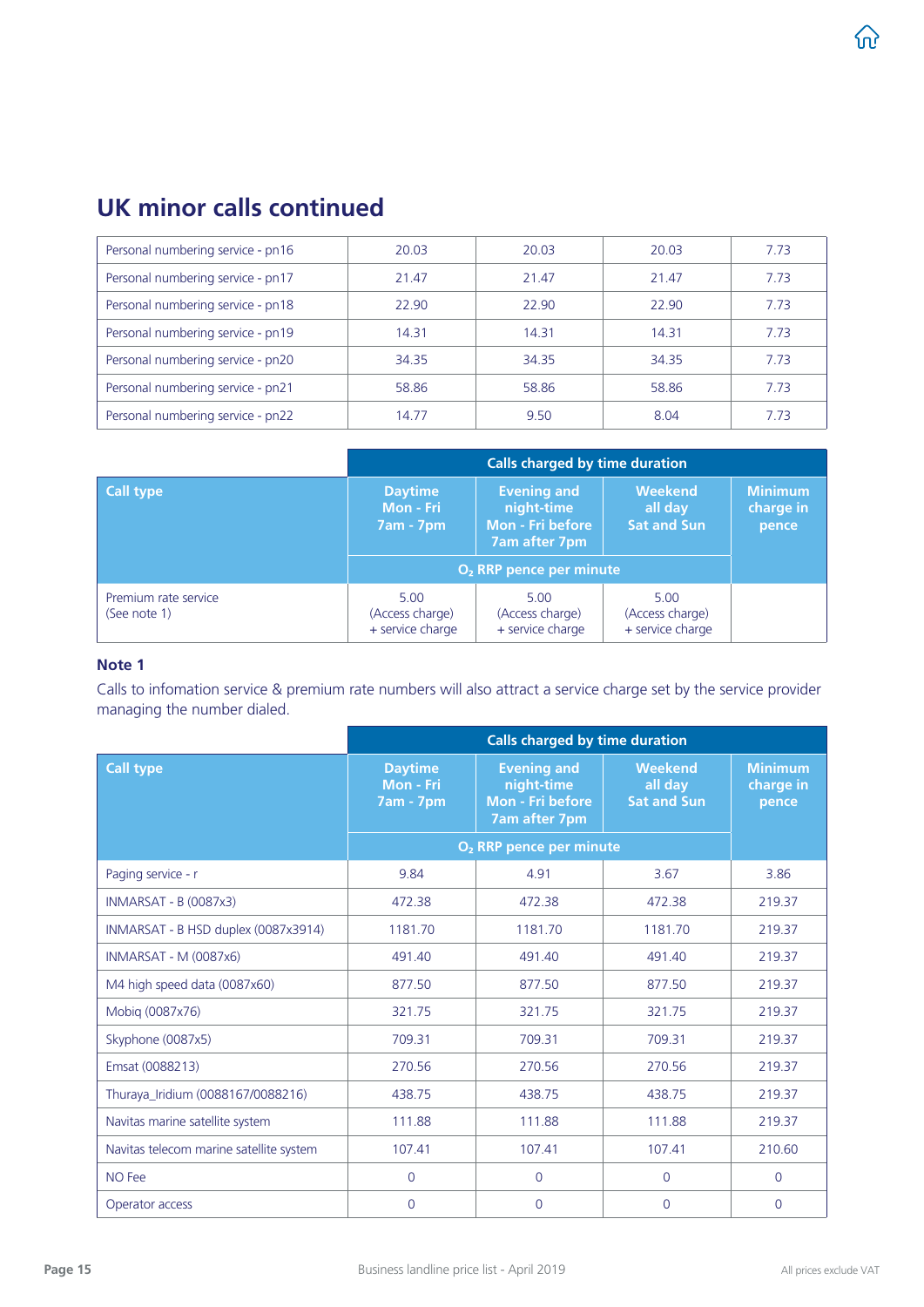### <span id="page-15-0"></span>UK minor calls continued

|                                      | <b>Fixed fee calls</b>                            |                                             |                                                                              |                                                 |                                      |  |
|--------------------------------------|---------------------------------------------------|---------------------------------------------|------------------------------------------------------------------------------|-------------------------------------------------|--------------------------------------|--|
| <b>Call type</b>                     | <b>Fixed fee</b><br>price in<br>pence<br>per call | <b>Daytime</b><br>Mon - Fri<br>$7am - 7pm$  | <b>Evening and</b><br>night-time<br><b>Mon - Fri before</b><br>7am after 7pm | <b>Weekend</b><br>all day<br><b>Sat and Sun</b> | <b>Minimum</b><br>charge in<br>pence |  |
|                                      |                                                   | O <sub>2</sub> RRP pence per minute         |                                                                              |                                                 |                                      |  |
| <b>Timeline</b>                      | 39.50                                             |                                             |                                                                              |                                                 | 39.50                                |  |
| Premium rate service<br>(See note 1) | Service<br>dependent                              | 5.00<br>(Access charge)<br>+ service charge | 5.00<br>(Access charge)<br>+ service charge                                  | 5.00<br>(Access charge)<br>+ service charge     | + service<br>charge                  |  |

|                                    | Dialled direct, fixed fee and per minute charge   |                                                 |                                                                              |                                             |                                      |  |
|------------------------------------|---------------------------------------------------|-------------------------------------------------|------------------------------------------------------------------------------|---------------------------------------------|--------------------------------------|--|
| Call type                          | <b>Fixed fee</b><br>price in<br>pence<br>per call | <b>Daytime</b><br>Mon - Fri<br><b>7am - 7pm</b> | <b>Evening and</b><br>night-time<br><b>Mon - Fri before</b><br>7am after 7pm | Weekend<br>all day<br><b>Sat and Sun</b>    | <b>Minimum</b><br>charge in<br>pence |  |
|                                    |                                                   |                                                 | O <sub>2</sub> RRP pence per minute                                          |                                             |                                      |  |
| Multimedia service<br>(See note 1) | Service<br>dependent                              | 5.00<br>(Access charge)<br>+ service charge     | 5.00<br>(Access charge)<br>+ service charge                                  | 5.00<br>(Access charge)<br>+ service charge |                                      |  |

#### Note 1

Calls to premium rate and multimedia service numbers will also attract a service charge set by the service provider managing the number dialed.

### UK directory enquiry calls

|                                       | <b>Calls charged by time duration</b>          |                                                 |                                                                              |                                                 |  |
|---------------------------------------|------------------------------------------------|-------------------------------------------------|------------------------------------------------------------------------------|-------------------------------------------------|--|
| Call type                             | <b>Fixed fee</b><br>price in pence<br>per call | <b>Daytime</b><br>Mon - Fri<br><b>7am - 7pm</b> | <b>Evening and</b><br>night-time<br><b>Mon - Fri before</b><br>7am after 7pm | <b>Weekend</b><br>all day<br><b>Sat and Sun</b> |  |
|                                       |                                                | O <sub>2</sub> RRP pence per minute             |                                                                              |                                                 |  |
| Directory enquiry 118<br>(See note 2) | Service dependent                              | 5.00<br>(Access charge)<br>+ service charge     | 5.00<br>(Access charge)<br>+ service charge                                  | 5.00<br>(Access charge)<br>+ service charge     |  |

### Note 2

Calls to Directory Enquiries 118xxx numbers will also attract a service charge set by the service provider managing the number dialed.

From 1st April 2019, the Service Charge for calls to some 118XXX directory enquiries services are capped at £3.65 per 90 seconds, please contact the Service Provider that manages the 118XXX service for further details. O2's Access charge is unchanged.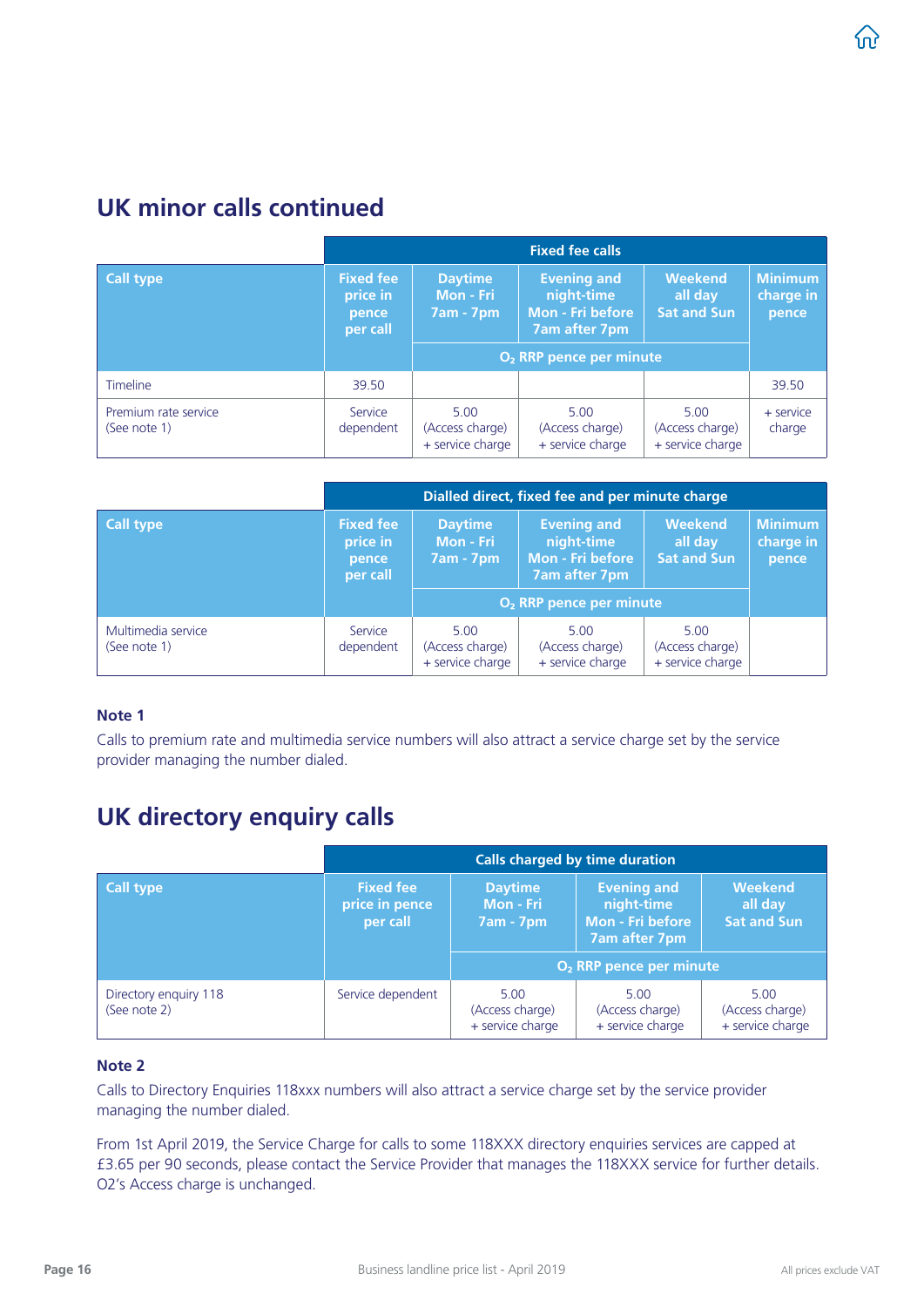# <span id="page-16-0"></span>International calls from the UK

| <b>Call type</b>                     | <b>Daytime</b><br>Mon - Fri<br><b>7am - 7pm</b> | <b>Evening and</b><br>night-time<br>Mon - Fri before<br><b>7am after 7pm</b> | <b>Weekend</b><br>all day<br><b>Sat and Sun</b> | <b>Minimum</b><br>charge in<br>pence |
|--------------------------------------|-------------------------------------------------|------------------------------------------------------------------------------|-------------------------------------------------|--------------------------------------|
|                                      |                                                 | O <sub>2</sub> RRP pence per minute                                          |                                                 |                                      |
| Fixed rate for Belgium               | 3.23                                            | 3.23                                                                         | 3.23                                            | see note 1                           |
| Mobile rate for Belgium              | 21.79                                           | 21.79                                                                        | 21.79                                           | see note 1                           |
| Fixed rate for Canada                | 1.78                                            | 1.78                                                                         | 1.78                                            | see note 1                           |
| Mobile rate for Canada               | 1.35                                            | 1.35                                                                         | 1.35                                            | see note 1                           |
| Fixed rate for China                 | 1.35                                            | 1.35                                                                         | 1.35                                            | see note 1                           |
| Mobile rate for China                | 1.67                                            | 1.67                                                                         | 1.67                                            | see note 1                           |
| Fixed rate for France                | 1.35                                            | 1.35                                                                         | 1.35                                            | see note 1                           |
| Mobile rate for France               | 13.73                                           | 13.73                                                                        | 13.73                                           | see note 1                           |
| Fixed rate for Germany               | 1.35                                            | 1.35                                                                         | 1.35                                            | see note 1                           |
| Mobile rate for Germany              | 16.26                                           | 16.26                                                                        | 16.26                                           | see note 1                           |
| Fixed rate for Hong Kong             | 2.09                                            | 2.09                                                                         | 2.09                                            | see note 1                           |
| Mobile rate for Hong Kong            | 1.75                                            | 1.75                                                                         | 1.75                                            | see note 1                           |
| Fixed rate for India                 | 6.37                                            | 6.37                                                                         | 6.37                                            | see note 1                           |
| Mobile rate for India                | 6.37                                            | 6.37                                                                         | 6.37                                            | see note 1                           |
| Fixed rate for Republic of Ireland   | 1.35                                            | 1.35                                                                         | 1.35                                            | see note 1                           |
| Mobile rate for Republic of Ireland  | 16.25                                           | 16.25                                                                        | 16.25                                           | see note 1                           |
| Fixed rate for Italy                 | 1.83                                            | 1.83                                                                         | 1.83                                            | see note 1                           |
| Mobile rate for Italy                | 17.90                                           | 17.90                                                                        | 17.90                                           | see note 1                           |
| Fixed rate for Japan                 | 2.85                                            | 2.85                                                                         | 2.85                                            | see note 1                           |
| Mobile rate for Japan                | 10.69                                           | 10.69                                                                        | 10.69                                           | see note 1                           |
| Fixed rate for Netherlands           | 1.90                                            | 1.90                                                                         | 1.90                                            | see note 1                           |
| Mobile rate for Netherlands          | 17.17                                           | 17.17                                                                        | 17.17                                           | see note 1                           |
| <b>Business Rate for Netherlands</b> | 1.87                                            | 1.87                                                                         | 1.87                                            | see note 1                           |
| Fixed rate for Norway                | 1.75                                            | 1.75                                                                         | 1.75                                            | see note 1                           |
| Mobile rate for Norway               | 22.49                                           | 22.49                                                                        | 22.49                                           | see note 1                           |
| Fixed rate for Poland                | 1.68                                            | 1.68                                                                         | 1.68                                            | see note 1                           |
| Mobile rate for Poland               | 7.45                                            | 7.45                                                                         | 7.45                                            | see note 1                           |
| Fixed rate for Russia                | 4.07                                            | 4.24                                                                         | 4.24                                            | see note 1                           |
| Mobile rate for Russia               | 5.31                                            | 5.31                                                                         | 5.31                                            | see note 1                           |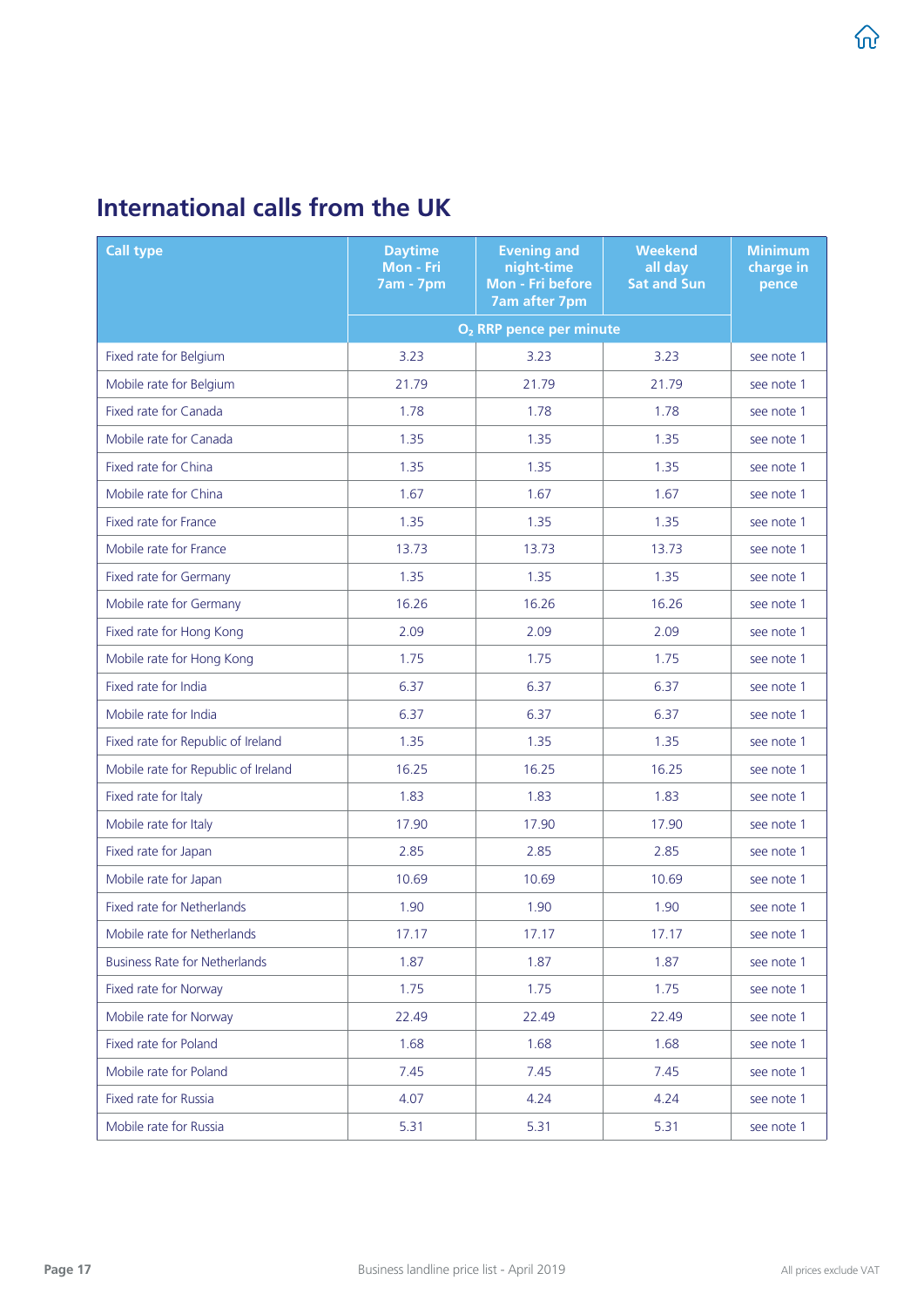| <b>Call type</b>            | <b>Daytime</b><br>Mon - Fri<br><b>7am - 7pm</b> | <b>Evening and</b><br>night-time<br>Mon - Fri before<br><b>7am after 7pm</b> | <b>Weekend</b><br>all day<br><b>Sat and Sun</b> | <b>Minimum</b><br>charge in<br>pence |
|-----------------------------|-------------------------------------------------|------------------------------------------------------------------------------|-------------------------------------------------|--------------------------------------|
|                             |                                                 | O <sub>2</sub> RRP pence per minute                                          |                                                 |                                      |
| Fixed rate for Singapore    | 1.35                                            | 1.35                                                                         | 1.35                                            | see note 1                           |
| Mobile rate for Singapore   | 1.35                                            | 1.35                                                                         | 1.35                                            | see note 1                           |
| Fixed rate for Spain        | 1.35                                            | 1.35                                                                         | 1.35                                            | see note 1                           |
| Mobile rate for Spain       | 15.47                                           | 15.47                                                                        | 15.47                                           | see note 1                           |
| Fixed rate for Sweden       | 1.35                                            | 1.35                                                                         | 1.35                                            | see note 1                           |
| Mobile rate for Sweden      | 15.29                                           | 15.29                                                                        | 15.29                                           | see note 1                           |
| Fixed rate for Switzerland  | 1.83                                            | 1.83                                                                         | 1.83                                            | see note 1                           |
| Mobile rate for Switzerland | 21.84                                           | 21.84                                                                        | 21.84                                           | see note 1                           |
| Fixed rate for Turkey       | 4.01                                            | 4.01                                                                         | 4.01                                            | see note 1                           |
| Mobile rate for Turkey      | 12.98                                           | 12.98                                                                        | 12.98                                           | see note 1                           |
| Fixed rate for USA          | 1.35                                            | 1.35                                                                         | 1.35                                            | see note 1                           |
| Mobile rate for USA         | 1.35                                            | 1.35                                                                         | 1.35                                            | see note 1                           |
| Fixed rate for Afghanistan  | 32.41                                           | 32.41                                                                        | 32.41                                           | see note 1                           |
| Mobile rate for Afghanistan | 32.88                                           | 32.88                                                                        | 32.88                                           | see note 1                           |
| Fixed rate for Alaska       | 5.04                                            | 5.04                                                                         | 5.04                                            | see note 1                           |
| Mobile rate for Alaska      | 5.04                                            | 5.04                                                                         | 5.04                                            | see note 1                           |
| Fixed rate for Albania      | 14.85                                           | 14.85                                                                        | 14.85                                           | see note 1                           |
| Mobile rate for Albania     | 44.01                                           | 44.01                                                                        | 44.01                                           | see note 1                           |
| Fixed rate for Algeria      | 15.92                                           | 15.92                                                                        | 15.92                                           | see note 1                           |
| Mobile rate for Algeria     | 27.06                                           | 27.06                                                                        | 27.06                                           | see note 1                           |
| Fixed rate for Samoa (US)   | 12.96                                           | 12.96                                                                        | 12.96                                           | see note 1                           |
| Mobile rate for Samoa (US)  | 41.50                                           | 41.50                                                                        | 41.50                                           | see note 1                           |
| Fixed rate for Andorra      | 5.61                                            | 5.61                                                                         | 5.61                                            | see note 1                           |
| Mobile rate for Andorra     | 33.01                                           | 33.01                                                                        | 33.01                                           | see note 1                           |
| Fixed rate for Angola       | 18.43                                           | 18.43                                                                        | 18.43                                           | see note 1                           |
| Mobile rate for Angola      | 25.42                                           | 25.42                                                                        | 25.42                                           | see note 1                           |
| Fixed rate for Anguilla     | 28.85                                           | 28.85                                                                        | 28.85                                           | see note 1                           |
| Mobile rate for Anguilla    | 32.95                                           | 32.95                                                                        | 32.95                                           | see note 1                           |
| Fixed rate for Antarctica   | 139.58                                          | 139.58                                                                       | 139.58                                          | see note 1                           |
| Mobile rate for Antarctica  | 139.58                                          | 139.58                                                                       | 139.58                                          | see note 1                           |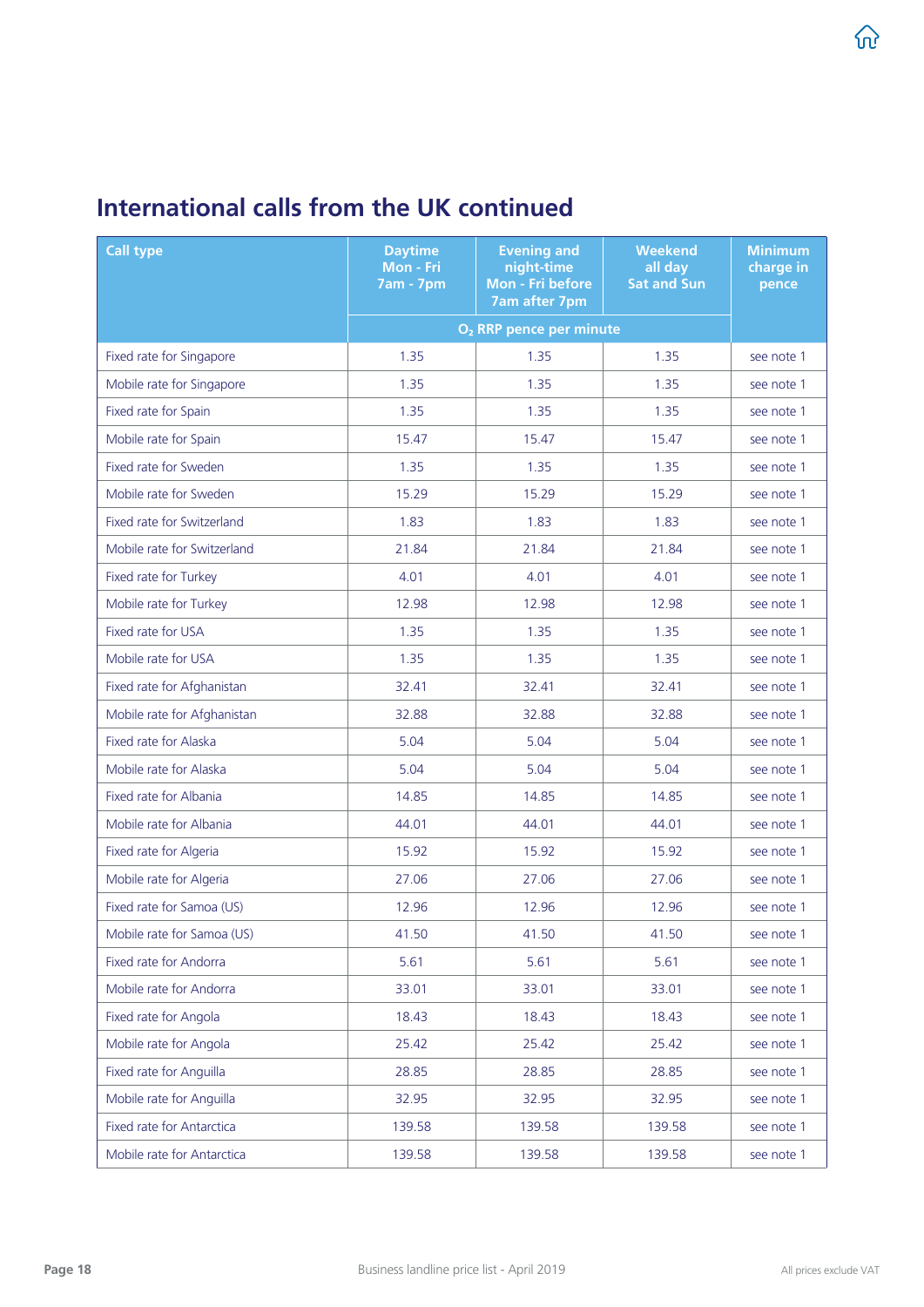| <b>Call type</b>                    | <b>Daytime</b><br>Mon - Fri<br><b>7am - 7pm</b> | <b>Evening and</b><br>night-time<br>Mon - Fri before<br><b>7am after 7pm</b> | <b>Weekend</b><br>all day<br><b>Sat and Sun</b> | <b>Minimum</b><br>charge in<br>pence |
|-------------------------------------|-------------------------------------------------|------------------------------------------------------------------------------|-------------------------------------------------|--------------------------------------|
|                                     |                                                 | O <sub>2</sub> RRP pence per minute                                          |                                                 |                                      |
| Fixed rate for Antigua and Barbuda  | 19.04                                           | 19.04                                                                        | 19.04                                           | see note 1                           |
| Mobile rate for Antigua and Barbuda | 18.75                                           | 18.75                                                                        | 18.75                                           | see note 1                           |
| Fixed rate for Argentina            | 1.21                                            | 1.21                                                                         | 1.21                                            | see note 1                           |
| Mobile rate for Argentina           | 30.37                                           | 30.37                                                                        | 30.37                                           | see note 1                           |
| Fixed rate for Armenia              | 8.71                                            | 8.71                                                                         | 8.71                                            | see note 1                           |
| Mobile rate for Armenia             | 28.77                                           | 28.77                                                                        | 28.77                                           | see note 1                           |
| Fixed rate for Aruba                | 13.59                                           | 13.59                                                                        | 13.59                                           | see note 1                           |
| Mobile rate for Aruba               | 32.19                                           | 32.19                                                                        | 32.19                                           | see note 1                           |
| Fixed rate for Ascension Island     | 102.67                                          | 102.67                                                                       | 102.67                                          | see note 1                           |
| Mobile rate for Ascension Island    | 102.67                                          | 102.67                                                                       | 102.67                                          | see note 1                           |
| Fixed rate for Australia            | 2.41                                            | 2.41                                                                         | 2.41                                            | see note 1                           |
| Mobile rate for Australia           | 23.52                                           | 23.52                                                                        | 23.52                                           | see note 1                           |
| Fixed rate for Austria              | 5.90                                            | 5.90                                                                         | 5.90                                            | see note 1                           |
| Mobile rate for Austria             | 22.88                                           | 22.88                                                                        | 22.88                                           | see note 1                           |
| Fixed rate for Azerbaijan           | 15.15                                           | 15.15                                                                        | 15.15                                           | see note 1                           |
| Mobile rate for Azerbaijan          | 25.37                                           | 25.37                                                                        | 25.37                                           | see note 1                           |
| <b>Fixed rate for Azores</b>        | 3.40                                            | 3.40                                                                         | 3.40                                            | see note 1                           |
| Mobile rate for Azores              | 20.88                                           | 20.88                                                                        | 20.88                                           | see note 1                           |
| Fixed rate for Bahamas              | 9.00                                            | 9.00                                                                         | 9.00                                            | see note 1                           |
| Mobile rate for Bahamas             | 17.30                                           | 17.30                                                                        | 17.30                                           | see note 1                           |
| Fixed rate for Bahrain              | 9.14                                            | 9.14                                                                         | 9.14                                            | see note 1                           |
| Mobile rate for Bahrain             | 12.19                                           | 12.19                                                                        | 12.19                                           | see note 1                           |
| Fixed rate for Bangladesh           | 11.26                                           | 11.26                                                                        | 11.26                                           | see note 1                           |
| Mobile rate for Bangladesh          | 7.39                                            | 7.39                                                                         | 7.39                                            | see note 1                           |
| Fixed rate for Barbados             | 15.02                                           | 15.02                                                                        | 15.02                                           | see note 1                           |
| Mobile rate for Barbados            | 32.60                                           | 32.60                                                                        | 32.60                                           | see note 1                           |
| Fixed rate for Belarus              | 35.87                                           | 35.87                                                                        | 35.87                                           | see note 1                           |
| Mobile rate for Belarus             | 31.49                                           | 31.49                                                                        | 31.49                                           | see note 1                           |
| Fixed rate for Belize               | 31.78                                           | 31.78                                                                        | 31.78                                           | see note 1                           |
| Mobile rate for Belize              | 31.78                                           | 31.78                                                                        | 31.78                                           | see note 1                           |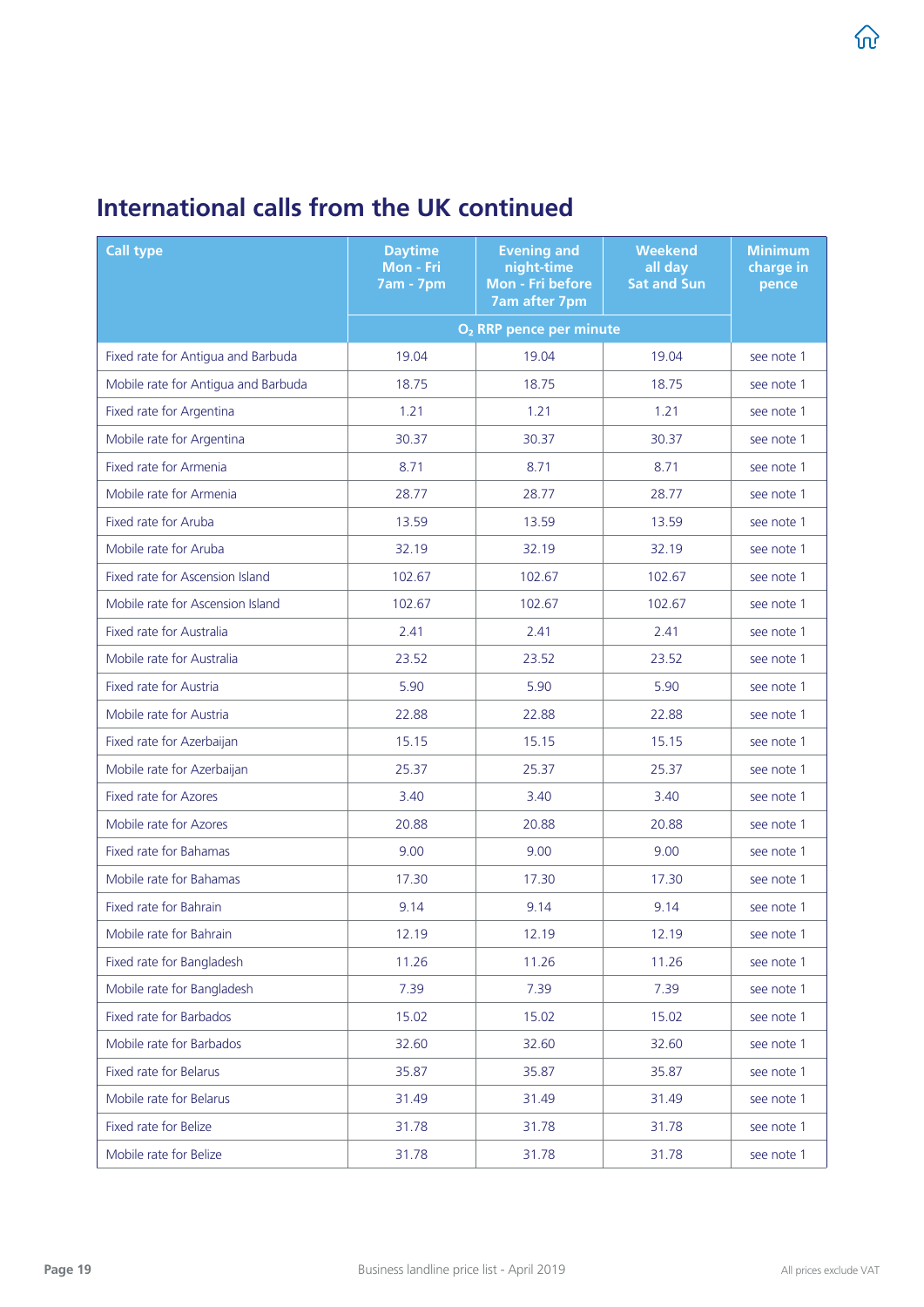| <b>Call type</b>                  | <b>Daytime</b><br>Mon - Fri<br><b>7am - 7pm</b> | <b>Evening and</b><br>night-time<br>Mon - Fri before<br><b>7am after 7pm</b> | <b>Weekend</b><br>all day<br><b>Sat and Sun</b> | <b>Minimum</b><br>charge in<br>pence |
|-----------------------------------|-------------------------------------------------|------------------------------------------------------------------------------|-------------------------------------------------|--------------------------------------|
|                                   |                                                 | O <sub>2</sub> RRP pence per minute                                          |                                                 |                                      |
| <b>Fixed rate for Benin</b>       | 18.05                                           | 18.05                                                                        | 18.05                                           | see note 1                           |
| Mobile rate for Benin             | 18.71                                           | 18.71                                                                        | 18.71                                           | see note 1                           |
| Fixed rate for Bermuda            | 6.84                                            | 6.84                                                                         | 6.84                                            | see note 1                           |
| Mobile rate for Bermuda           | 6.84                                            | 6.84                                                                         | 6.84                                            | see note 1                           |
| Fixed rate for Bhutan             | 16.25                                           | 16.25                                                                        | 16.25                                           | see note 1                           |
| Mobile rate for Bhutan            | 19.72                                           | 19.72                                                                        | 19.72                                           | see note 1                           |
| Fixed rate for Bolivia            | 13.56                                           | 13.56                                                                        | 13.56                                           | see note 1                           |
| Mobile rate for Bolivia           | 14.24                                           | 14.24                                                                        | 14.24                                           | see note 1                           |
| Fixed rate for Bosnia             | 18.93                                           | 18.93                                                                        | 18.93                                           | see note 1                           |
| Mobile rate for Bosnia            | 43.36                                           | 43.36                                                                        | 43.36                                           | see note 1                           |
| Fixed rate for Botswana           | 7.72                                            | 7.72                                                                         | 7.72                                            | see note 1                           |
| Mobile rate for Botswana          | 21.52                                           | 21.52                                                                        | 21.52                                           | see note 1                           |
| <b>Fixed rate for Brazil</b>      | 4.17                                            | 4.17                                                                         | 4.17                                            | see note 1                           |
| Mobile rate for Brazil            | 34.99                                           | 34.99                                                                        | 34.99                                           | see note 1                           |
| Fixed rate for Brunei Darussalam  | 4.10                                            | 4.10                                                                         | 4.10                                            | see note 1                           |
| Mobile rate for Brunei Darussalam | 4.57                                            | 4.57                                                                         | 4.57                                            | see note 1                           |
| Fixed rate for Bulgaria           | 7.01                                            | 7.01                                                                         | 7.01                                            | see note 1                           |
| Mobile rate for Bulgaria          | 57.10                                           | 57.10                                                                        | 57.10                                           | see note 1                           |
| Fixed rate for Burkina Faso       | 33.38                                           | 33.38                                                                        | 33.38                                           | see note 1                           |
| Mobile rate for Burkina Faso      | 39.36                                           | 39.36                                                                        | 39.36                                           | see note 1                           |
| Fixed rate for Burundi            | 7.53                                            | 7.53                                                                         | 7.53                                            | see note 1                           |
| Mobile rate for Burundi           | 19.98                                           | 19.98                                                                        | 19.98                                           | see note 1                           |
| Fixed rate for Cambodia           | 20.49                                           | 20.49                                                                        | 20.49                                           | see note 1                           |
| Mobile rate for Cambodia          | 20.49                                           | 20.49                                                                        | 20.49                                           | see note 1                           |
| Fixed rate for Cameroon           | 21.67                                           | 21.67                                                                        | 21.67                                           | see note 1                           |
| Mobile rate for Cameroon          | 32.78                                           | 32.78                                                                        | 32.78                                           | see note 1                           |
| Fixed rate for Canary Islands     | 1.93                                            | 1.93                                                                         | 1.93                                            | see note 1                           |
| Mobile rate for Canary Islands    | 20.63                                           | 20.63                                                                        | 20.63                                           | see note 1                           |
| Fixed rate for Cape Verde         | 33.99                                           | 33.99                                                                        | 33.99                                           | see note 1                           |
| Mobile rate for Cape Verde        | 33.99                                           | 33.99                                                                        | 33.99                                           | see note 1                           |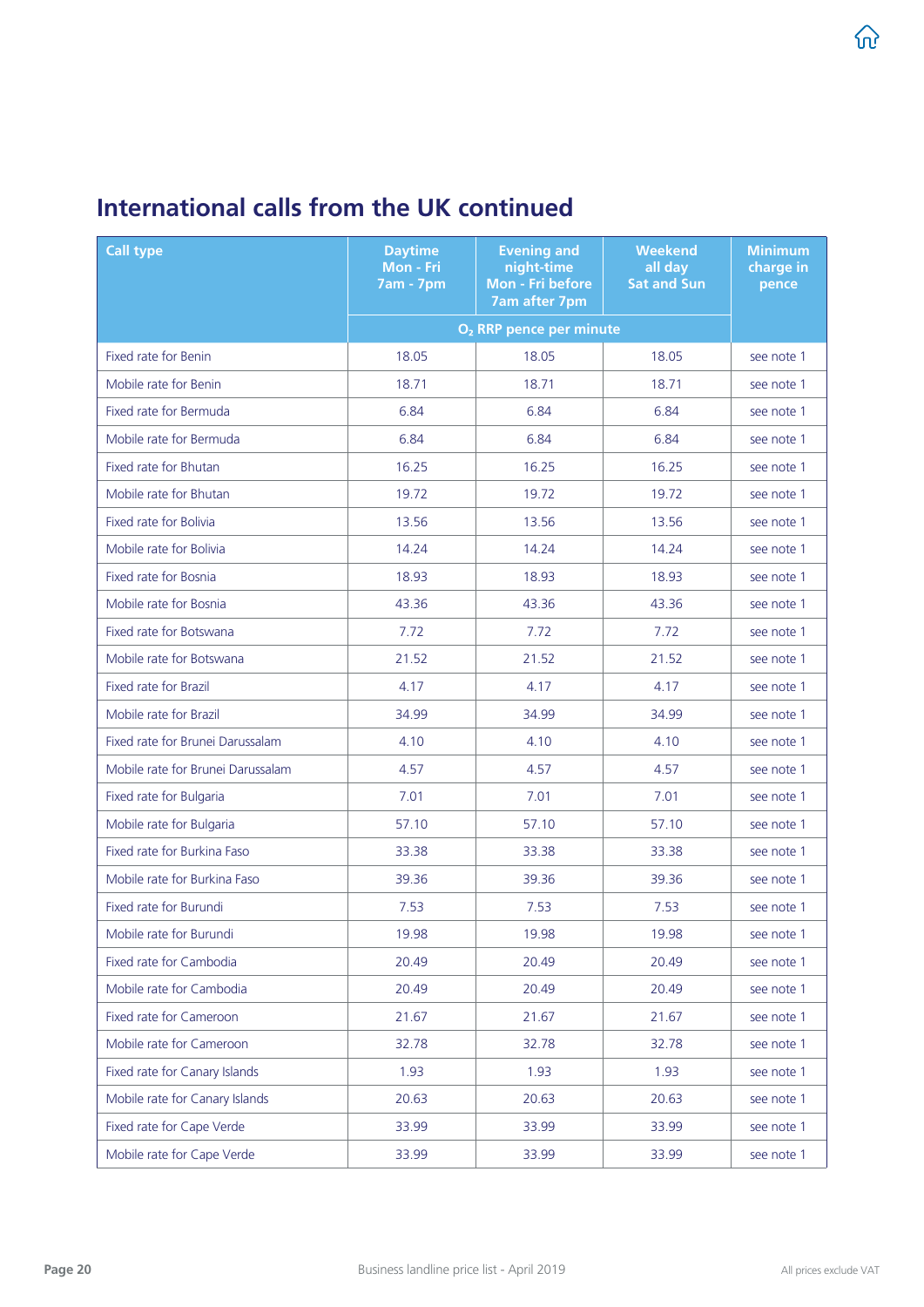| <b>Call type</b>                         | <b>Daytime</b><br>Mon - Fri<br><b>7am - 7pm</b> | <b>Evening and</b><br>night-time<br>Mon - Fri before<br><b>7am after 7pm</b> | <b>Weekend</b><br>all day<br><b>Sat and Sun</b> | <b>Minimum</b><br>charge in<br>pence |
|------------------------------------------|-------------------------------------------------|------------------------------------------------------------------------------|-------------------------------------------------|--------------------------------------|
|                                          |                                                 | O <sub>2</sub> RRP pence per minute                                          |                                                 |                                      |
| Fixed rate for Cayman Islands            | 13.97                                           | 13.97                                                                        | 13.97                                           | see note 1                           |
| Mobile rate for Cayman Islands           | 24.96                                           | 24.96                                                                        | 24.96                                           | see note 1                           |
| Fixed rate for Central African Republic  | 42.00                                           | 42.00                                                                        | 42.00                                           | see note 1                           |
| Mobile rate for Central African Republic | 42.00                                           | 42.00                                                                        | 42.00                                           | see note 1                           |
| Fixed rate for Chad                      | 21.49                                           | 21.49                                                                        | 21.49                                           | see note 1                           |
| Mobile rate for Chad                     | 21.37                                           | 21.37                                                                        | 21.37                                           | see note 1                           |
| Fixed rate for Chatham Islands           | 3.80                                            | 3.80                                                                         | 3.80                                            | see note 1                           |
| Mobile rate for Chatham Islands          | 22.67                                           | 22.67                                                                        | 22.67                                           | see note 1                           |
| Fixed rate for Chile                     | 21.55                                           | 21.55                                                                        | 21.55                                           | see note 1                           |
| Mobile rate for Chile                    | 32.15                                           | 32.15                                                                        | 32.15                                           | see note 1                           |
| Fixed rate for Christmas Islands         | 2.83                                            | 2.83                                                                         | 2.83                                            | see note 1                           |
| Mobile rate for Christmas Islands        | 2.83                                            | 2.83                                                                         | 2.83                                            | see note 1                           |
| Fixed rate for Cocos Islands             | 2.83                                            | 2.83                                                                         | 2.83                                            | see note 1                           |
| Mobile rate for Cocos Islands            | 9.26                                            | 9.26                                                                         | 9.26                                            | see note 1                           |
| Fixed rate for Colombia                  | 4.75                                            | 4.75                                                                         | 4.75                                            | see note 1                           |
| Mobile rate for Colombia                 | 12.19                                           | 12.19                                                                        | 12.19                                           | see note 1                           |
| Fixed rate for Comoros                   | 55.71                                           | 55.71                                                                        | 55.71                                           | see note 1                           |
| Mobile rate for Comoros                  | 64.97                                           | 64.97                                                                        | 64.97                                           | see note 1                           |
| Fixed rate for Congo Dem Rep             | 120.95                                          | 120.95                                                                       | 120.95                                          | see note 1                           |
| Mobile rate for Congo Dem Rep            | 34.05                                           | 34.05                                                                        | 34.05                                           | see note 1                           |
| Fixed rate for Congo                     | 56.80                                           | 56.80                                                                        | 56.80                                           | see note 1                           |
| Mobile rate for Congo                    | 35.01                                           | 35.01                                                                        | 35.01                                           | see note 1                           |
| Fixed rate for Cook Islands              | 91.54                                           | 91.54                                                                        | 91.54                                           | see note 1                           |
| Mobile rate for Cook Islands             | 91.54                                           | 91.54                                                                        | 91.54                                           | see note 1                           |
| Fixed rate for Costa Rica                | 5.45                                            | 5.45                                                                         | 5.45                                            | see note 1                           |
| Mobile rate for Costa Rica               | 9.86                                            | 9.86                                                                         | 9.86                                            | see note 1                           |
| Fixed rate for Cote d'Ivoire             | 20.81                                           | 20.81                                                                        | 20.81                                           | see note 1                           |
| Mobile rate for Cote d'Ivoire            | 25.18                                           | 25.18                                                                        | 25.18                                           | see note 1                           |
| Fixed rate for Croatia                   | 4.23                                            | 4.23                                                                         | 4.23                                            | see note 1                           |
| Mobile rate for Croatia                  | 33.92                                           | 33.92                                                                        | 33.92                                           | see note 1                           |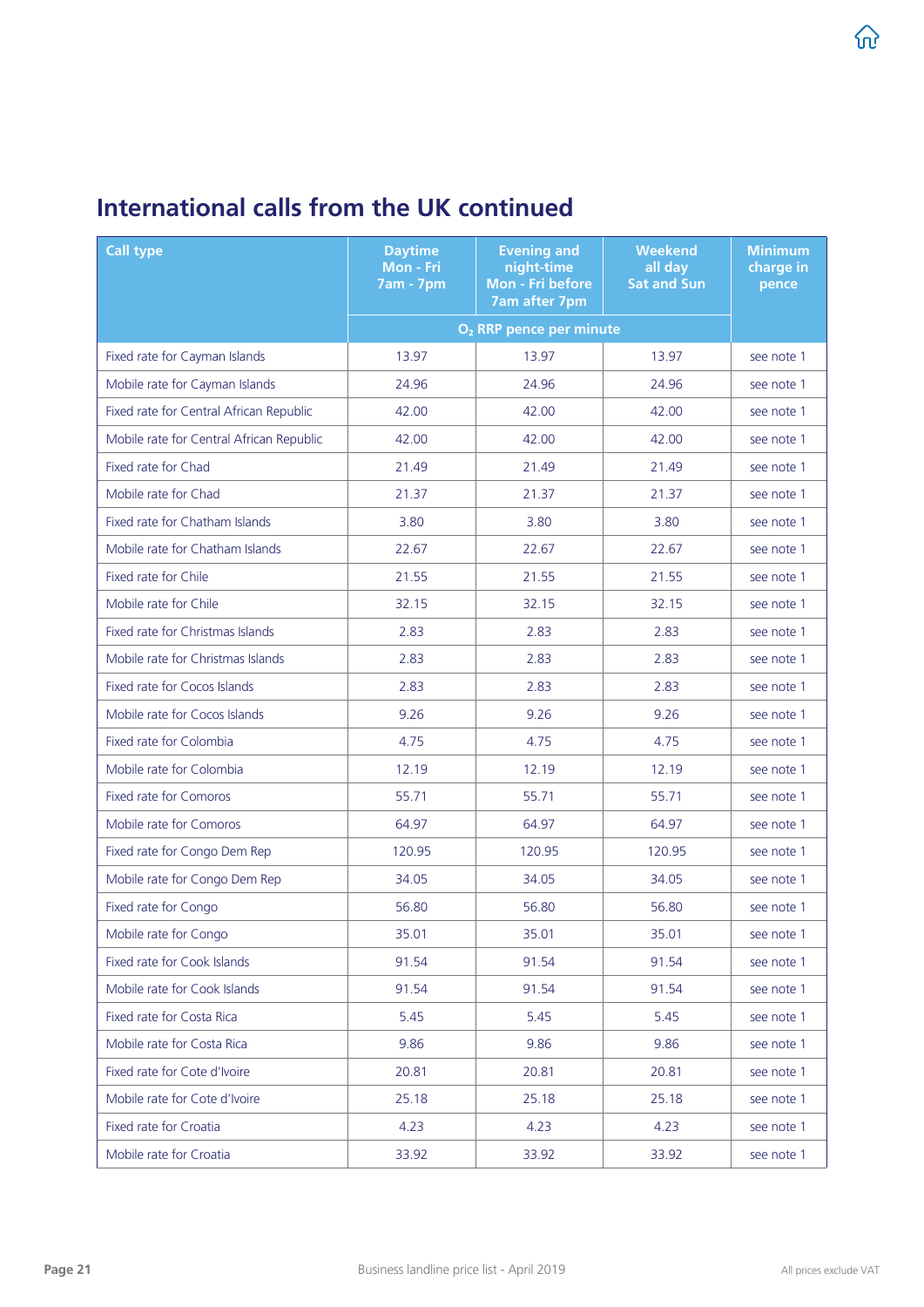| <b>Call type</b>                   | <b>Daytime</b><br>Mon - Fri<br><b>7am - 7pm</b> | <b>Evening and</b><br>night-time<br>Mon - Fri before<br><b>7am after 7pm</b> | <b>Weekend</b><br>all day<br><b>Sat and Sun</b> | <b>Minimum</b><br>charge in<br>pence |
|------------------------------------|-------------------------------------------------|------------------------------------------------------------------------------|-------------------------------------------------|--------------------------------------|
|                                    |                                                 | O <sub>2</sub> RRP pence per minute                                          |                                                 |                                      |
| Fixed rate for Cuba                | 95.74                                           | 95.74                                                                        | 95.74                                           | see note 1                           |
| Mobile rate for Cuba               | 95.88                                           | 95.88                                                                        | 95.88                                           | see note 1                           |
| Fixed rate for Cyprus              | 2.84                                            | 2.84                                                                         | 2.84                                            | see note 1                           |
| Mobile rate for Cyprus             | 4.29                                            | 4.29                                                                         | 4.29                                            | see note 1                           |
| Fixed rate for Czech Republic      | 2.30                                            | 2.30                                                                         | 2.30                                            | see note 1                           |
| Mobile rate for Czech Republic     | 22.93                                           | 22.93                                                                        | 22.93                                           | see note 1                           |
| Fixed rate for Denmark             | 2.79                                            | 2.79                                                                         | 2.79                                            | see note 1                           |
| Mobile rate for Denmark            | 22.98                                           | 22.98                                                                        | 22.98                                           | see note 1                           |
| Fixed rate for Diego Garcia        | 154.00                                          | 154.00                                                                       | 154.00                                          | see note 1                           |
| Mobile rate for Diego Garcia       | 154.00                                          | 154.00                                                                       | 154.00                                          | see note 1                           |
| Fixed rate for Djibouti            | 49.36                                           | 49.36                                                                        | 49.36                                           | see note 1                           |
| Mobile rate for Djibouti           | 51.52                                           | 51.52                                                                        | 51.52                                           | see note 1                           |
| <b>Fixed rate for Dominica</b>     | 14.80                                           | 14.80                                                                        | 14.80                                           | see note 1                           |
| Mobile rate for Dominica           | 33.63                                           | 33.63                                                                        | 33.63                                           | see note 1                           |
| Fixed rate for Dominican Republic  | 8.05                                            | 8.05                                                                         | 8.05                                            | see note 1                           |
| Mobile rate for Dominican Republic | 14.78                                           | 14.78                                                                        | 14.78                                           | see note 1                           |
| Fixed rate for East Timor          | 192.43                                          | 192.43                                                                       | 192.43                                          | see note 1                           |
| Mobile rate for East Timor         | 192.43                                          | 192.43                                                                       | 192.43                                          | see note 1                           |
| Fixed rate for Easter Island       | 3.07                                            | 3.07                                                                         | 3.07                                            | see note 1                           |
| Mobile rate for Easter Island      | 26.23                                           | 26.23                                                                        | 26.23                                           | see note 1                           |
| Fixed rate for Ecuador             | 26.63                                           | 26.63                                                                        | 26.63                                           | see note 1                           |
| Mobile rate for Ecuador            | 30.94                                           | 30.94                                                                        | 30.94                                           | see note 1                           |
| Fixed rate for Egypt               | 15.76                                           | 15.76                                                                        | 15.76                                           | see note 1                           |
| Mobile rate for Egypt              | 17.66                                           | 17.66                                                                        | 17.66                                           | see note 1                           |
| Fixed rate for El Salvador         | 29.02                                           | 29.02                                                                        | 29.02                                           | see note 1                           |
| Mobile rate for El Salvador        | 23.13                                           | 23.13                                                                        | 23.13                                           | see note 1                           |
| Fixed rate for Equatorial Guinea   | 36.25                                           | 36.25                                                                        | 36.25                                           | see note 1                           |
| Mobile rate for Equatorial Guinea  | 36.25                                           | 36.25                                                                        | 36.25                                           | see note 1                           |
| Fixed rate for Eritrea             | 37.05                                           | 37.05                                                                        | 37.05                                           | see note 1                           |
| Mobile rate for Eritrea            | 37.05                                           | 37.05                                                                        | 37.05                                           | see note 1                           |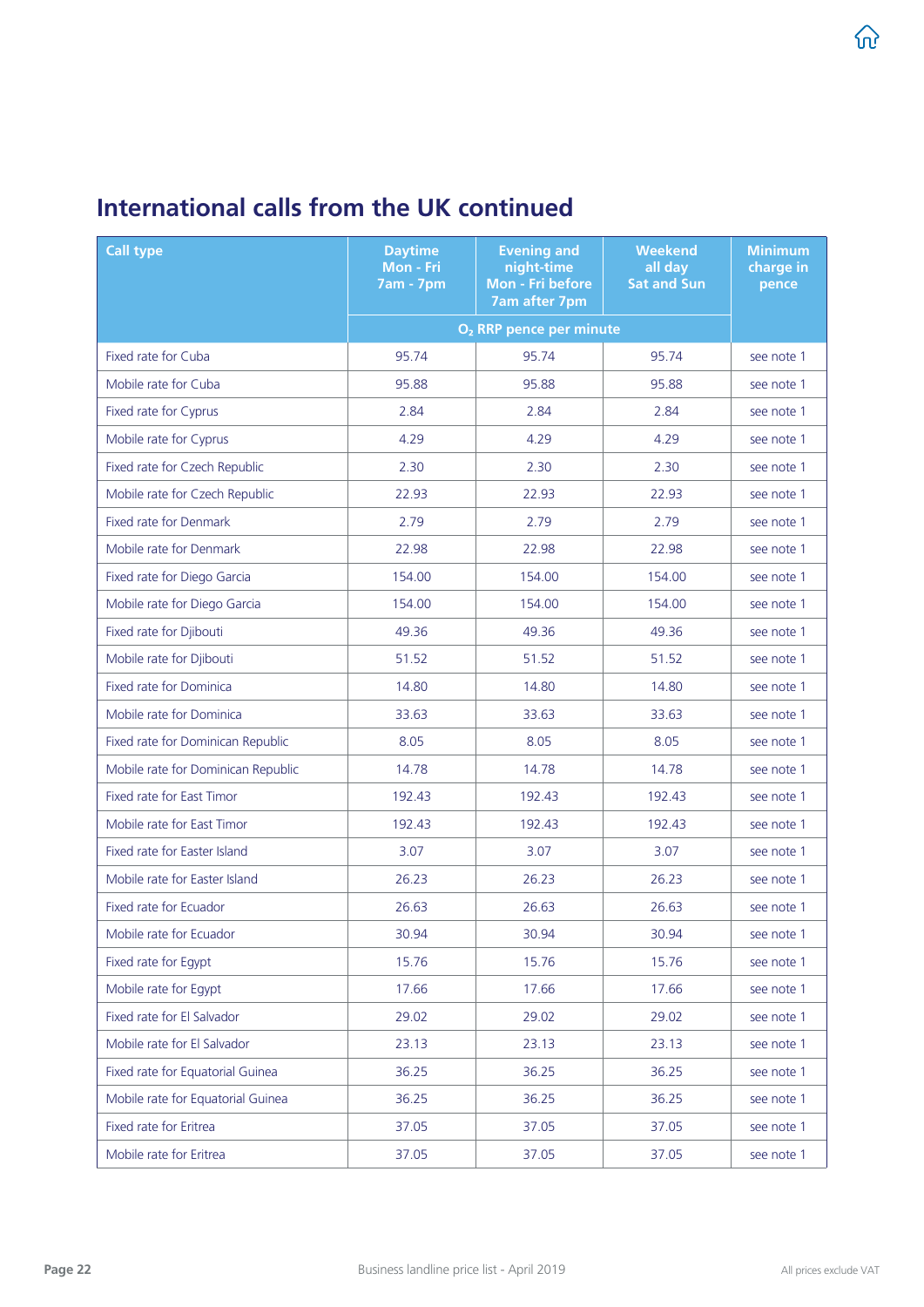| <b>Call type</b>                 | <b>Daytime</b><br>Mon - Fri<br><b>7am - 7pm</b> | <b>Evening and</b><br>night-time<br>Mon - Fri before<br><b>7am after 7pm</b> | <b>Weekend</b><br>all day<br><b>Sat and Sun</b> | <b>Minimum</b><br>charge in<br>pence |
|----------------------------------|-------------------------------------------------|------------------------------------------------------------------------------|-------------------------------------------------|--------------------------------------|
|                                  |                                                 | O <sub>2</sub> RRP pence per minute                                          |                                                 |                                      |
| Fixed rate for Estonia           | 11.77                                           | 11.77                                                                        | 11.77                                           | see note 1                           |
| Mobile rate for Estonia          | 38.78                                           | 38.78                                                                        | 38.78                                           | see note 1                           |
| Fixed rate for Ethiopia          | 37.28                                           | 37.28                                                                        | 37.28                                           | see note 1                           |
| Mobile rate for Ethiopia         | 37.95                                           | 37.95                                                                        | 37.95                                           | see note 1                           |
| Fixed rate for Faroe Islands     | 30.85                                           | 30.85                                                                        | 30.85                                           | see note 1                           |
| Mobile rate for Faroe Islands    | 22.41                                           | 22.41                                                                        | 22.41                                           | see note 1                           |
| Fixed rate for Falkland Islands  | 59.33                                           | 59.33                                                                        | 59.33                                           | see note 1                           |
| Mobile rate for Falkland Islands | 55.14                                           | 55.14                                                                        | 55.14                                           | see note 1                           |
| Fixed rate for Fiji              | 38.70                                           | 38.70                                                                        | 38.70                                           | see note 1                           |
| Mobile rate for Fiji             | 37.53                                           | 37.53                                                                        | 37.53                                           | see note 1                           |
| Fixed rate for Finland           | 4.50                                            | 4.50                                                                         | 4.50                                            | see note 1                           |
| Mobile rate for Finland          | 17.35                                           | 17.35                                                                        | 17.35                                           | see note 1                           |
| Fixed rate for French Guiana     | 13.28                                           | 13.28                                                                        | 13.28                                           | see note 1                           |
| Mobile rate for French Guiana    | 49.74                                           | 49.74                                                                        | 49.74                                           | see note 1                           |
| Fixed rate for French Polynesia  | 32.84                                           | 32.84                                                                        | 32.84                                           | see note 1                           |
| Mobile rate for French Polynesia | 32.84                                           | 32.84                                                                        | 32.84                                           | see note 1                           |
| Fixed rate for Gabon             | 30.00                                           | 30.00                                                                        | 30.00                                           | see note 1                           |
| Mobile rate for Gabon            | 29.67                                           | 29.67                                                                        | 29.67                                           | see note 1                           |
| Fixed rate for Gambia            | 38.97                                           | 38.97                                                                        | 38.97                                           | see note 1                           |
| Mobile rate for Gambia           | 38.97                                           | 38.97                                                                        | 38.97                                           | see note 1                           |
| Fixed rate for Georgia           | 7.76                                            | 7.76                                                                         | 7.76                                            | see note 1                           |
| Mobile rate for Georgia          | 18.01                                           | 18.01                                                                        | 18.01                                           | see note 1                           |
| Fixed rate for Ghana             | 27.41                                           | 27.41                                                                        | 27.41                                           | see note 1                           |
| Mobile rate for Ghana            | 23.51                                           | 23.51                                                                        | 23.51                                           | see note 1                           |
| Fixed rate for Gibraltar         | 3.17                                            | 3.17                                                                         | 3.17                                            | see note 1                           |
| Mobile rate for Gibraltar        | 36.65                                           | 36.65                                                                        | 36.65                                           | see note 1                           |
| Fixed rate for Greece            | 1.58                                            | 1.58                                                                         | 1.58                                            | see note 1                           |
| Mobile rate for Greece           | 24.44                                           | 24.44                                                                        | 24.44                                           | see note 1                           |
| Fixed rate for Greenland         | 55.93                                           | 55.93                                                                        | 55.93                                           | see note 1                           |
| Mobile rate for Greenland        | 79.61                                           | 79.61                                                                        | 79.61                                           | see note 1                           |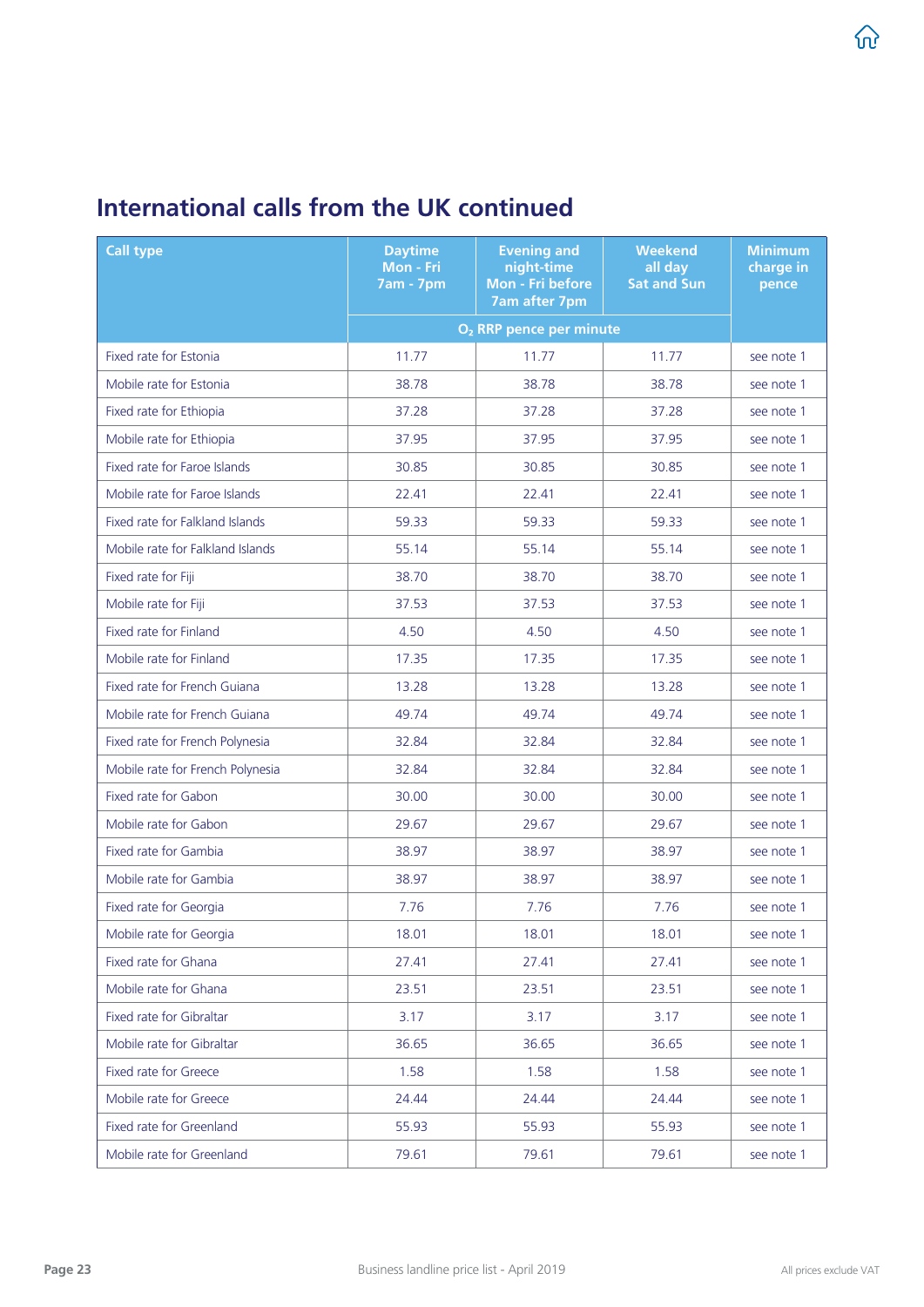| <b>Call type</b>              | <b>Daytime</b><br>Mon - Fri<br><b>7am - 7pm</b> | <b>Evening and</b><br>night-time<br>Mon - Fri before<br><b>7am after 7pm</b> | <b>Weekend</b><br>all day<br><b>Sat and Sun</b> | <b>Minimum</b><br>charge in<br>pence |
|-------------------------------|-------------------------------------------------|------------------------------------------------------------------------------|-------------------------------------------------|--------------------------------------|
|                               |                                                 | O <sub>2</sub> RRP pence per minute                                          |                                                 |                                      |
| Fixed rate for Grenada        | 17.60                                           | 17.60                                                                        | 17.60                                           | see note 1                           |
| Mobile rate for Grenada       | 33.72                                           | 33.72                                                                        | 33.72                                           | see note 1                           |
| Fixed rate for Guadeloupe     | 6.41                                            | 6.41                                                                         | 6.41                                            | see note 1                           |
| Mobile rate for Guadeloupe    | 41.87                                           | 41.87                                                                        | 41.87                                           | see note 1                           |
| Fixed rate for Guam           | 7.23                                            | 7.23                                                                         | 7.23                                            | see note 1                           |
| Mobile rate for Guam          | 6.63                                            | 6.63                                                                         | 6.63                                            | see note 1                           |
| Fixed rate for Guatemala      | 16.35                                           | 16.35                                                                        | 16.35                                           | see note 1                           |
| Mobile rate for Guatemala     | 20.50                                           | 20.50                                                                        | 20.50                                           | see note 1                           |
| Fixed rate for Guinea         | 27.75                                           | 27.75                                                                        | 27.75                                           | see note 1                           |
| Mobile rate for Guinea        | 34.98                                           | 34.98                                                                        | 34.98                                           | see note 1                           |
| Fixed rate for Guinea-Bissau  | 80.79                                           | 80.79                                                                        | 80.79                                           | see note 1                           |
| Mobile rate for Guinea Bissau | 73.91                                           | 73.91                                                                        | 73.91                                           | see note 1                           |
| Fixed rate for Guyana         | 37.80                                           | 37.80                                                                        | 37.80                                           | see note 1                           |
| Mobile rate for Guyana        | 37.80                                           | 37.80                                                                        | 37.80                                           | see note 1                           |
| Fixed rate for Haiti          | 39.20                                           | 39.20                                                                        | 39.20                                           | see note 1                           |
| Mobile rate for Haiti         | 34.90                                           | 34.90                                                                        | 34.90                                           | see note 1                           |
| Fixed rate for Hawaii         | 1.19                                            | 1.19                                                                         | 1.19                                            | see note 1                           |
| Mobile rate for Hawaii        | 1.19                                            | 1.19                                                                         | 1.19                                            | see note 1                           |
| Fixed rate for Honduras       | 34.77                                           | 34.77                                                                        | 34.77                                           | see note 1                           |
| Mobile rate for Honduras      | 35.18                                           | 35.18                                                                        | 35.18                                           | see note 1                           |
| Fixed rate for Hungary        | 2.66                                            | 2.66                                                                         | 2.66                                            | see note 1                           |
| Mobile rate for Hungary       | 27.29                                           | 27.29                                                                        | 27.29                                           | see note 1                           |
| Fixed rate for Iceland        | 2.09                                            | 2.09                                                                         | 2.09                                            | see note 1                           |
| Mobile rate for Iceland       | 20.92                                           | 20.92                                                                        | 20.92                                           | see note 1                           |
| Fixed rate for Indonesia      | 10.77                                           | 10.77                                                                        | 10.77                                           | see note 1                           |
| Mobile rate for Indonesia     | 9.82                                            | 9.82                                                                         | 9.82                                            | see note 1                           |
| Fixed rate for Iran           | 14.31                                           | 14.31                                                                        | 14.31                                           | see note 1                           |
| Mobile rate for Iran          | 28.54                                           | 28.54                                                                        | 28.54                                           | see note 1                           |
| Fixed rate for Iraq           | 13.81                                           | 13.81                                                                        | 13.81                                           | see note 1                           |
| Mobile rate for Iraq          | 18.46                                           | 18.46                                                                        | 18.46                                           | see note 1                           |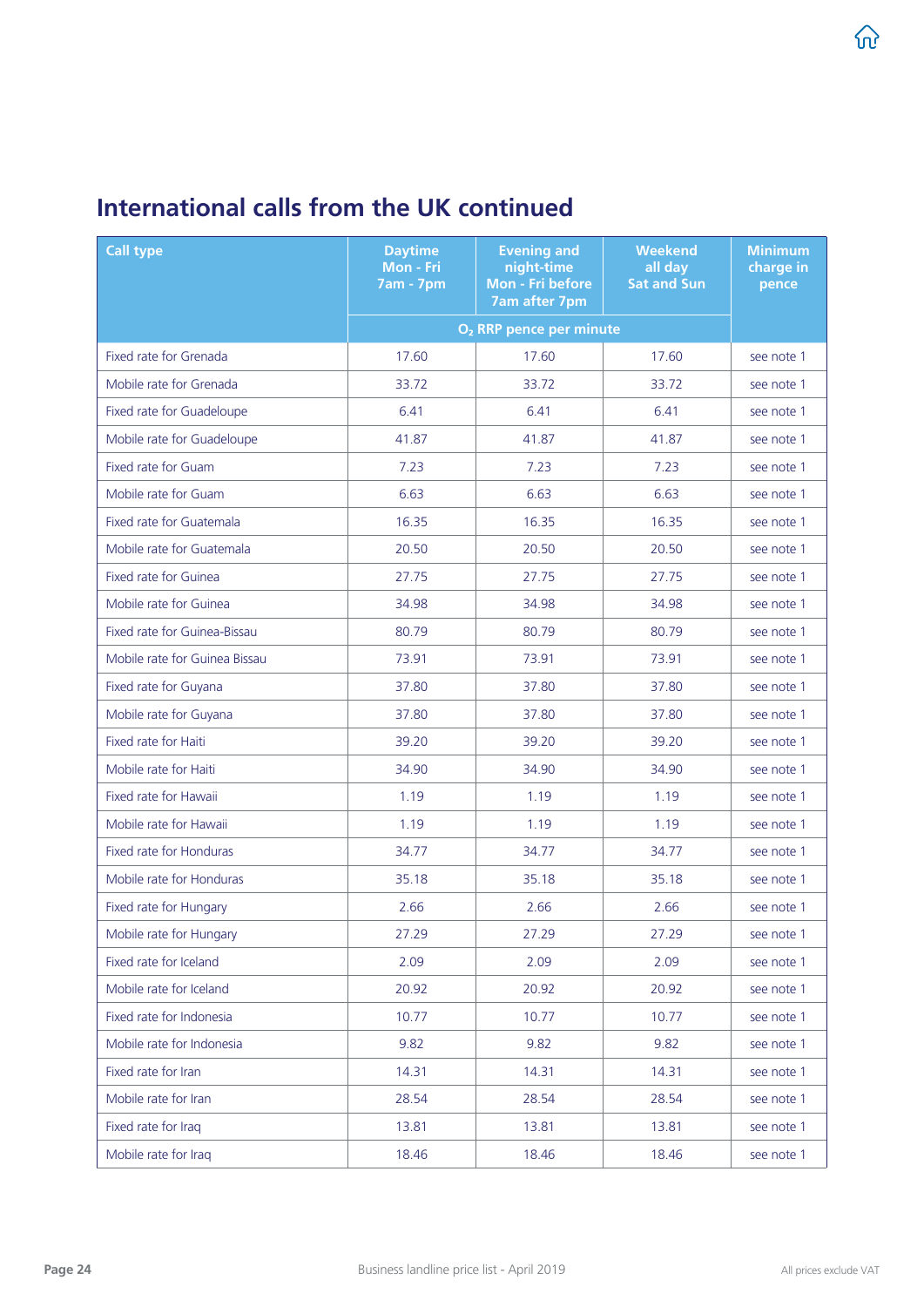| <b>Call type</b>            | <b>Daytime</b><br>Mon - Fri<br><b>7am - 7pm</b> | <b>Evening and</b><br>night-time<br>Mon - Fri before<br><b>7am after 7pm</b> | <b>Weekend</b><br>all day<br><b>Sat and Sun</b> | <b>Minimum</b><br>charge in<br>pence |
|-----------------------------|-------------------------------------------------|------------------------------------------------------------------------------|-------------------------------------------------|--------------------------------------|
|                             |                                                 | O <sub>2</sub> RRP pence per minute                                          |                                                 |                                      |
| Fixed rate for Israel       | 2.90                                            | 2.90                                                                         | 2.90                                            | see note 1                           |
| Mobile rate for Israel      | 13.93                                           | 13.93                                                                        | 13.93                                           | see note 1                           |
| Fixed rate for Jamaica      | 12.29                                           | 12.29                                                                        | 12.29                                           | see note 1                           |
| Mobile rate for Jamaica     | 33.64                                           | 33.64                                                                        | 33.64                                           | see note 1                           |
| Fixed rate for Jordan       | 12.82                                           | 12.82                                                                        | 12.82                                           | see note 1                           |
| Mobile rate for Jordan      | 17.10                                           | 17.10                                                                        | 17.10                                           | see note 1                           |
| Fixed rate for Kazakhstan   | 12.32                                           | 12.32                                                                        | 12.32                                           | see note 1                           |
| Mobile rate for Kazakhstan  | 31.13                                           | 31.13                                                                        | 31.13                                           | see note 1                           |
| Fixed rate for Kenya        | 13.62                                           | 13.62                                                                        | 13.62                                           | see note 1                           |
| Mobile rate for Kenya       | 23.37                                           | 23.37                                                                        | 23.37                                           | see note 1                           |
| Fixed rate for Kiribati     | 76.54                                           | 76.54                                                                        | 76.54                                           | see note 1                           |
| Mobile rate for Kiribati    | 76.54                                           | 76.54                                                                        | 76.54                                           | see note 1                           |
| Fixed rate for Khabarovska  | 101.53                                          | 101.53                                                                       | 101.53                                          | see note 1                           |
| Mobile rate for Khabarovska | 101.53                                          | 101.53                                                                       | 101.53                                          | see note 1                           |
| Fixed rate for Korea North  | 100.51                                          | 100.51                                                                       | 100.51                                          | see note 1                           |
| Mobile rate for Korea North | 79.36                                           | 79.36                                                                        | 79.36                                           | see note 1                           |
| Fixed rate for Korea South  | 1.77                                            | 1.77                                                                         | 1.77                                            | see note 1                           |
| Mobile rate for Korea South | 4.03                                            | 4.03                                                                         | 4.03                                            | see note 1                           |
| Fixed rate for Kuwait       | 14.30                                           | 14.30                                                                        | 14.30                                           | see note 1                           |
| Mobile rate for Kuwait      | 27.67                                           | 27.67                                                                        | 27.67                                           | see note 1                           |
| Fixed rate for Kyrgyzstan   | 10.94                                           | 10.94                                                                        | 10.94                                           | see note 1                           |
| Mobile rate for Kyrgyzstan  | 19.45                                           | 19.45                                                                        | 19.45                                           | see note 1                           |
| Fixed rate for Laos         | 10.63                                           | 10.63                                                                        | 10.63                                           | see note 1                           |
| Mobile rate for Laos        | 10.63                                           | 10.63                                                                        | 10.63                                           | see note 1                           |
| Fixed rate for Latvia       | 5.84                                            | 5.84                                                                         | 5.84                                            | see note 1                           |
| Mobile rate for Latvia      | 25.21                                           | 25.21                                                                        | 25.21                                           | see note 1                           |
| Fixed rate for Lebanon      | 26.68                                           | 26.68                                                                        | 26.68                                           | see note 1                           |
| Mobile rate for Lebanon     | 37.80                                           | 37.80                                                                        | 37.80                                           | see note 1                           |
| Fixed rate for Lesotho      | 22.86                                           | 22.86                                                                        | 22.86                                           | see note 1                           |
| Mobile rate for Lesotho     | 30.04                                           | 30.04                                                                        | 30.04                                           | see note 1                           |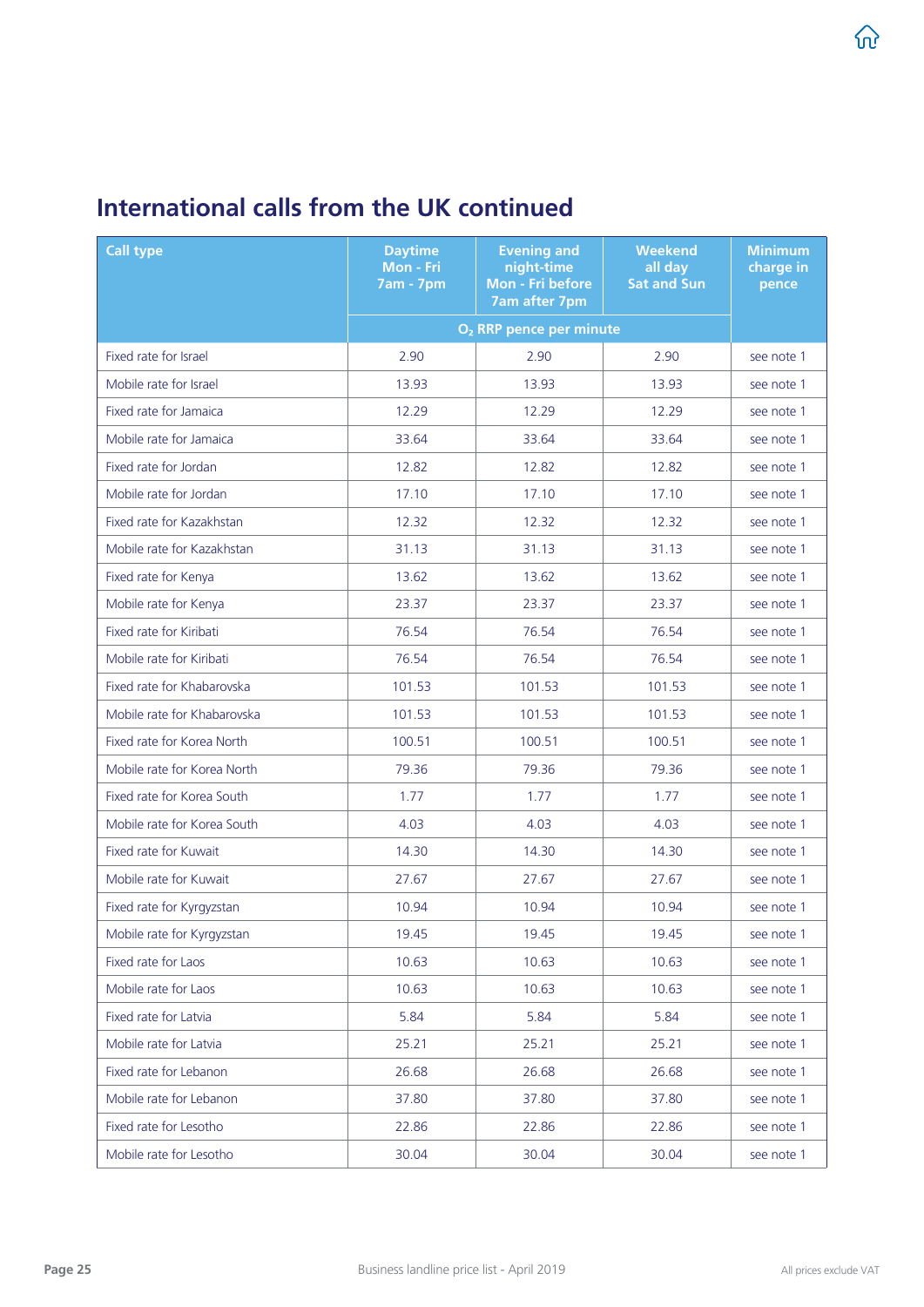| <b>Call type</b>                 | <b>Daytime</b><br>Mon - Fri<br><b>7am - 7pm</b> | <b>Evening and</b><br>night-time<br>Mon - Fri before<br><b>7am after 7pm</b> | <b>Weekend</b><br>all day<br><b>Sat and Sun</b> | <b>Minimum</b><br>charge in<br>pence |
|----------------------------------|-------------------------------------------------|------------------------------------------------------------------------------|-------------------------------------------------|--------------------------------------|
|                                  |                                                 | O <sub>2</sub> RRP pence per minute                                          |                                                 |                                      |
| Fixed rate for Liberia           | 30.90                                           | 30.90                                                                        | 30.90                                           | see note 1                           |
| Mobile rate for Liberia          | 24.84                                           | 24.84                                                                        | 24.84                                           | see note 1                           |
| Fixed rate for Libya             | 32.78                                           | 32.78                                                                        | 32.78                                           | see note 1                           |
| Mobile rate for Libya            | 31.51                                           | 31.51                                                                        | 31.51                                           | see note 1                           |
| Fixed rate for Liechtenstein     | 32.36                                           | 32.36                                                                        | 32.36                                           | see note 1                           |
| Mobile rate for Liechtenstein    | 68.96                                           | 68.96                                                                        | 68.96                                           | see note 1                           |
| Fixed rate for Lithuania         | 7.07                                            | 7.07                                                                         | 7.07                                            | see note 1                           |
| Mobile rate for Lithuania        | 23.58                                           | 23.58                                                                        | 23.58                                           | see note 1                           |
| Fixed rate for Luxembourg        | 1.43                                            | 1.43                                                                         | 1.43                                            | see note 1                           |
| Mobile rate for Luxembourg       | 24.93                                           | 24.93                                                                        | 24.93                                           | see note 1                           |
| <b>Fixed rate for Macau</b>      | 10.21                                           | 10.21                                                                        | 10.21                                           | see note 1                           |
| Mobile rate for Macau            | 9.86                                            | 9.86                                                                         | 9.86                                            | see note 1                           |
| Fixed rate for Macedonia         | 12.82                                           | 12.82                                                                        | 12.82                                           | see note 1                           |
| Mobile rate for Macedonia        | 41.99                                           | 41.99                                                                        | 41.99                                           | see note 1                           |
| Fixed rate for Madagascar        | 33.00                                           | 33.00                                                                        | 33.00                                           | see note 1                           |
| Mobile rate for Madagascar       | 47.50                                           | 47.50                                                                        | 47.50                                           | see note 1                           |
| Fixed rate for Madeira           | 1.93                                            | 1.93                                                                         | 1.93                                            | see note 1                           |
| Mobile rate for Madeira          | 20.63                                           | 20.63                                                                        | 20.63                                           | see note 1                           |
| Fixed rate for Malawi            | 10.48                                           | 10.48                                                                        | 10.48                                           | see note 1                           |
| Mobile rate for Malawi           | 17.23                                           | 17.23                                                                        | 17.23                                           | see note 1                           |
| Fixed rate for Malaysia          | 1.76                                            | 1.76                                                                         | 1.76                                            | see note 1                           |
| Mobile rate for Malaysia         | 5.84                                            | 5.84                                                                         | 5.84                                            | see note 1                           |
| <b>Fixed rate for Maldives</b>   | 45.93                                           | 45.93                                                                        | 45.93                                           | see note 1                           |
| Mobile rate for Maldives         | 47.73                                           | 47.73                                                                        | 47.73                                           | see note 1                           |
| Fixed rate for Mali              | 20.12                                           | 20.12                                                                        | 20.12                                           | see note 1                           |
| Mobile rate for Mali             | 28.13                                           | 28.13                                                                        | 28.13                                           | see note 1                           |
| Fixed rate for Malta             | 9.95                                            | 9.95                                                                         | 9.95                                            | see note 1                           |
| Mobile rate for Malta            | 33.71                                           | 33.71                                                                        | 33.71                                           | see note 1                           |
| Fixed rate for Marshall Islands  | 36.51                                           | 36.51                                                                        | 36.51                                           | see note 1                           |
| Mobile rate for Marshall Islands | 41.75                                           | 41.75                                                                        | 41.75                                           | see note 1                           |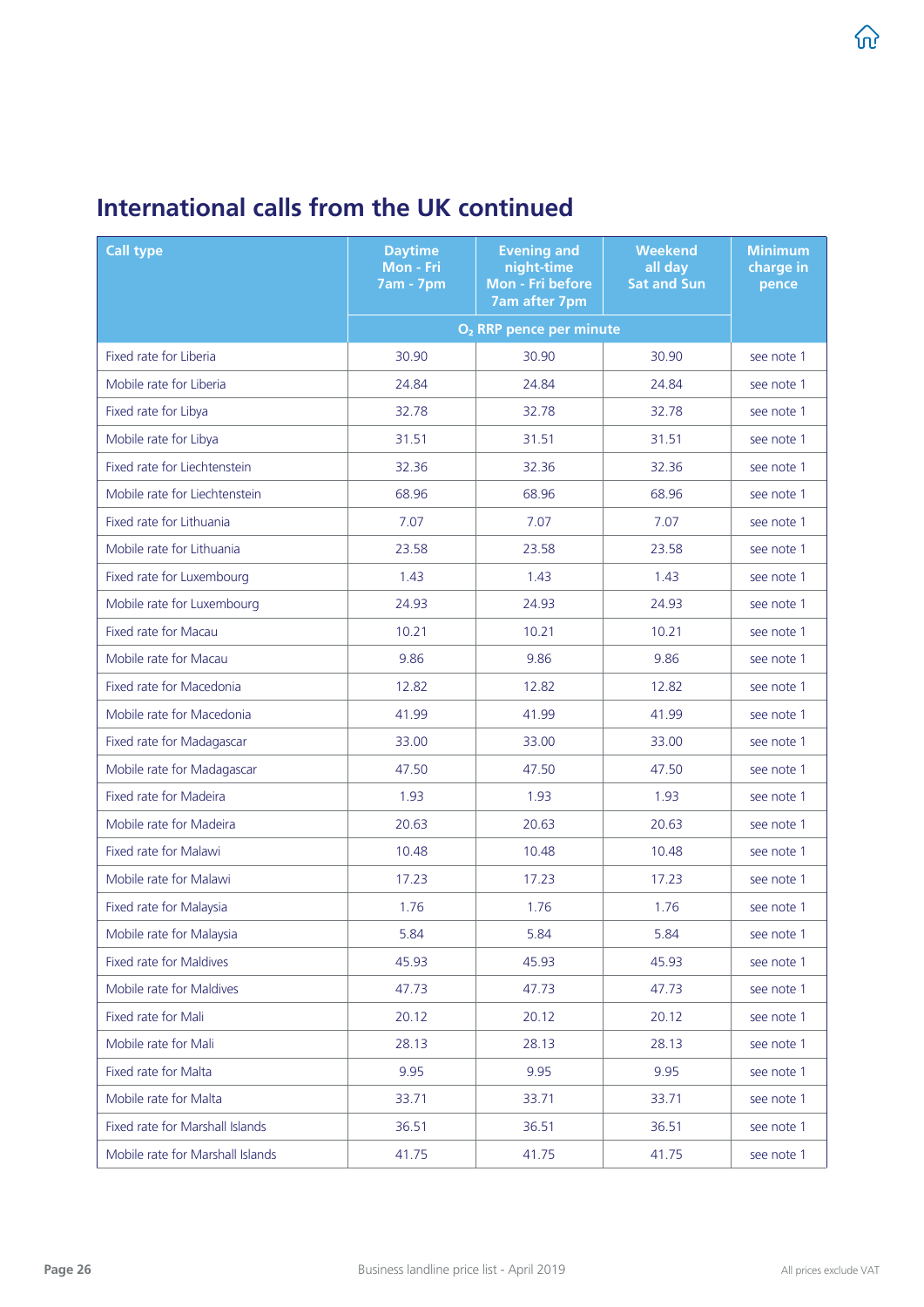| <b>Call type</b>                | <b>Daytime</b><br>Mon - Fri<br><b>7am - 7pm</b> | <b>Evening and</b><br>night-time<br>Mon - Fri before<br><b>7am after 7pm</b> | <b>Weekend</b><br>all day<br><b>Sat and Sun</b> | <b>Minimum</b><br>charge in<br>pence |
|---------------------------------|-------------------------------------------------|------------------------------------------------------------------------------|-------------------------------------------------|--------------------------------------|
|                                 |                                                 | O <sub>2</sub> RRP pence per minute                                          |                                                 |                                      |
| Fixed rate for Martinique       | 9.57                                            | 9.57                                                                         | 9.57                                            | see note 1                           |
| Mobile rate for Martinique      | 42.77                                           | 42.77                                                                        | 42.77                                           | see note 1                           |
| Fixed rate for Mauritania       | 29.30                                           | 29.30                                                                        | 29.30                                           | see note 1                           |
| Mobile rate for Mauritania      | 35.25                                           | 35.25                                                                        | 35.25                                           | see note 1                           |
| <b>Fixed rate for Mauritius</b> | 13.30                                           | 13.30                                                                        | 13.30                                           | see note 1                           |
| Mobile rate for Mauritius       | 13.30                                           | 13.30                                                                        | 13.30                                           | see note 1                           |
| Fixed rate for Mayotte Island   | 25.58                                           | 25.58                                                                        | 25.58                                           | see note 1                           |
| Mobile rate for Mayotte Island  | 46.50                                           | 46.50                                                                        | 46.50                                           | see note 1                           |
| Fixed rate for Mexico           | 5.84                                            | 5.84                                                                         | 5.84                                            | see note 1                           |
| Mobile rate for Mexico          | 41.58                                           | 41.58                                                                        | 41.58                                           | see note 1                           |
| Fixed rate for Micronesia       | 31.57                                           | 31.57                                                                        | 31.57                                           | see note 1                           |
| Mobile rate for Micronesia      | 28.65                                           | 28.65                                                                        | 28.65                                           | see note 1                           |
| Fixed rate for Moldova          | 20.30                                           | 20.30                                                                        | 20.30                                           | see note 1                           |
| Mobile rate for Moldova         | 26.46                                           | 26.46                                                                        | 26.46                                           | see note 1                           |
| Fixed rate for Monaco           | 4.74                                            | 4.74                                                                         | 4.74                                            | see note 1                           |
| Mobile rate for Monaco          | 45.95                                           | 45.95                                                                        | 45.95                                           | see note 1                           |
| Fixed rate for Mongolia         | 11.21                                           | 11.21                                                                        | 11.21                                           | see note 1                           |
| Mobile rate for Mongolia        | 11.08                                           | 11.08                                                                        | 11.08                                           | see note 1                           |
| Fixed rate for Montenegro       | 15.51                                           | 15.51                                                                        | 15.51                                           | see note 1                           |
| Mobile rate for Montenegro      | 34.31                                           | 34.31                                                                        | 34.31                                           | see note 1                           |
| Fixed rate for Montserrat       | 21.30                                           | 21.30                                                                        | 21.30                                           | see note 1                           |
| Mobile rate for Montserrat      | 21.30                                           | 21.30                                                                        | 21.30                                           | see note 1                           |
| Fixed rate for Morocco          | 19.23                                           | 19.23                                                                        | 19.23                                           | see note 1                           |
| Mobile rate for Morocco         | 32.66                                           | 32.66                                                                        | 32.66                                           | see note 1                           |
| Fixed rate for Mozambique       | 10.40                                           | 10.40                                                                        | 10.40                                           | see note 1                           |
| Mobile rate for Mozambique      | 13.55                                           | 13.55                                                                        | 13.55                                           | see note 1                           |
| Fixed rate for Myanmar          | 45.92                                           | 45.92                                                                        | 45.92                                           | see note 1                           |
| Mobile rate for Myanmar         | 45.92                                           | 45.92                                                                        | 45.92                                           | see note 1                           |
| Fixed rate for Nokhodka         | 85.80                                           | 85.80                                                                        | 85.80                                           | see note 1                           |
| Mobile rate for Nokhodka        | 85.80                                           | 85.80                                                                        | 85.80                                           | see note 1                           |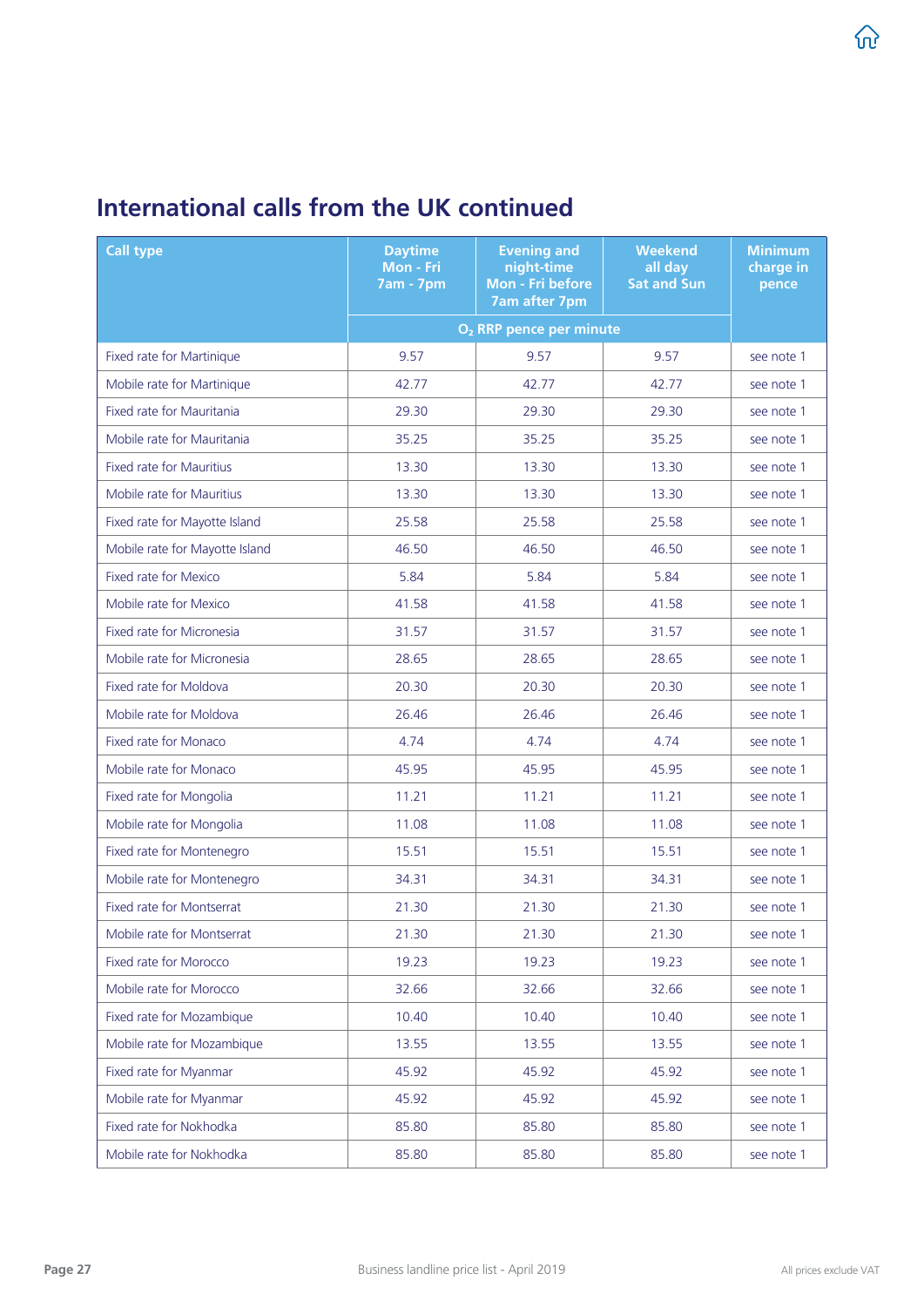| <b>Call type</b>                     | <b>Daytime</b><br>Mon - Fri<br><b>7am - 7pm</b> | <b>Evening and</b><br>night-time<br>Mon - Fri before<br><b>7am after 7pm</b> | <b>Weekend</b><br>all day<br><b>Sat and Sun</b> | <b>Minimum</b><br>charge in<br>pence |
|--------------------------------------|-------------------------------------------------|------------------------------------------------------------------------------|-------------------------------------------------|--------------------------------------|
|                                      |                                                 | O <sub>2</sub> RRP pence per minute                                          |                                                 |                                      |
| Fixed rate for Namibia               | 11.26                                           | 11.26                                                                        | 11.26                                           | see note 1                           |
| Mobile rate for Namibia              | 29.65                                           | 29.65                                                                        | 29.65                                           | see note 1                           |
| <b>Fixed rate for Nauru</b>          | 128.84                                          | 128.84                                                                       | 128.84                                          | see note 1                           |
| Mobile rate for Nauru                | 128.84                                          | 128.84                                                                       | 128.84                                          | see note 1                           |
| Fixed rate for Navitas               | 258.54                                          | 258.54                                                                       | 258.54                                          | see note 1                           |
| Mobile rate for Navitas              | 258.54                                          | 258.54                                                                       | 258.54                                          | see note 1                           |
| Fixed rate for Nepal                 | 62.95                                           | 62.95                                                                        | 62.95                                           | see note 1                           |
| Mobile rate for Nepal                | 71.41                                           | 71.41                                                                        | 71.41                                           | see note 1                           |
| Fixed rate for Netherlands Antilles  | 24.00                                           | 24.00                                                                        | 24.00                                           | see note 1                           |
| Mobile rate for Netherlands Antilles | 24.09                                           | 24.09                                                                        | 24.09                                           | see note 1                           |
| Fixed rate for New Caledonia         | 35.01                                           | 35.01                                                                        | 35.01                                           | see note 1                           |
| Mobile rate for New Caledonia        | 35.01                                           | 35.01                                                                        | 35.01                                           | see note 1                           |
| Fixed rate for New Zealand           | 2.08                                            | 2.08                                                                         | 2.08                                            | see note 1                           |
| Mobile rate for New Zealand          | 36.41                                           | 36.41                                                                        | 36.41                                           | see note 1                           |
| Fixed rate for Nicaragua             | 30.91                                           | 30.91                                                                        | 30.91                                           | see note 1                           |
| Mobile rate for Nicaragua            | 35.34                                           | 35.34                                                                        | 35.34                                           | see note 1                           |
| Fixed rate for Niger                 | 66.00                                           | 66.00                                                                        | 66.00                                           | see note 1                           |
| Mobile rate for Niger                | 18.47                                           | 18.47                                                                        | 18.47                                           | see note 1                           |
| Fixed rate for Nigeria               | 14.06                                           | 14.06                                                                        | 14.06                                           | see note 1                           |
| Mobile rate for Nigeria              | 20.36                                           | 20.36                                                                        | 20.36                                           | see note 1                           |
| Fixed rate for Niue                  | 97.51                                           | 97.51                                                                        | 97.51                                           | see note 1                           |
| Mobile rate for Niue                 | 97.51                                           | 97.51                                                                        | 97.51                                           | see note 1                           |
| Fixed rate for Norfolk Island        | 117.85                                          | 117.85                                                                       | 117.85                                          | see note 1                           |
| Mobile rate for Norfolk Island       | 99.76                                           | 99.76                                                                        | 99.76                                           | see note 1                           |
| Fixed rate for Northern Marianas     | 8.52                                            | 8.52                                                                         | 8.52                                            | see note 1                           |
| Mobile rate for Northern Marianas    | 8.52                                            | 8.52                                                                         | 8.52                                            | see note 1                           |
| Fixed rate for Oman                  | 19.23                                           | 19.23                                                                        | 19.23                                           | see note 1                           |
| Mobile rate for Oman                 | 23.65                                           | 23.65                                                                        | 23.65                                           | see note 1                           |
| Fixed rate for Pakistan              | 13.63                                           | 13.63                                                                        | 13.63                                           | see note 1                           |
| Mobile rate for Pakistan             | 13.63                                           | 13.63                                                                        | 13.63                                           | see note 1                           |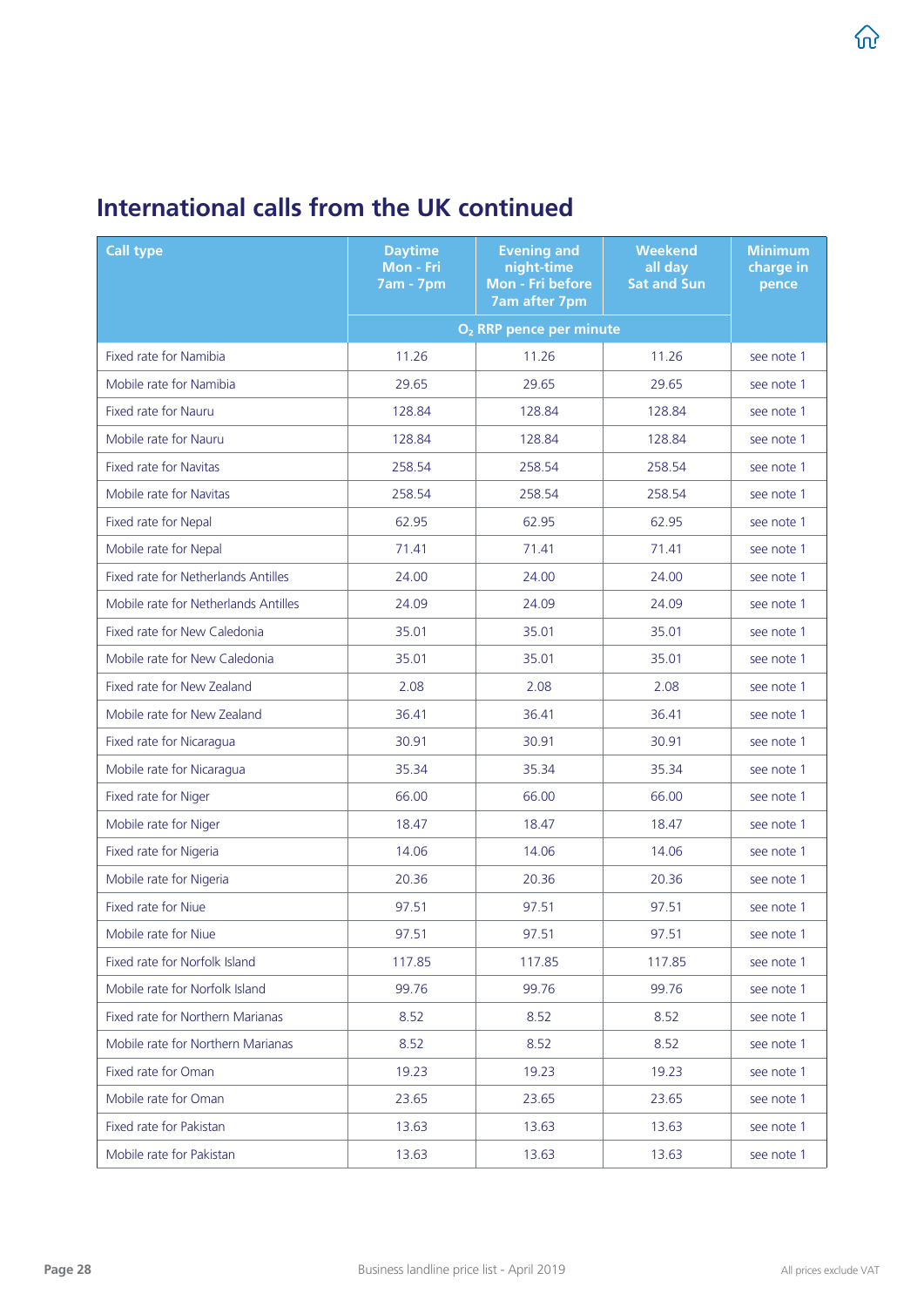| <b>Call type</b>                 | <b>Daytime</b><br>Mon - Fri<br><b>7am - 7pm</b> | <b>Evening and</b><br>night-time<br>Mon - Fri before<br><b>7am after 7pm</b> | <b>Weekend</b><br>all day<br><b>Sat and Sun</b> | <b>Minimum</b><br>charge in<br>pence |
|----------------------------------|-------------------------------------------------|------------------------------------------------------------------------------|-------------------------------------------------|--------------------------------------|
|                                  |                                                 | O <sub>2</sub> RRP pence per minute                                          |                                                 |                                      |
| Fixed rate for Palau             | 50.38                                           | 50.38                                                                        | 50.38                                           | see note 1                           |
| Mobile rate for Palau            | 50.38                                           | 50.38                                                                        | 50.38                                           | see note 1                           |
| Fixed rate for Palestine         | 30.23                                           | 30.23                                                                        | 30.23                                           | see note 1                           |
| Mobile rate for Palestine        | 31                                              | 31                                                                           | 31                                              | see note 1                           |
| Fixed rate for Panama            | 6.46                                            | 6.46                                                                         | 6.46                                            | see note 1                           |
| Mobile rate for Panama           | 14.94                                           | 14.94                                                                        | 14.94                                           | see note 1                           |
| Fixed rate for Papua New Guinea  | 94.77                                           | 94.77                                                                        | 94.77                                           | see note 1                           |
| Mobile rate for Papua New Guinea | 90.89                                           | 90.89                                                                        | 90.89                                           | see note 1                           |
| Fixed rate for Paraguay          | 7.84                                            | 7.84                                                                         | 7.84                                            | see note 1                           |
| Mobile rate for Paraguay         | 23.89                                           | 23.89                                                                        | 23.89                                           | see note 1                           |
| Fixed rate for Peru              | 6.20                                            | 6.20                                                                         | 6.20                                            | see note 1                           |
| Mobile rate for Peru             | 28.22                                           | 28.22                                                                        | 28.22                                           | see note 1                           |
| Fixed rate for Philippines       | 19.09                                           | 19.09                                                                        | 19.09                                           | see note 1                           |
| Mobile rate for Philippines      | 22.69                                           | 22.69                                                                        | 22.69                                           | see note 1                           |
| Fixed rate for Portugal          | 3.40                                            | 3.40                                                                         | 3.40                                            | see note 1                           |
| Mobile rate for Portugal         | 24.70                                           | 24.70                                                                        | 24.70                                           | see note 1                           |
| Fixed rate for Puerto Rico       | 3.47                                            | 3.47                                                                         | 3.47                                            | see note 1                           |
| Mobile rate for Puerto Rico      | 3.47                                            | 3.47                                                                         | 3.47                                            | see note 1                           |
| Fixed rate for Qatar             | 22.56                                           | 22.56                                                                        | 22.56                                           | see note 1                           |
| Mobile rate for Qatar            | 27.47                                           | 27.47                                                                        | 27.47                                           | see note 1                           |
| Fixed rate for Reunion           | 23.29                                           | 23.29                                                                        | 23.29                                           | see note 1                           |
| Mobile rate for Reunion          | 40.20                                           | 40.20                                                                        | 40.20                                           | see note 1                           |
| Fixed rate for Rodriguez Island  | 48.00                                           | 48.00                                                                        | 48.00                                           | see note 1                           |
| Mobile rate for Rodriguez Island | 48.00                                           | 48.00                                                                        | 48.00                                           | see note 1                           |
| Fixed rate for Romania           | 9.33                                            | 9.33                                                                         | 9.33                                            | see note 1                           |
| Mobile rate for Romania          | 37.11                                           | 37.11                                                                        | 37.11                                           | see note 1                           |
| Fixed rate for Ross Island       | 2.08                                            | 2.08                                                                         | 2.08                                            | see note 1                           |
| Mobile rate for Ross Island      | 36.41                                           | 36.41                                                                        | 36.41                                           | see note 1                           |
| Fixed rate for Rwanda            | 21.30                                           | 21.30                                                                        | 21.30                                           | see note 1                           |
| Mobile rate for Rwanda           | 17.57                                           | 17.57                                                                        | 17.57                                           | see note 1                           |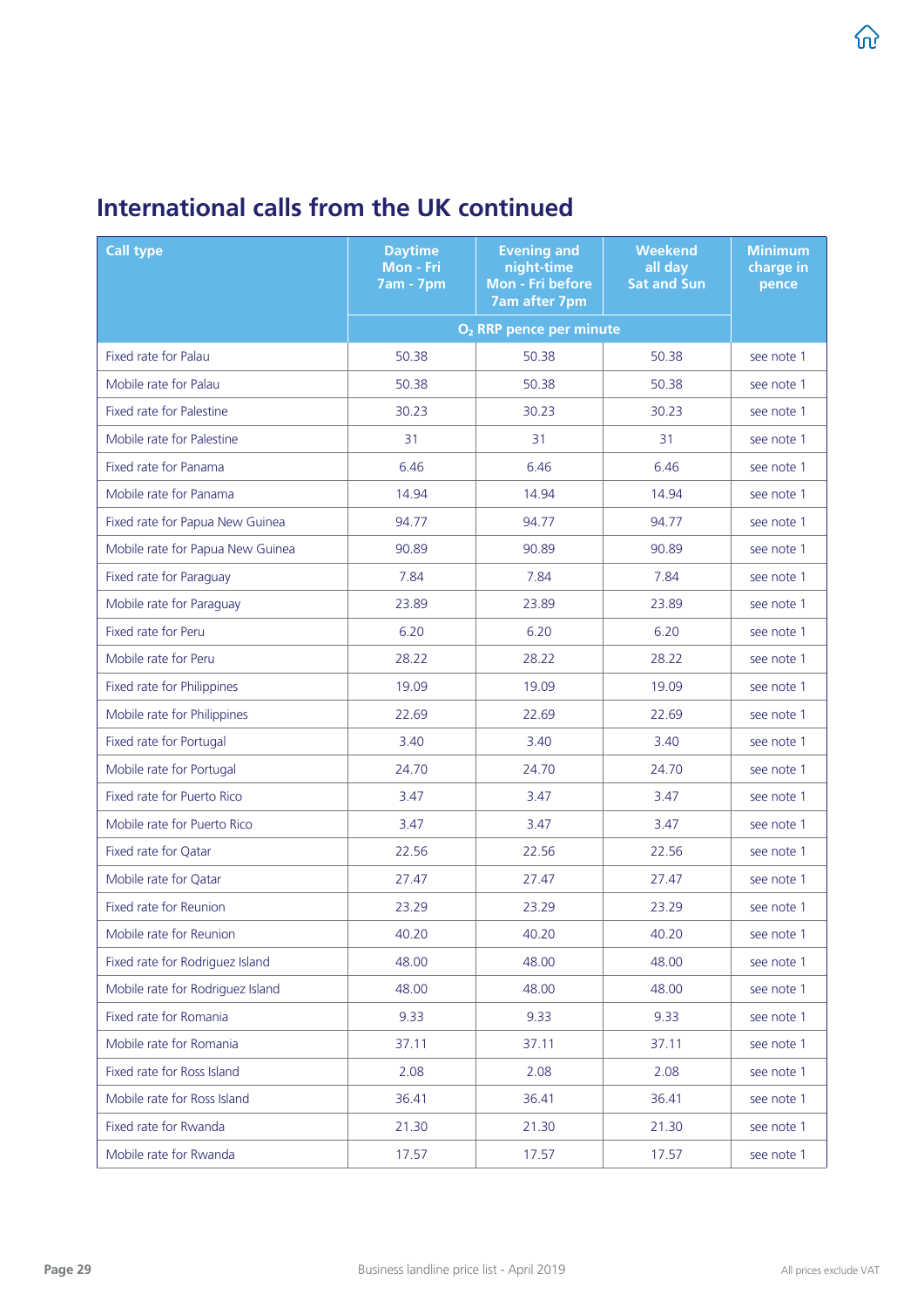| <b>Call type</b>                      | <b>Daytime</b><br>Mon - Fri<br><b>7am - 7pm</b> | <b>Evening and</b><br>night-time<br>Mon - Fri before<br><b>7am after 7pm</b> | <b>Weekend</b><br>all day<br><b>Sat and Sun</b> | <b>Minimum</b><br>charge in<br>pence |
|---------------------------------------|-------------------------------------------------|------------------------------------------------------------------------------|-------------------------------------------------|--------------------------------------|
|                                       |                                                 | O <sub>2</sub> RRP pence per minute                                          |                                                 |                                      |
| Fixed rate for Samoa West             | 36.41                                           | 36.41                                                                        | 36.41                                           | see note 1                           |
| Mobile rate for Samoa West            | 53.52                                           | 53.52                                                                        | 53.52                                           | see note 1                           |
| Fixed rate for San Marino             | 60.72                                           | 60.72                                                                        | 60.72                                           | see note 1                           |
| Mobile rate for San Marino            | 32.45                                           | 32.45                                                                        | 32.45                                           | see note 1                           |
| Fixed rate for Sao Tome and Principe  | 166.47                                          | 166.47                                                                       | 166.47                                          | see note 1                           |
| Mobile rate for Sao Tome and Principe | 166.47                                          | 166.47                                                                       | 166.47                                          | see note 1                           |
| Fixed rate for Saudi Arabia           | 18.30                                           | 18.30                                                                        | 18.30                                           | see note 1                           |
| Mobile rate for Saudi Arabia          | 21.38                                           | 21.38                                                                        | 21.38                                           | see note 1                           |
| Fixed rate for Senegal                | 29.00                                           | 29.00                                                                        | 29.00                                           | see note 1                           |
| Mobile rate for Senegal               | 27.71                                           | 27.71                                                                        | 27.71                                           | see note 1                           |
| Fixed rate for Serbia                 | 9.01                                            | 9.01                                                                         | 9.01                                            | see note 1                           |
| Mobile rate for Serbia                | 36.24                                           | 36.24                                                                        | 36.24                                           | see note 1                           |
| Fixed rate for Seychelles             | 23.00                                           | 23.00                                                                        | 23.00                                           | see note 1                           |
| Mobile rate for Seychelles            | 23.00                                           | 23.00                                                                        | 23.00                                           | see note 1                           |
| Fixed rate for Sierra Leone           | 28.44                                           | 28.44                                                                        | 28.44                                           | see note 1                           |
| Mobile rate for Sierra Leone          | 33.02                                           | 33.02                                                                        | 33.02                                           | see note 1                           |
| Fixed rate for Slovakia               | 5.02                                            | 5.02                                                                         | 5.02                                            | see note 1                           |
| Mobile rate for Slovakia              | 26.93                                           | 26.93                                                                        | 26.93                                           | see note 1                           |
| Fixed rate for Slovenia               | 10.85                                           | 10.85                                                                        | 10.85                                           | see note 1                           |
| Mobile rate for Slovenia              | 50.12                                           | 50.12                                                                        | 50.12                                           | see note 1                           |
| Fixed rate for Soloman Islands        | 128.30                                          | 128.30                                                                       | 128.30                                          | see note 1                           |
| Mobile rate for Soloman Islands       | 128.30                                          | 128.30                                                                       | 128.30                                          | see note 1                           |
| Fixed rate for Somalia                | 66.09                                           | 66.09                                                                        | 66.09                                           | see note 1                           |
| Mobile rate for Somalia               | 66.09                                           | 66.09                                                                        | 66.09                                           | see note 1                           |
| Fixed rate for South Africa           | 5.18                                            | 5.18                                                                         | 5.18                                            | see note 1                           |
| Mobile rate for South Africa          | 29.67                                           | 29.67                                                                        | 29.67                                           | see note 1                           |
| Fixed rate for Sri Lanka              | 15.19                                           | 15.19                                                                        | 15.19                                           | see note 1                           |
| Mobile rate for Sri Lanka             | 18.70                                           | 18.70                                                                        | 18.70                                           | see note 1                           |
| Fixed rate for St Helena              | 118.73                                          | 118.73                                                                       | 118.73                                          | see note 1                           |
| Mobile rate for St Helena             | 118.73                                          | 118.73                                                                       | 118.73                                          | see note 1                           |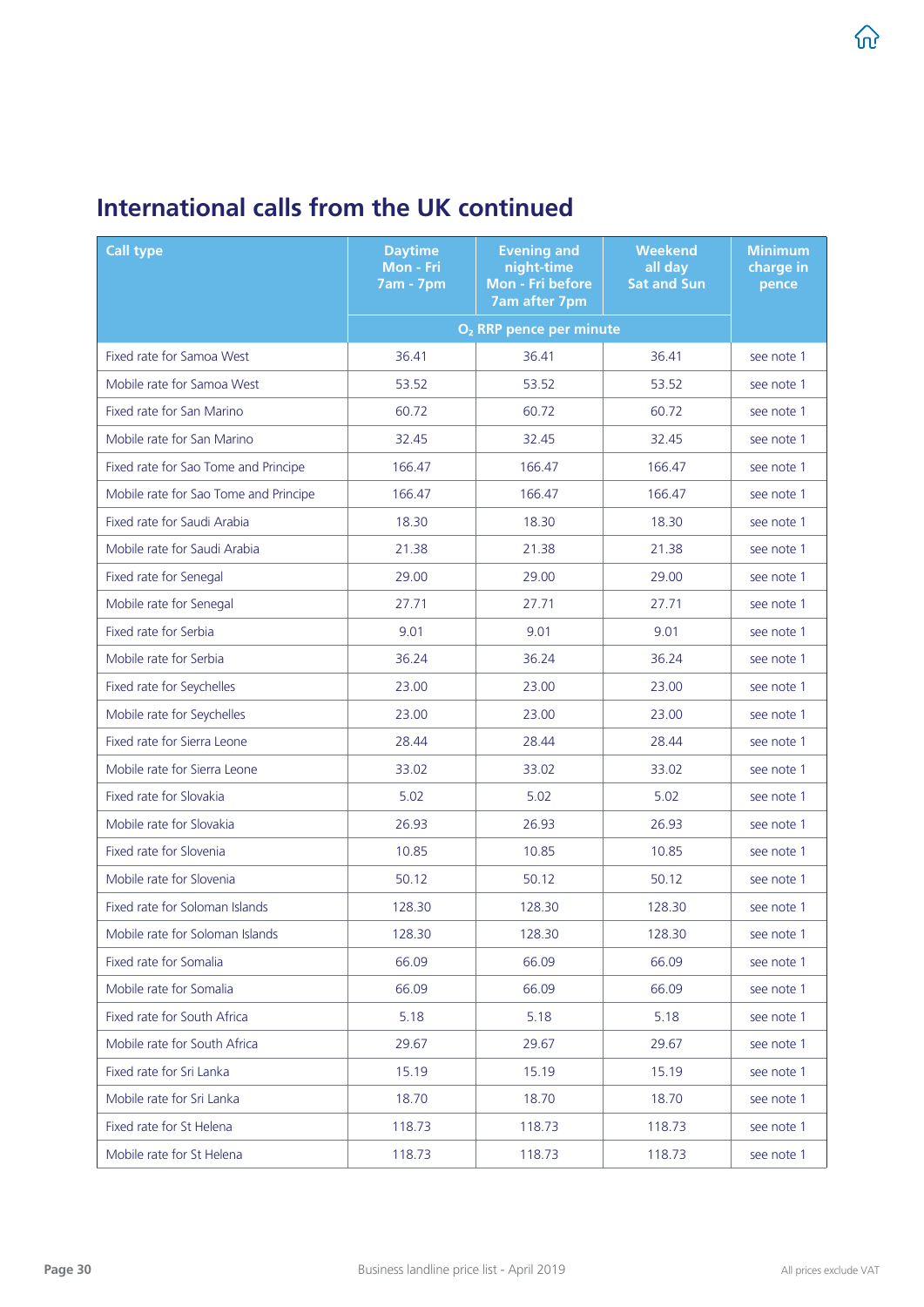| <b>Call type</b>                       | <b>Daytime</b><br>Mon - Fri<br><b>7am - 7pm</b> | <b>Evening and</b><br>night-time<br>Mon - Fri before<br><b>7am after 7pm</b> | <b>Weekend</b><br>all day<br><b>Sat and Sun</b> | <b>Minimum</b><br>charge in<br>pence |
|----------------------------------------|-------------------------------------------------|------------------------------------------------------------------------------|-------------------------------------------------|--------------------------------------|
|                                        |                                                 | O <sub>2</sub> RRP pence per minute                                          |                                                 |                                      |
| Fixed rate for St Kitts and Nevis      | 17.51                                           | 17.51                                                                        | 17.51                                           | see note 1                           |
| Mobile rate for St Kitts and Nevis     | 34.26                                           | 34.26                                                                        | 34.26                                           | see note 1                           |
| Fixed rate for St Lucia                | 14.48                                           | 14.48                                                                        | 14.48                                           | see note 1                           |
| Mobile rate for St Lucia               | 34.04                                           | 34.04                                                                        | 34.04                                           | see note 1                           |
| Fixed rate for St Pierre and Miquelon  | 37.56                                           | 37.56                                                                        | 37.56                                           | see note 1                           |
| Mobile rate for St Pierre and Miquelon | 40.30                                           | 40.30                                                                        | 40.30                                           | see note 1                           |
| Fixed rate for St Vincent              | 17.54                                           | 17.54                                                                        | 17.54                                           | see note 1                           |
| Mobile rate for St Vincent             | 31.78                                           | 31.78                                                                        | 31.78                                           | see note 1                           |
| Fixed rate for Sudan                   | 15.94                                           | 15.94                                                                        | 15.94                                           | see note 1                           |
| Mobile rate for Sudan                  | 15.94                                           | 15.94                                                                        | 15.94                                           | see note 1                           |
| Fixed rate for Suriname                | 29.39                                           | 29.39                                                                        | 29.39                                           | see note 1                           |
| Mobile rate for Suriname               | 29.42                                           | 29.42                                                                        | 29.42                                           | see note 1                           |
| Fixed rate for Swaziland               | 7.83                                            | 7.83                                                                         | 7.83                                            | see note 1                           |
| Mobile rate for Swaziland              | 16.21                                           | 16.21                                                                        | 16.21                                           | see note 1                           |
| Fixed rate for Syria                   | 20.44                                           | 20.44                                                                        | 20.44                                           | see note 1                           |
| Mobile rate for Syria                  | 25.45                                           | 25.45                                                                        | 25.45                                           | see note 1                           |
| Fixed rate for Taiwan                  | 1.57                                            | 1.57                                                                         | 1.57                                            | see note 1                           |
| Mobile rate for Taiwan                 | 14.81                                           | 14.81                                                                        | 14.81                                           | see note 1                           |
| Fixed rate for Tajikistan              | 15.91                                           | 15.91                                                                        | 15.91                                           | see note 1                           |
| Mobile rate for Tajikistan             | 14.32                                           | 14.32                                                                        | 14.32                                           | see note 1                           |
| Fixed rate for Tanzania                | 15.29                                           | 15.29                                                                        | 15.29                                           | see note 1                           |
| Mobile rate for Tanzania               | 16.44                                           | 16.44                                                                        | 16.44                                           | see note 1                           |
| Fixed rate for Thailand                | 3.44                                            | 3.44                                                                         | 3.44                                            | see note 1                           |
| Mobile rate for Thailand               | 12.96                                           | 12.96                                                                        | 12.96                                           | see note 1                           |
| Fixed rate for Togo                    | 30.79                                           | 30.79                                                                        | 30.79                                           | see note 1                           |
| Mobile rate for Togo                   | 33.87                                           | 33.87                                                                        | 33.87                                           | see note 1                           |
| Fixed rate for Tokelau                 | 106.53                                          | 106.53                                                                       | 106.53                                          | see note 1                           |
| Mobile rate for Tokelau                | 106.53                                          | 106.53                                                                       | 106.53                                          | see note 1                           |
| Fixed rate for Tonga                   | 33.60                                           | 33.60                                                                        | 33.60                                           | see note 1                           |
| Mobile rate for Tonga                  | 33.60                                           | 33.60                                                                        | 33.60                                           | see note 1                           |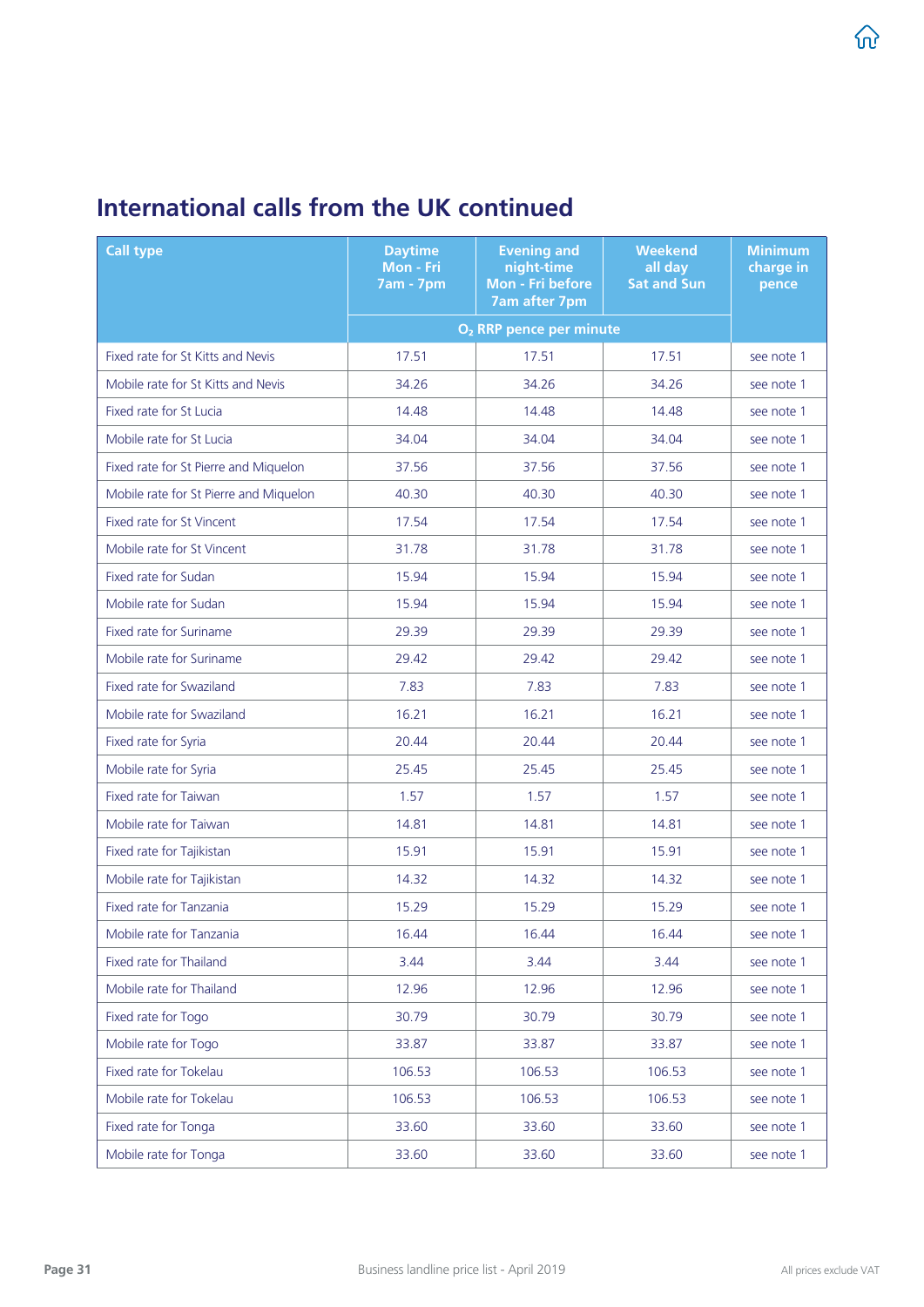| <b>Call type</b>                         | <b>Daytime</b><br>Mon - Fri<br><b>7am - 7pm</b> | <b>Evening and</b><br>night-time<br>Mon - Fri before<br><b>7am after 7pm</b> | <b>Weekend</b><br>all day<br><b>Sat and Sun</b> | <b>Minimum</b><br>charge in<br>pence |
|------------------------------------------|-------------------------------------------------|------------------------------------------------------------------------------|-------------------------------------------------|--------------------------------------|
|                                          |                                                 | O <sub>2</sub> RRP pence per minute                                          |                                                 |                                      |
| Fixed rate for Trinidad and Tobago       | 10.55                                           | 10.55                                                                        | 10.55                                           | see note 1                           |
| Mobile rate for Trinidad and Tobago      | 17.09                                           | 17.09                                                                        | 17.09                                           | see note 1                           |
| Fixed rate for Tunisia                   | 32.00                                           | 32.00                                                                        | 32.00                                           | see note 1                           |
| Mobile rate for Tunisia                  | 37.14                                           | 37.14                                                                        | 37.14                                           | see note 1                           |
| Fixed rate for Turkmenistan              | 16.94                                           | 16.94                                                                        | 16.94                                           | see note 1                           |
| Mobile rate for Turkmenistan             | 16.94                                           | 16.94                                                                        | 16.94                                           | see note 1                           |
| Fixed rate for Turks and Caicos Islands  | 14.83                                           | 14.83                                                                        | 14.83                                           | see note 1                           |
| Mobile rate for Turks and Caicos Islands | 32.80                                           | 32.80                                                                        | 32.80                                           | see note 1                           |
| <b>Fixed rate for Tuvalu</b>             | 69.92                                           | 69.92                                                                        | 69.92                                           | see note 1                           |
| Mobile rate for Tuvalu                   | 69.92                                           | 69.92                                                                        | 69.92                                           | see note 1                           |
| Fixed rate for Uganda                    | 17.17                                           | 17.17                                                                        | 17.17                                           | see note 1                           |
| Mobile rate for Uganda                   | 18.14                                           | 18.14                                                                        | 18.14                                           | see note 1                           |
| Fixed rate for Ukraine                   | 14.96                                           | 14.96                                                                        | 14.96                                           | see note 1                           |
| Mobile rate for Ukraine                  | 20.20                                           | 20.20                                                                        | 20.20                                           | see note 1                           |
| Fixed rate for United Arab Emirates      | 23.83                                           | 23.83                                                                        | 23.83                                           | see note 1                           |
| Mobile rate for United Arab Emirates     | 23.83                                           | 23.83                                                                        | 23.83                                           | see note 1                           |
| Fixed rate for Uruguay                   | 7.83                                            | 7.83                                                                         | 7.83                                            | see note 1                           |
| Mobile rate for Uruguay                  | 27.38                                           | 27.38                                                                        | 27.38                                           | see note 1                           |
| Fixed rate for Uzbekistan                | 7.96                                            | 7.96                                                                         | 7.96                                            | see note 1                           |
| Mobile rate for Uzbekistan               | 28.57                                           | 28.57                                                                        | 28.57                                           | see note 1                           |
| Fixed rate for Vanuatu                   | 70.57                                           | 70.57                                                                        | 70.57                                           | see note 1                           |
| Mobile rate for Vanuatu                  | 69.69                                           | 69.69                                                                        | 69.69                                           | see note 1                           |
| Fixed rate for Vatican City (Italy)      | 1.78                                            | 1.78                                                                         | 1.78                                            | see note 1                           |
| Mobile rate for Vatican City (Italy)     | 1.78                                            | 1.78                                                                         | 1.78                                            | see note 1                           |
| Fixed rate for Venezuela                 | 8.33                                            | 8.33                                                                         | 8.33                                            | see note 1                           |
| Mobile rate for Venezuela                | 29.31                                           | 29.31                                                                        | 29.31                                           | see note 1                           |
| Fixed rate for Vietnam                   | 14.74                                           | 14.74                                                                        | 14.74                                           | see note 1                           |
| Mobile rate for Vietnam                  | 14.06                                           | 14.06                                                                        | 14.06                                           | see note 1                           |
| Fixed rate for Virgin Islands UK         | 21.68                                           | 21.68                                                                        | 21.68                                           | see note 1                           |
| Mobile rate for Virgin Islands UK        | 27.96                                           | 27.96                                                                        | 27.96                                           | see note 1                           |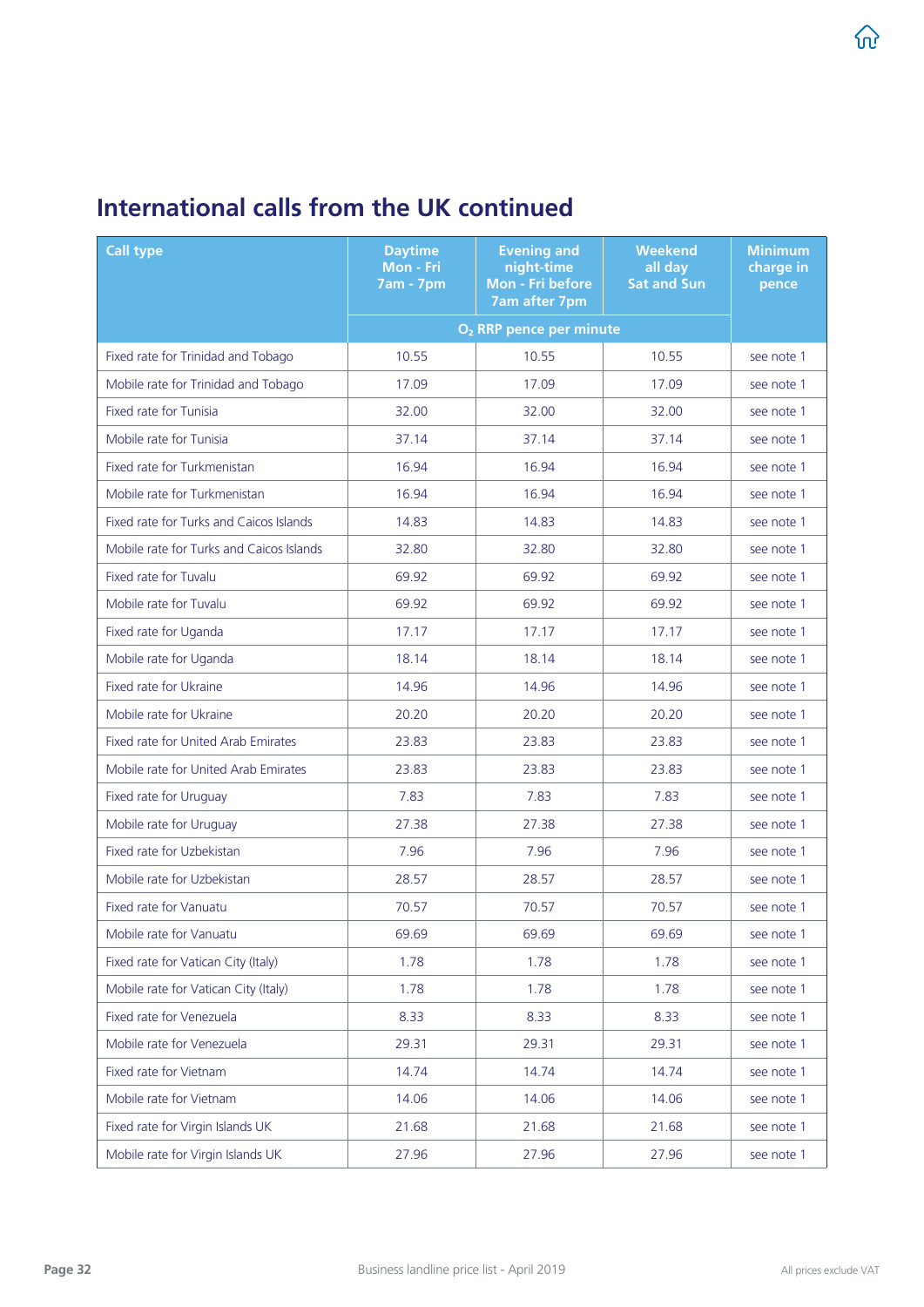<span id="page-32-0"></span>

| <b>Call type</b>                          | <b>Daytime</b><br>Mon - Fri<br><b>7am - 7pm</b> | <b>Evening and</b><br>night-time<br>Mon - Fri before<br><b>7am after 7pm</b> | <b>Weekend</b><br>all day<br><b>Sat and Sun</b> | <b>Minimum</b><br>charge in<br>pence |
|-------------------------------------------|-------------------------------------------------|------------------------------------------------------------------------------|-------------------------------------------------|--------------------------------------|
|                                           |                                                 | O <sub>2</sub> RRP pence per minute                                          |                                                 |                                      |
| Fixed rate for Virgin Islands US          | 3.55                                            | 3.55                                                                         | 3.55                                            | see note 1                           |
| Mobile rate for Virgin Islands US         | 3.55                                            | 3.55                                                                         | 3.55                                            | see note 1                           |
| Fixed rate for Wallis and Futuna Islands  | 67.00                                           | 67.00                                                                        | 67.00                                           | see note 1                           |
| Mobile rate for Wallis and Futuna Islands | 67.00                                           | 67.00                                                                        | 67.00                                           | see note 1                           |
| Fixed rate for Yemen                      | 22.36                                           | 22.36                                                                        | 22.36                                           | see note 1                           |
| Mobile rate for Yemen                     | 23.33                                           | 23.33                                                                        | 23.33                                           | see note 1                           |
| Fixed rate for Zambia                     | 5.40                                            | 5.40                                                                         | 5.40                                            | see note 1                           |
| Mobile rate for Zambia                    | 22.74                                           | 22.74                                                                        | 22.74                                           | see note 1                           |
| Fixed rate for Zimbabwe                   | 11.72                                           | 11.72                                                                        | 11.72                                           | see note 1                           |
| Mobile rate for Zimbabwe                  | 35.81                                           | 35.81                                                                        | 35.81                                           | see note 1                           |

#### Note 1

Billing for standard calls is per second rounded down to the nearest tenth of a penny. If the cost of a call is less than 0.1p, we will round down to zero pence.

#### General note

Where prices appear in the minimum charge columns as well as the pence per minute columns, then both apply for the call duration. Some calls such as DQ and premium rate do have fixed rate charging with a minimum price.

### UK texts

| Text type                                                                  | $O2$ RRP pence per text |
|----------------------------------------------------------------------------|-------------------------|
| Text originated from a UK fixed line and delivered to a UK fixed line      | 3.60                    |
| Text originated from a UK fixed line and delivered to a UK mobile customer | 6.48                    |